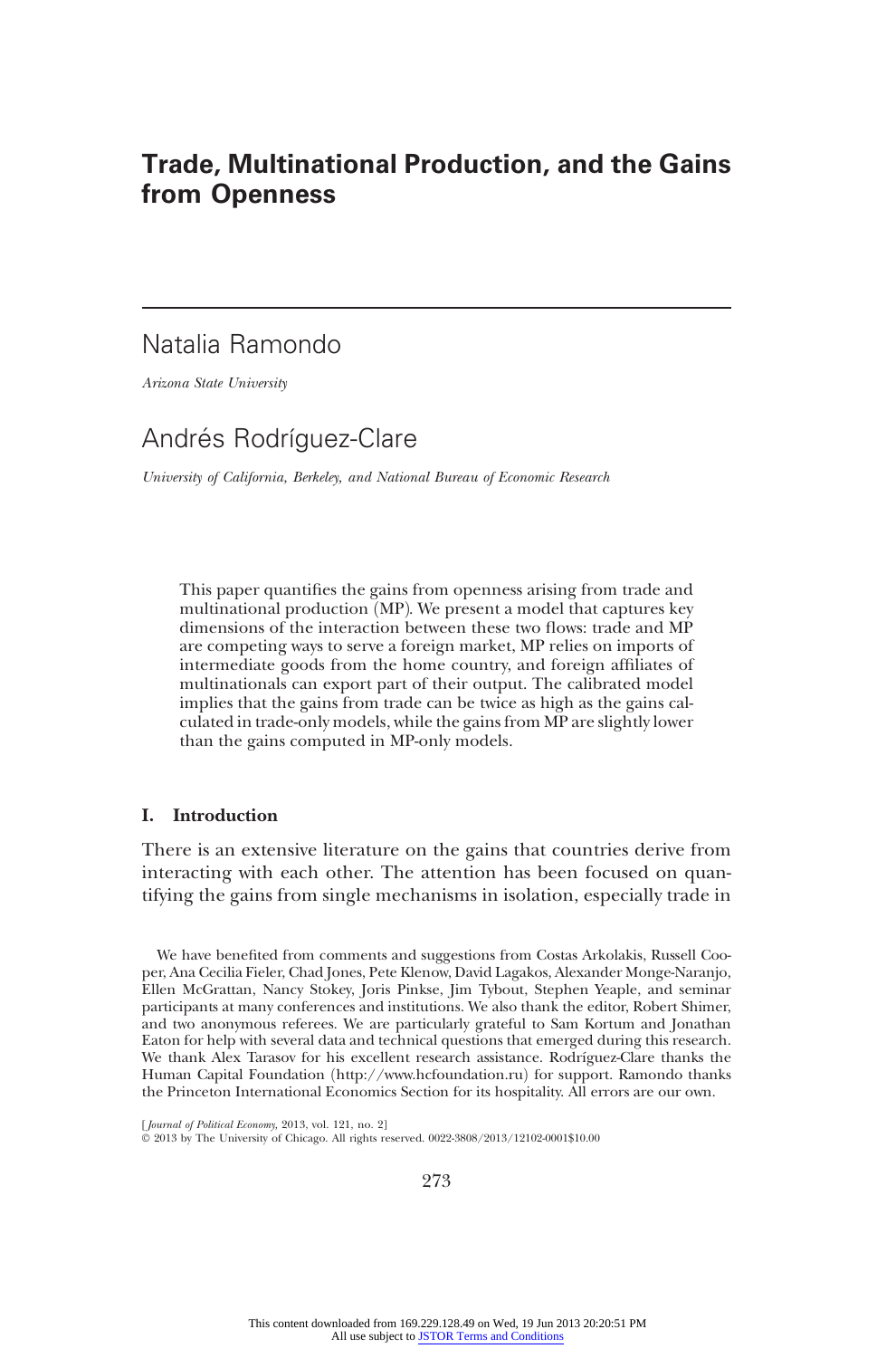goods (e.g., Eaton and Kortum 2002) and, to a lesser extent, foreign direct investment  $(FDI)$ , or multinational production  $(MP)$  (e.g., Burstein and Monge-Naranjo 2009; McGrattan and Prescott 2009; Ramondo 2012).<sup>1</sup> Much less attention has been given to the quantification of the gains from openness when countries interact through both trade and gains from openness when countries interact through both trade and MP. This is an important omission in light of the strong interactions that exist between trade and MP and given that trade agreements often combine tariff reductions and removal of barriers to MP. In this paper, we construct and calibrate a general equilibrium multicountry model of trade and MP. Because of the rich interactions between these two flows in our model, we find higher gains from trade than in existing trade-only models, while our computed gains from MP are slightly lower than those in models with only MP.

We build on the Ricardian model of international trade developed by Eaton and Kortum (2002). Our main innovation is to incorporate MP into the model by allowing a country's technologies to be used for production abroad. The model has tradable intermediate goods and nontradable consumption goods, as in Alvarez and Lucas  $(2007)$ . For nontradable goods, serving a foreign market can be done only through MP, but for tradable goods we have to consider the choice between exports and MP.<sup>2</sup> Trade flows are affected by iceberg-type costs that may vary across country pairs. To avoid these costs, or to benefit from lower production costs abroad, firms producing tradable goods may prefer to serve a foreign market through MP rather than through exports. We assume that MP entails some efficiency losses that may vary across country pairs. Further, we allow for the possibility that multinationals' foreign affiliates use imported inputs from their home country; in our empirical approach, we think of this as intrafirm trade.<sup>3</sup> Our setup also allows firms to use a third country as a "bridge," or export platform, to serve a particular market; we refer to this as bridge MP, or simply BMP. For example, a firm from country i producing a tradable good can serve country  $n$  by doing MP in country  $l$  and shipping it to country  $n$ . This entails

<sup>&</sup>lt;sup>1</sup> Multinational production measures the sales of foreign affiliates of multinational firms. This is arguably at least as important as trade: For example, in 2007, total worldwide MP was

 $^2$  A significant part of MP flows is in nontradable goods. Around 50 percent of the value of production by US affiliates of foreign multinationals is in sectors other than manufacturing, agriculture, and mining (our own calculations from the Bureau of Economic Analysis [BEA]). Additionally, according to UNCTAD (2009), in 2007, FDI stocks in the<br>sector represented more than 60 percent of the total stock in developed countries. ysis  $[\text{BEA}]$ . Additionally, according to UNCTAD  $(2009)$ , in 2007, FDI stocks in the service

 $3$  The empirical evidence points to significant intrafirm trade flows related to multina-<br>tional activities (Bernard, Jensen, and Schott 2005; Hanson, Mataloni, and Slaughter 2005; Alfaro and Charlton 2009). According to our own calculations using data from the BEA, Alfaro and Charlton 2009). According to our own calculations using data from the BEA,<br>intrafirm imports from their headquarters represent more than 7.5 percent of total gross production done by foreign affiliates of American multinationals.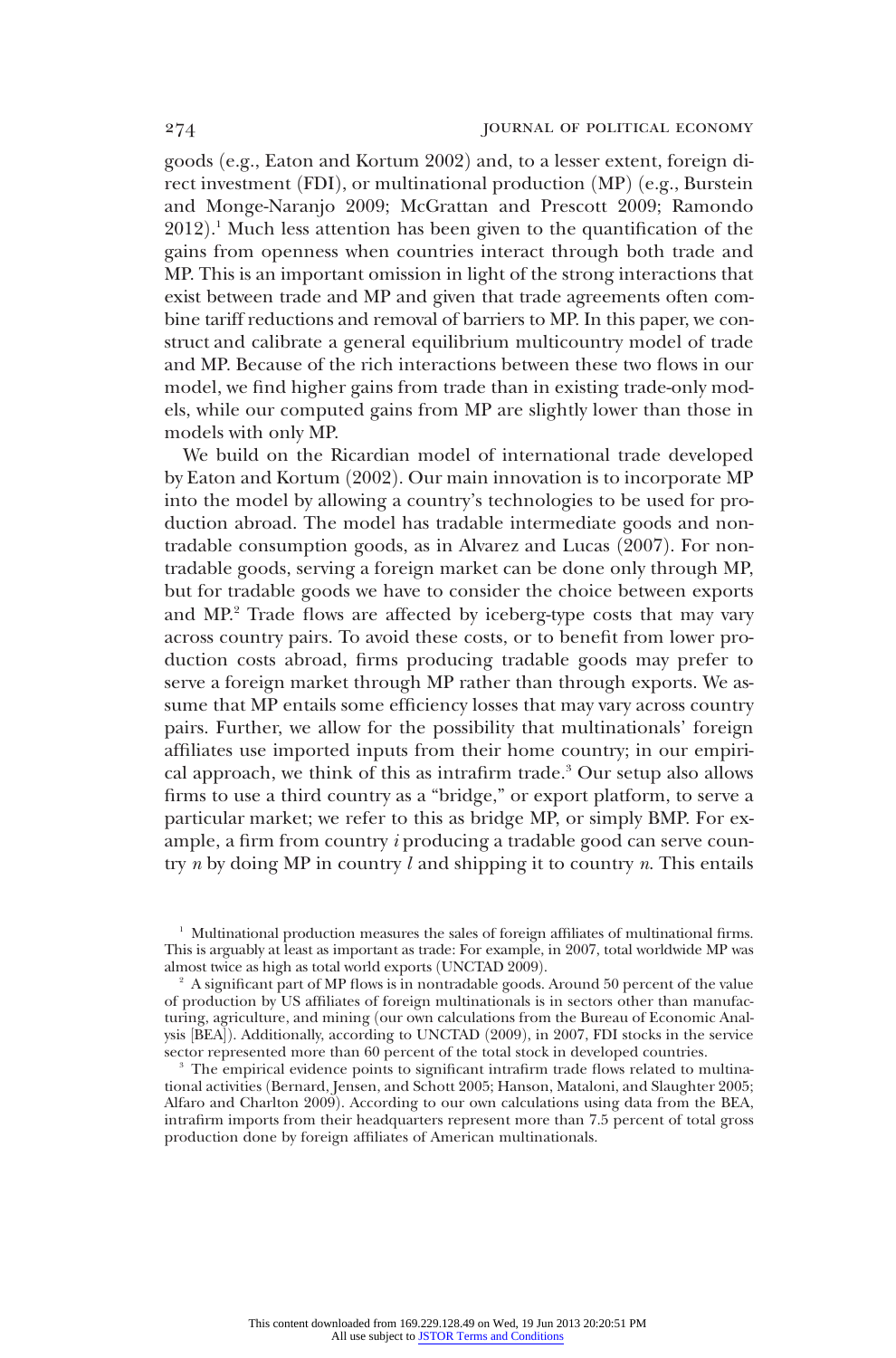MP costs associated with the pair  $\{i, l\}$  as well as trade costs associated with the pair  $\{l, n\}$ <sup>4</sup>

Our model captures several dimensions of the complex interaction between trade and MP. First, as in models of "horizontal" FDI (e.g., Horstmann and Markusen 1992; Brainard 1997; Markusen and Venables 2000; Helpman, Melitz, and Yeaple 2004), trade and MP are competing ways to serve a foreign market.<sup>5</sup> This implies that an increase in trade costs generates smaller welfare losses, as MP partially replaces the decline in trade. Second, as in models of "vertical" FDI (e.g., Helpman [1984, 1985] and, more recently, Keller and Yeaple [2010]), the reliance by for-<br>eign affiliates on imports of home country inputs implies that MP boosts eign affiliates on imports of home country inputs implies that MP boosts trade and trade facilitates MP.6 This complementarity between trade and MP implies that an increase in trade costs leads to larger welfare losses through an indirect negative impact on MP. Finally, complementarity between trade and MP also arises in our model because of the presence of BMP: since BMP flows entail both trade and MP flows, an increase in trade costs decreases MP associated with BMP and generates larger losses.

The existence of these forces of substitutability and complementarity between trade and MP implies that models with only trade and models with only MP may generate inaccurate estimates of the gains from trade and MP.7 If complementarity forces dominate, for example, the gains from trade calculated in trade-only models will be lower than those in our model, which takes appropriate account of such forces by calculating the gains from trade as the increase in real income as we move from a counterfactual situation with only MP to the equilibrium with both trade and MP. Similarly, the gains from MP calculated in MP-only models may also be incorrect. An important goal in this paper is to gauge the strength of substitutability and complementarity forces and then to explore their effect on the gains from trade and MP.

<sup>4</sup> Foreign subsidiaries of multinationals often sell a sizable part of their output outside of the host country of production. For example, US affiliates in Europe export, on average, 30 percent of their output (Blonigen 2005).

 $35$  Studies using firm-level data find evidence of such substitutability between trade and MP when considering narrow product lines (see Belderbos and Sleuwaegen 1988; Head MP when considering narrow product lines (see Belderbos and Sleuwaegen 1988; Head<br>and Ries 2001–2004: Barba Navaretti and Venables 2004). For example, the increased and Ries 2001, 2004; Barba Navaretti and Venables 2004). For example, the increased<br>presence of Japanese automakers in the United States accompanied a decline in autopresence of Japanese automakers in the United States accompanied a decline in auto-

 $\degree$  Several studies find that higher FDI leads to an increase in exports of parts and supplies from the home country to foreign affiliates (see Belderbos and Sleuwaegen 1998; plies from the home country to foreign affiliates (see Belderbos and Sleuwaegen 1998;<br>Blonigen 2001; Head and Ries 2001; Barba Navaretti and Venables 2004; Head, Ries, and

Spencer 2004).<br><sup>7</sup> Gains from trade (MP) are defined as the increase in the real wage from the counter-<br>factual equilibrium when trade (MP) costs are taken to infinity to the benchmark equilibrium. For estimates of gains from trade in trade-only models, see Eaton and Kortum  $(2002)$ , Alvarez and Lucas  $(2007)$ , Waugh  $(2010)$ , and Fieler  $(2011)$ . For estimates of gains from Alvarez and Lucas (2007), Waugh (2010), and Fieler (2011). For estimates of gains from<br>MP in MP-only models, see Burstein and Monge-Naranio (2009), McGrattan and Prescott MP in MP-only models, see Burstein and Monge-Naranjo (2009), McGrattan and Prescott<br>(2009) and Ramondo (2012)  $(2009)$ , and Ramondo  $(2012)$ .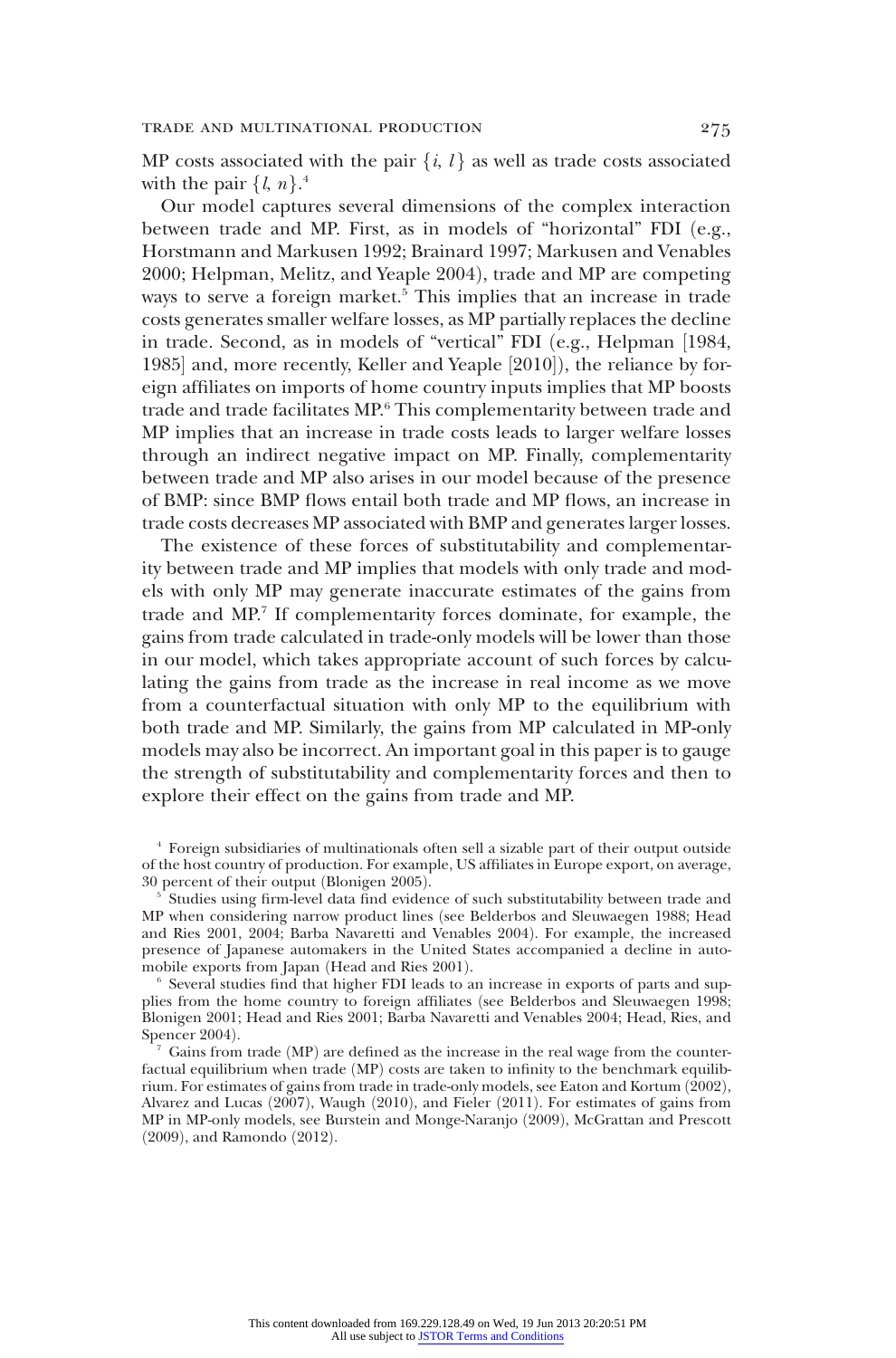We calibrate the model using data on bilateral trade and MP flows for a set of OECD countries, as well as data on intrafirm trade flows for US multinationals and foreign multinationals operating in the United States. For countries with high inward MP flows, the gains from trade calculated with our model can be much higher than the gains calculated in trade-only models.8 For example, the gains from trade implied by our model for New Zealand are between 8 and 10 percent, whereas tradeonly models imply gains of around 4 percent. The reason is that trade facilitates MP by allowing multinationals' foreign affiliates to import inputs from their home country. Of course, the fact that trade and MP are competing ways to serve foreign markets tends to make the gains from trade in our model lower than in trade-only models, but the large imports of home country inputs by foreign affiliates observed in the data imply that complementarity forces dominate in the model. Since MP entails the sharing of technologies across countries, the result that trade facilitates MP captures the common but largely informal notion that trade enhances international technology diffusion.<sup>9</sup> In contrast to this result for the gains from trade, the gains from MP calculated in our calibrated model are slightly lower than the gains computed in MP-only models. The reason is that in our model, the substitutability forces associated with the fact that trade and MP are competing ways of serving a foreign market dominate the complementarity forces created by BMP.

Our model is, in principle, consistent with the notion that the reallocation of production to foreign countries by US multinationals could depress US wages because outward MP could lead to a decline in US exports, worsening its terms of trade.10 But there are two countervailing forces: First, outward MP generates a demand for intermediate-good exports from the United States to foreign subsidiaries of US multinationals, and, second, outward MP increases worldwide productivity, and this benefits consumers everywhere and in the United States. Our calibrated model shows that these two positive forces roughly balance the negative terms of trade force for the United States, and, hence, outward MP has basically no net effect on the US real wage.

<sup>8</sup> Our results for trade-only models are derived from our model by driving MP costs to infinity. These results are equivalent to those of Arkolakis, Costinot, and Rodríguez-Clare (2012), who show that for an important class of models, the gains from trade are given by (2012), who show that for an important class of models, the gains from trade are given by<br>a simple formula combining the share of total expenditures devoted to domestic goods (an inverse measure of trade openness) and the elasticity of trade flows with respect to trade costs.

 $9$  Yet, our model does not incorporate any causal link whereby trade or MP enhances international knowledge spillovers. The related literature is surveyed in Keller (2004).

<sup>&</sup>lt;sup>10</sup> Similar ideas have been presented in relation to the debate about offshoring by rich countries; see Samuelson (2004) and Rodríguez-Clare (2010). See also the empirical work countries; see Samuelson (2004) and Rodríguez-Clare (2010). See also the empirical work<br>on the effect of outward FDI on employment in the United States by Harrison and Mc-Milan  $(2011)$  and in Germany by Becker and Muendler  $(2010)$ .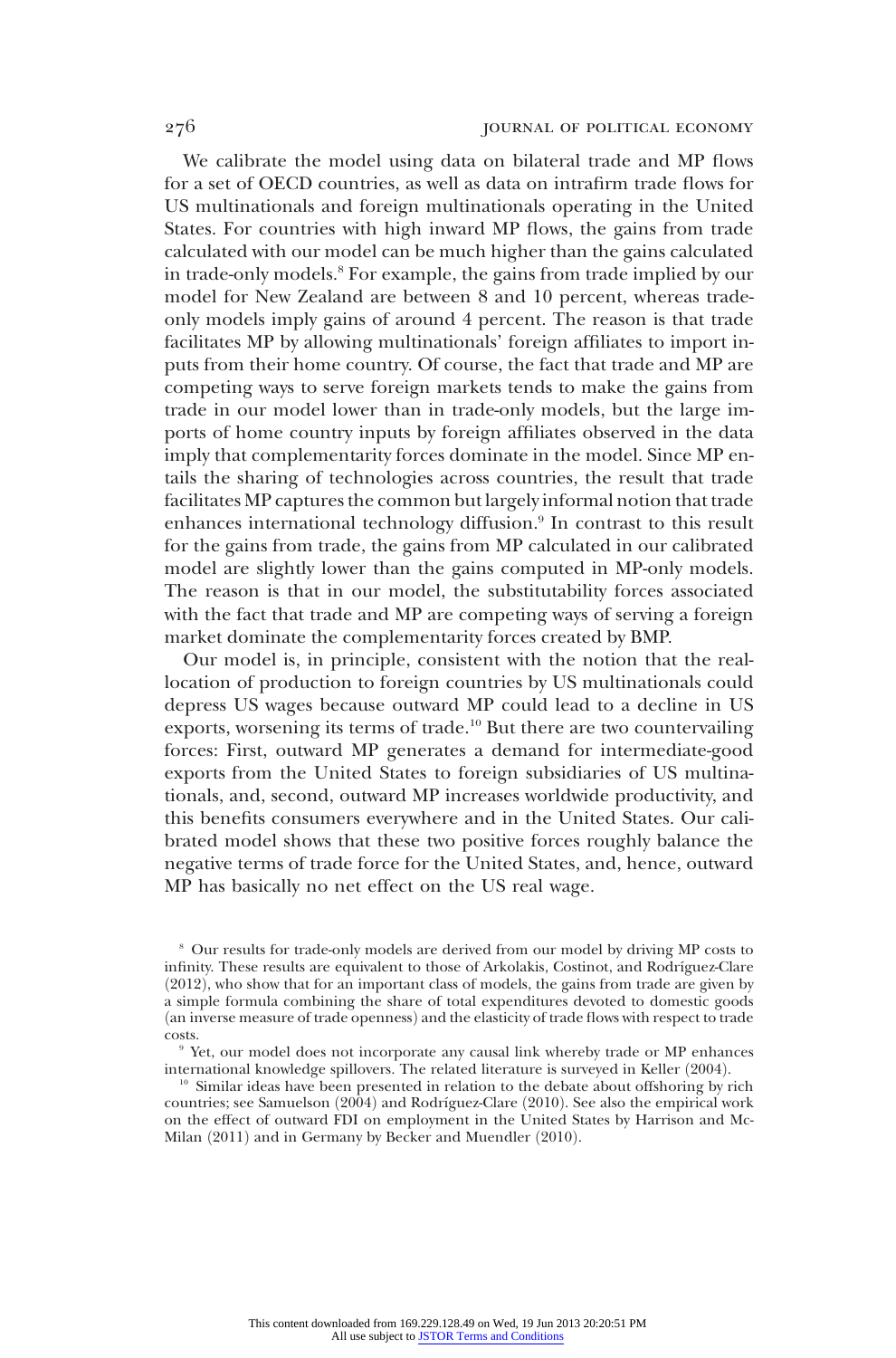The models that come closest to the one we present here are Garetto (forthcoming) and Irarrazabal, Moxnes, and Opromolla (2013). Garetto develops a model in which multinationals from the rich country produce intermediate goods in low-wage locations and then ship those goods back home for final assembly and consumption (there is no BMP). Garetto's model entails an extreme type of complementarity between trade and MP: without trade there would be no MP. Irarrazabal et al. introduce intrafirm trade into Helpman et al.'s (2004) "proximity-concentration trade-off" model of trade and MP to explain the high correlation observed between these two flows across country pairs. The model does not allow for multinationals' foreign affiliates to export their production (there is no BMP). Consistent with our results, Irarrazabal et al. find gains from MP that are smaller than the gains that would be computed in models with only MP, again, because of the substitutability forces between trade and MP. But the absence of BMP implies that the gains from MP computed by Irarrazabal et al. are significantly lower than the ones we calculate using our model.

We acknowledge that countries could be gaining from openness in ways other than through trade and MP. In particular, technologies originated in one country may be used in other countries in ways that are not recorded as MP. This happens, for example, if US technologies are used for production in Canada by Canadian firms. This way of sharing technologies is partly captured as royalties and license fees from unaffiliated foreign sources, but, for the most part, this leaves no clear paper trail.<sup>11</sup> Klenow and Rodríguez-Clare  $(2005)$ , Rodríguez-Clare  $(2007)$ , and Ramondo and Rodríguez-Clare (2010) all follow indirect model-based approaches to compute gains from openness that, in principle, include all ways through which countries share technologies. In contrast, the approach in this paper is to restrict our attention to the gains from openness that take place through trade and MP, which have clear counterparts in the data.

# II. The Model

We extend Eaton and Kortum's (2002) model of trade to incorporate MP. Our model is Ricardian with a continuum of tradable intermediate goods and nontradable final goods, produced under constant returns to scale. We adopt the probabilistic representation of technologies as first introduced by Eaton and Kortum, but we enrich it to incorporate MP.

 $11$  According to the BEA, total income earned by US multinationals from their foreign affiliates amounted to \$325 billion in 2009, whereas in that same year, US income via royalties and license fees from unaffiliated foreign sources amounted to a comparatively low \$31 billion.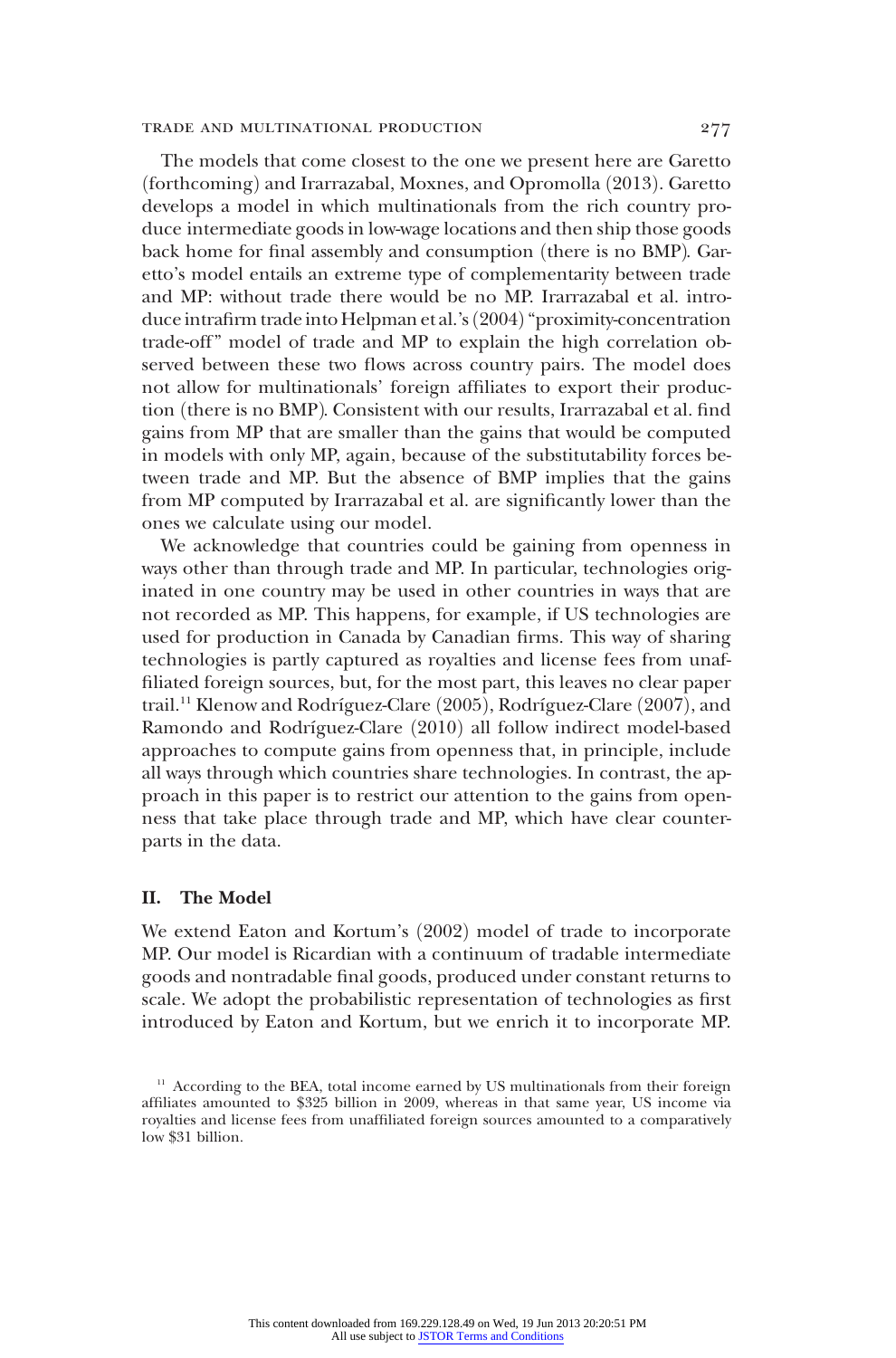We embed the model into a general equilibrium framework similar to the one in Alvarez and Lucas (2007).

# A. The Closed Economy

To introduce the notation and main features of our model, consider, first, a closed economy with L units of labor. A representative agent consumes a continuum of final goods indexed by  $u \in [0, 1]$  in quantities  $a^{f}(u)$ . Preferences over final goods are constant elasticity of substitution  $q^{f}(u)$ . Preferences over final goods are constant elasticity of substitution (CFS) with elasticity  $q > 0$ . Final goods are produced with labor and a (CES) with elasticity  $\sigma$  > 0. Final goods are produced with labor and a continuum of intermediate goods indexed by  $v \in [0, 1]$ . Formally, inter-<br>mediate goods in quantities  $g_s(v)$  are aggregated into a composite intermediate goods in quantities  $q^{g}(v)$  are aggregated into a *composite inter-*<br>mediate good via a CES production function with elasticity  $\sigma^{g} > 0$ . Note *mediate good* via a CES production function with elasticity  $\sigma$ <sup>g</sup> > 0. (Note that we use superscripts  $f$  and  $g$  to denote variables pertaining to final and intermediate goods, respectively.) For simplicity, we henceforth assume that  $\sigma^g = \sigma^f = \sigma$ . Denoting as Q the total quantity of the composite intermediate good produced, we have

$$
Q=\bigg[\int_0^1 q^g(v)^{(\sigma-1)/\sigma}dv\bigg]^{\sigma/(\sigma-1)}.
$$

The composite intermediate good and labor are used to produce final goods via Cobb-Douglas technologies:

$$
q^{f}(u) = z^{f}(u)L^{f}(u)^{\alpha}Q^{f}(u)^{1-\alpha}.
$$
 (1)

The variables  $L^{f}(u)$  and  $Q^{f}(u)$  denote the quantity of labor and the com-<br>posite intermediate good used in the production of final good  $u$ , respecposite intermediate good used in the production of final good u, respectively, and  $z^{f}(u)$  is a productivity parameter for good u. Similarly, inter-<br>mediate goods are produced according to mediate goods are produced according to

$$
q^g(v) = z^g(v)L^g(v)^{\beta}Q^g(v)^{1-\beta}.
$$
\n(2)

Resource constraints are

$$
\int_0^1 L'(u) du + \int_0^1 L''(v) dv = L,
$$
  

$$
\int_0^1 Q'(u) du + \int_0^1 Q''(v) dv = Q.
$$

To complete the description of the environment in the closed economy, the productivity parameters  $z^{f}(u)$  and  $z^{g}(v)$  are drawn independently<br>from a Exécute distribution with parameters T and  $\theta > \max\{1, \sigma - 1\}$ from a Fréchet distribution with parameters T and  $\theta$  > max $\{1, \sigma - 1\}$ , namely,  $F(z) = \exp(-Tz^{-\theta})$  for  $z > 0$ .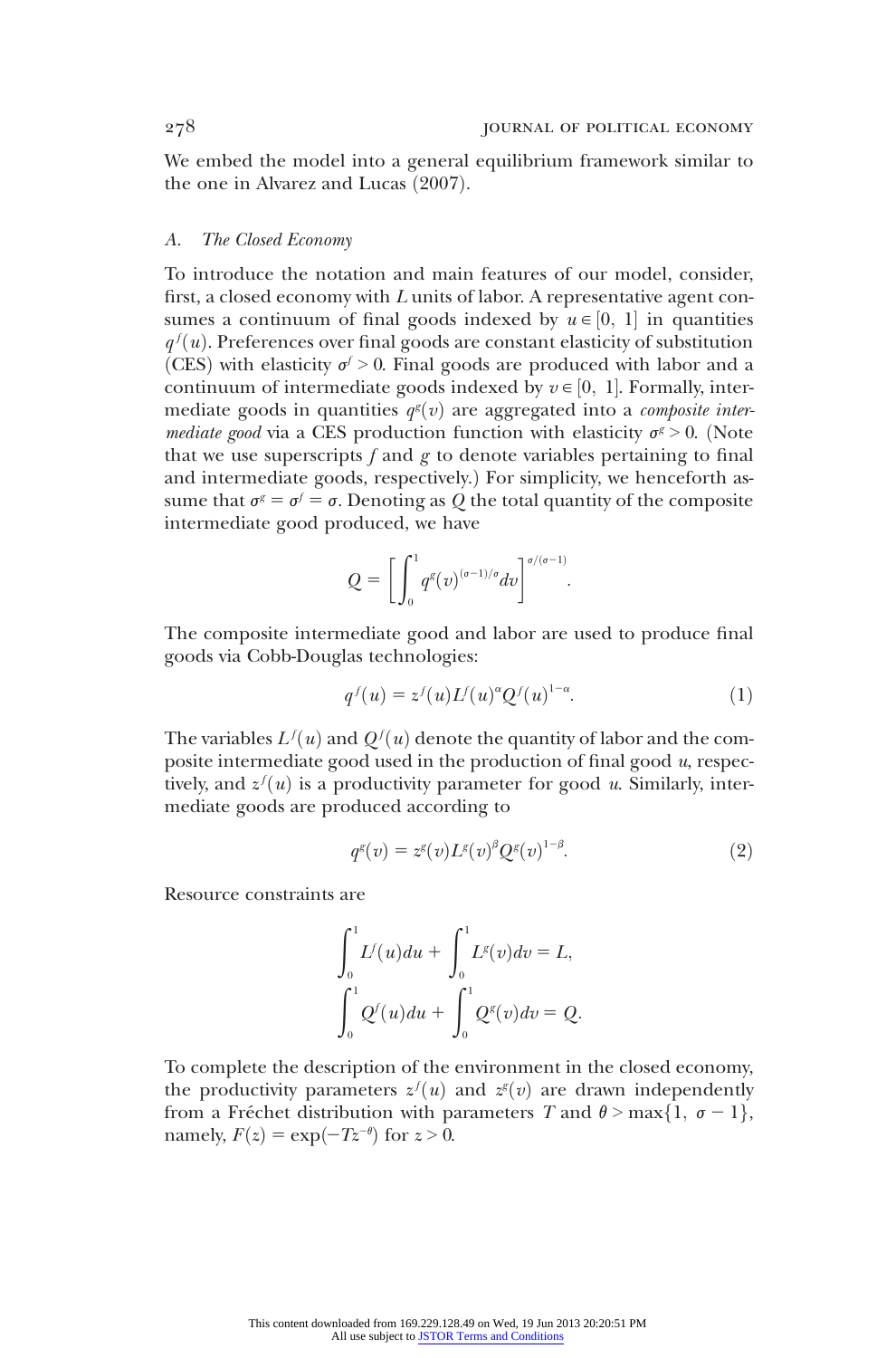To describe the competitive equilibrium for this economy, it is convenient to introduce the notions of an input bundle for the production of final goods and an input bundle for the production of intermediate goods, both of which are produced via Cobb-Douglas production functions with labor and the composite intermediate good and used to produce final and intermediate goods, as specified in  $(1)$  and  $(2)$ , respectively. The unit cost of the input bundle for final goods is  $c^f = Aw^\alpha (P^\varepsilon)^{1-\alpha}$ , and the unit cost of the input bundle for intermediate goods is  $c^g = Rw^\beta (P^\varepsilon)^{1-\beta}$ unit cost of the input bundle for intermediate goods is  $c^g = Bw^g(P^g)^{1-\beta}$ , where w and  $P^g$  are the wage and the price of the composite intermediate good, respectively, and A and B are constants that depend on  $\alpha$  and  $\beta$ , respectively. In a competitive equilibrium, prices of final goods are given by  $p'(u) = c'/z'(u)$ , and prices of intermediate goods are given by  $p(s) = c/\sqrt{s(u)}$ . In turn, the aggregate price for intermediates is  $P_s =$  $p^g(v) = c^g/z^g(v)$ . In turn, the aggregate price for intermediates is  $P^g = [1 \cdot bc(y)]^{1-g} dy^{1/(1-g)}$  Figure 1 illustrates the cost structure in the closed  $\int_0^1 \hat{p}^s(v)^{1-s} dv \, |^{1/(1-s)}$ . Figure 1 illustrates the cost structure in the closed economy.

The characterization of the equilibrium closely follows the analysis in Eaton and Kortum  $(2002)$  and Alvarez and Lucas  $(2007)$ , so we omit the details. Suffice it to say here that the equilibrium real wage is given by

$$
\frac{w}{P^f} = \tilde{\gamma} \cdot T^{(1+\eta)/\theta},\tag{3}
$$

where  $P^f = \left[\int_0^1 p^f(u)^{1-q} du\right]^{1/(1-q)}$  is the price index for final goods,  $\eta = (1-\alpha)/\beta$  and  $\tilde{\alpha}$  is a positive constant  $(1 - \alpha)/\beta$ , and  $\tilde{\gamma}$  is a positive constant.

# B. The World Economy

Now consider a set of countries indexed by  $i \in \{1, \ldots, I\}$  with preferences and technologies as described above. Country  $i$  has  $L_i$  units of labor.



FIG. 1.—Cost structure in the closed economy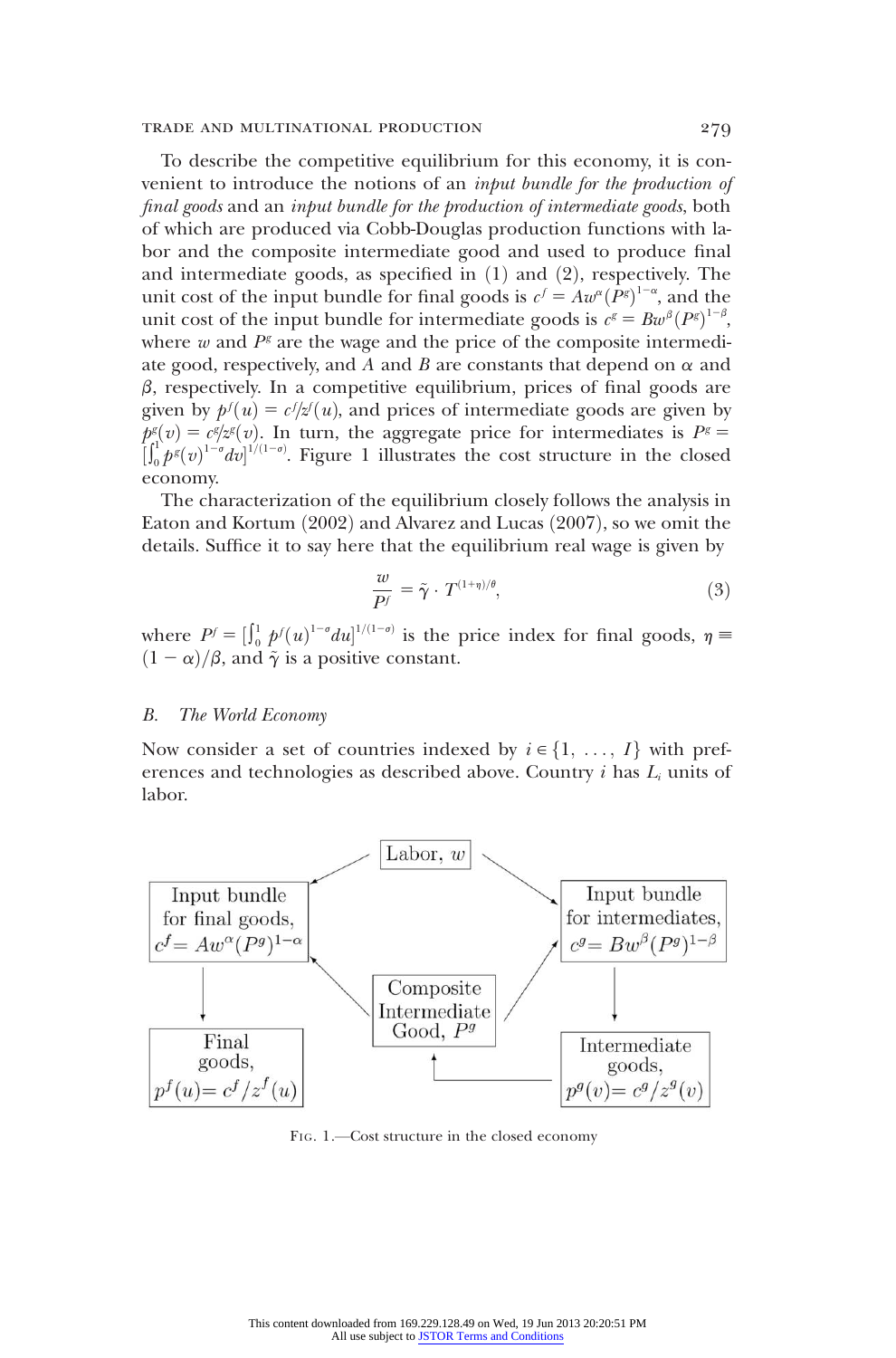Multinational production.—Each country i has a technology to produce each final good and each intermediate good, at home or abroad. These technologies are described by the vectors  $z_i^f(u) \equiv \{z_{1i}^f(u), \ldots, z_n^f(u)\}$ <br>and  $z^g(v) \equiv \{z^g(v) \mid z^g(v)\}$ . When a country i produces in another and  $z_i^g(v) \equiv \{z_{i}(v), \ldots, z_{i}(v)\}\$ . When a country *i* produces in another country  $l \neq i$  we say that there is multinational production or MP by country  $l \neq i$ , we say that there is multinational production or MP by country i in country  $l$ . Sometimes, we also say that MP in country  $l$  is carried out by country i's "multinationals." The corresponding productivity parameter in this case is  $z_n^f(u)$  or  $z_n^g(v)$ . We adopt the convention that the subscript *n* denotes the destination country subscript *l* denotes the the subscript  $n$  denotes the destination country, subscript  $l$  denotes the country of production, and subscript  $i$  denotes the country in which the technology originates. Note that if  $z_n^f(u) = z_n^g(v) = 0$  whenever  $l \neq i$ , for all  $u, v \in [0, 1]$  our model becomes virtually identical to Alvarez and all  $u, v \in [0, 1]$ , our model becomes virtually identical to Alvarez and<br>Lucas's (2007) version of Eaton and Kortum's (2002) model of trade Lucas's (2007) version of Eaton and Kortum's (2002) model of trade with no MP.<sup>12</sup>

Trade and MP costs.—Intermediate goods are tradable, but final goods are not. Trade is subject to iceberg-type costs:  $d_n \geq 1$  units of any good must be shipped from country  $l$  for one unit to arrive in country  $n$ . We assume that  $d_{nn} = 1$  for all n and that the triangle inequality holds:  $d_{nl}$  $\leq d_{nj}d_{jl}$  for all *n*, *l*, *j*. Similarly, MP is subject to costs that we model as iceberg-type efficiency losses. Letting  $c_i^f$  and  $c_i^g$  denote the unit costs of the input bundle for final and intermediate goods in country  $l$  for firms from country *i*, respectively, MP costs imply that  $c_i^s$  may be different from  $c_i^s \equiv c_i^s$  for  $l \neq i$  and  $s = f$ , g. When trade and MP costs are taken into account, the unit cost of a final good  $u$  in country  $n$  produced with a technology from country *i* is  $c_n^f/z_n^f(u)$ , while the unit cost of an intermediate good *z* in country *i* produced in country *l* with a of an intermediate good  $v$  in country  $n$  produced in country  $l$  with a technology from country *i* is  $c_n^g d_{nl}/z_n^g(v)$ .<br>We now provide additional detail ab

We now provide additional detail about our assumptions regarding MP costs. For final goods, we simply assume that there is an iceberg cost  $h'_i \geq 1$  associated with using a technology from i to produce in l, with  $h_n^j = 1$  for all i. This implies that  $c_n^j = c_n^f h_n^j$  while  $c_i^f = A w_i^{\alpha} (P_i^{\beta})^{1-\alpha}$ .<br>For intermediate goods, we assume that MP requires the use of what For intermediate goods, we assume that MP requires the use of what<br>For intermediate goods, we assume that MP requires the use of what we call a multinational input bundle for the production of intermediate goods. In particular, we assume that the multinational input bundle combines the national input bundle from the home country  $(i.e., the country where$ the technology originates) and the host country (i.e., the country where production takes place). The home country's national input bundle must be shipped to the host country, and this implies paying the corre-

 $12$  We say "virtually identical" rather than "identical" because our model exhibits varying productivity levels across a continuum of final goods, whereas in Alvarez and Lucas's (2007) model there is a single final good. In our model, T also affects the productivity of final goods. Hence, while in Alvarez and Lucas's model the real wage is proportional to  $T^{\pi/\theta},$  in our setup, the real wage is proportional to  $T^{(1+\eta)/\theta}$  (in Eaton and Kortum [2002], the real<br>wage is proportional to  $T^{1/\beta\theta}$  since they do not have pontradable goods) wage is proportional to  $T^{1/\hat{\beta}\theta}$  since they do not have nontradable goods).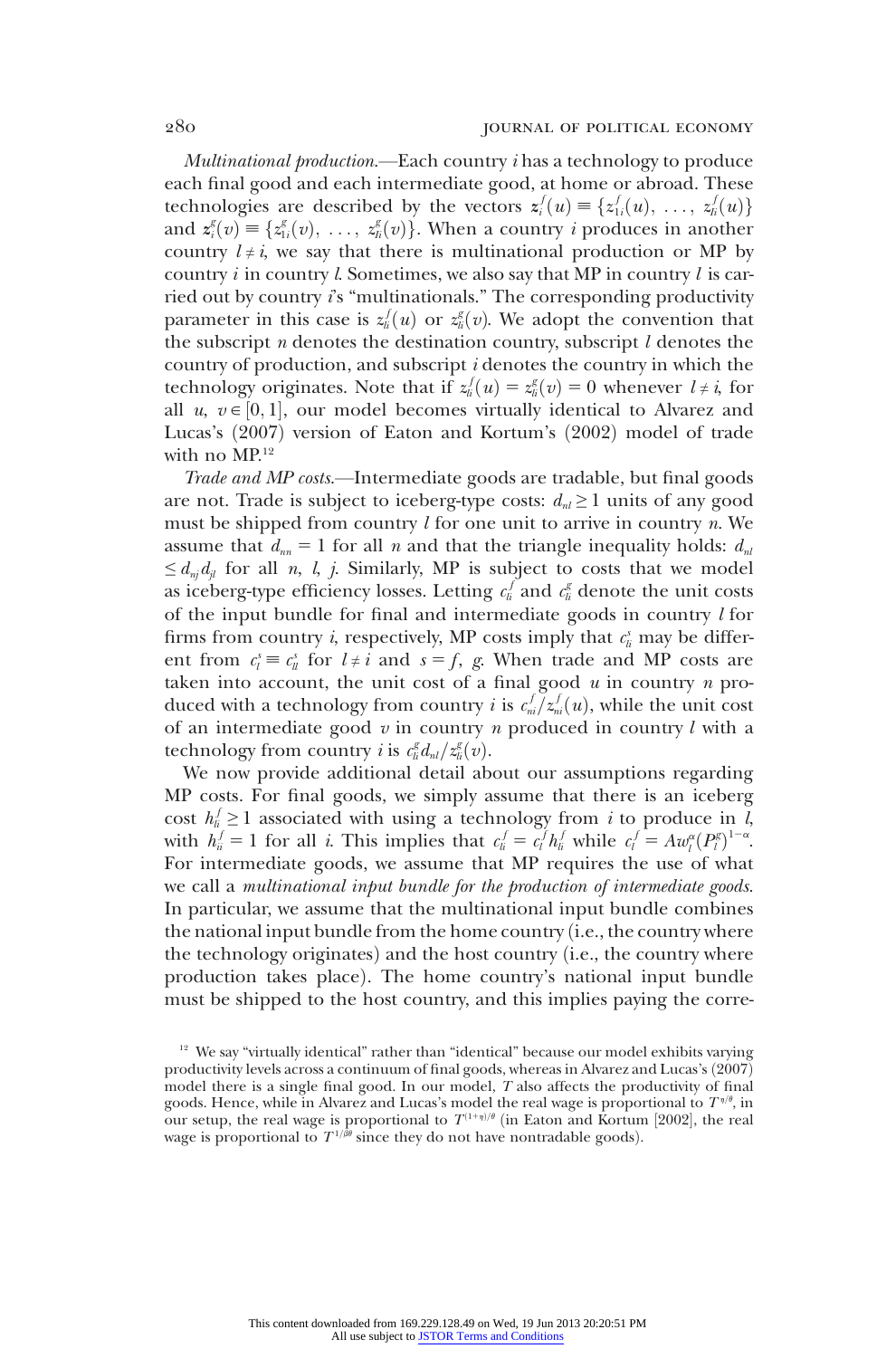sponding transportation cost. The unit cost of the home country's national input bundle used in MP by country *i* in country *l* is then  $c_i^{\mathcal{g}}d_{\mathcal{h}}$ . The host country's national input bundle has unit cost  $c_l^g$ , but MP in intermediates incurs an efficiency loss of  $h^g_u \geq 1$ , so the unit cost of the host country's national input used in MP by i in l is  $c_i^s h_i^g$ . When the costs of the home and host countries' national input bundles are combined into a CES aggregator, the unit cost of the multinational input bundle for intermediates produced by  $i$  in  $l$  is

$$
c_{\tilde{u}}^g = [(1-a)(c_{\tilde{t}}^g h_{\tilde{u}}^g)^{1-\xi} + a(c_{\tilde{t}}^g d_{\tilde{u}})^{1-\xi}]^{1/(1-\xi)},
$$
\n(4)

where  $a \in [0, 1]$  and  $\xi > 1$ . Note that  $c_n^g = c_i^g = B w_i^g (P_i^g)^{1-\beta}$ . Moreover, if  $a = 0$ , then  $c_1^g = c_1^g b_1^g$ . The parameter  $\xi$  indicates the degree of substitution where  $a \in [0, 1]$  and  $\zeta > 1$ . Note that  $v_{ii} = v_i - B w_i (1, i)$ . Moreover, in  $a = 0$ , then  $c_{ii}^g = c_i^g h_{ii}^g$ . The parameter  $\xi$  indicates the degree of substitutability between the national input bundles from the home and host countries.

Productivity distributions.—We assume that the productivity vectors  $z_i^f(u)$  and  $z_i^g(v)$  for each good are random variables that are drawn inde-<br>pendently across goods and countries from a multivariate Fréchet dispendently across goods and countries from a multivariate Fréchet distribution with parameters  $T_i$ ,  $\theta > \max\{1, \sigma - 1\}$ , and  $\rho \in [0, 1)$ , namely,

$$
F(z_i^s; T_i) = \exp\left\{-T_i \left[\sum_l (z_{li}^s)^{-\theta/(1-\rho)}\right]^{1-\rho}\right\} \tag{5}
$$

for  $s = f$ ,  $g$ <sup>13</sup> Note that

$$
\lim_{x\to\infty}F(x, x, \ldots, z_i, \ldots, x; T_i)=\exp[-T_i(z_i^s)^{-\theta}],
$$

so that the marginal distributions are Fréchet. The parameter  $\rho$  determines the degree of correlation among the elements of  $z_i^s$ : if  $\rho = 0$ , productivity levels are uncorrelated across production locations, while in the limit as  $\rho \rightarrow 1$  they are perfectly correlated, so that productivity is independent of the location of production (i.e.,  $z_{ii}^s = z_{ii}^s$ , for all  $l$ ).

# C. Equilibrium Analysis

In a competitive equilibrium, the price of final good  $u$  in country  $n$  is simply the minimum unit cost at which this good can be obtained,  $p_n^f(u)$ <br>= min.  $c^f / z^f(u)$ . Similarly, the price of intermediate good  $v$  in country = min<sub>i</sub>  $c_n^f/z_n^f(u)$ . Similarly, the price of intermediate good v in country<br>n is  $b^{g}(v)$  = min<sub>ii</sub>  $c^g/d$ ,  $(z^g(v))$ . Note that if  $l = i$ , then the intermediate *n* is  $p_n^g(v) = \min_{i,l} c_u^g d_{nl}/z_u^g(v)$ . Note that if  $l = i$ , then the intermediate good is exported from *i* to *n* while if  $i + l = n$  there is MP from *i* to *n* good is exported from i to n, while if  $i \neq l = n$ , there is MP from i to n. Finally, if  $i \neq l$  and  $l \neq n$ , then country i uses country l as an export platform to serve country n. We say that, in this case, there is bridge MP, or simply BMP, by country  $i$  in country  $l$ .

<sup>&</sup>lt;sup>13</sup> This distribution is discussed in Eaton and Kortum  $(2002, n. 14)$ .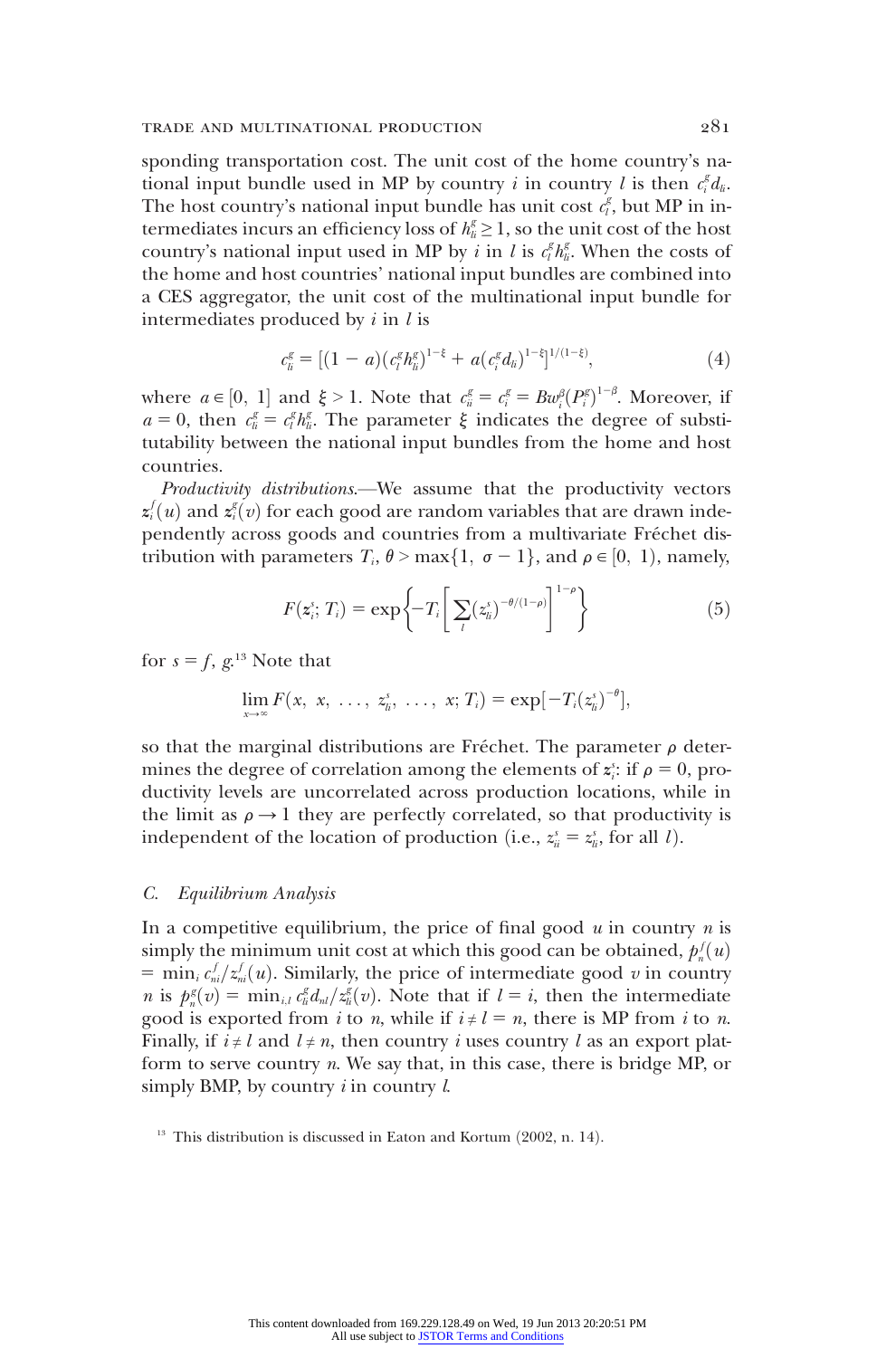Recall that in Eaton and Kortum (2002), the allocation of expenditures across exporters is elegantly characterized by simple formulas of the technology parameters, unit costs, and trade costs. Thanks to the assumption that technologies are distributed according to the multivariate Fréchet distribution, this property extends in a natural way in our model to the allocation of expenditures across technology sources and production locations (see App. A). For final (nontradable) goods, the result is quite simple: The share of expenditures by country  $n$  on final goods produced in country  $n$  with country  $i$  technologies is

$$
\pi_{ni}^f = \frac{T_i (c_{ni}^f)^{-\theta}}{\sum_j T_j (c_{nj}^f)^{-\theta}}.
$$
\n(6)

For intermediate (tradable) goods, we need to take into account all the different ways in which they can be made available to a particular country. As shown in Appendix A, the share of expenditures by country  $n$  on intermediate goods produced in country  $l$  with country  $i$  technologies is

$$
\pi_{nli}^g = \frac{T_i (\tilde{c}_{ni}^g)^{-\theta}}{\sum_j T_j (\tilde{c}_{nj}^g)^{-\theta}} \frac{(c_{li}^g d_{nl})^{-\theta/(1-\rho)}}{\sum_k (c_{ki}^g d_{nk})^{-\theta/(1-\rho)}},
$$
(7)

where  $\tilde{c}_{ni}^g \equiv \left[ \sum_k (c_{ki}^g d_{nk})^{-\theta/(1-\rho)} \right]^{-(1-\rho)/\theta}$ .<sup>14</sup> This expression has a natural inter-<br>pretation: The first term on the right-hand side is the share of expenpretation: The first term on the right-hand side is the share of expenditures that country n allocates to intermediate goods produced with country  $i$ 's technologies (independently of the location where they are produced), while the second term on the right-hand side is the share of these goods that are produced in country  $l$ . The price index for final  $(s = f)$  and intermediate  $(s = g)$  goods is given by

$$
P_n^s = \gamma \bigg[ \sum_i T_i (\tilde{c}_{ni}^s)^{-\theta} \bigg]^{-1/\theta}, \tag{8}
$$

where  $\tilde{c}_{ni}^f = c_{ni}^f$  and  $\gamma$  is a positive constant.<sup>15</sup>

We next use the previous results to characterize trade and MP flows and present the trade balance conditions.<sup>16</sup>

Country n's total expenditures on final goods are equal to the country's total income,  $w_n L_n$ , while its total expenditures on intermediate

<sup>&</sup>lt;sup>14</sup> Note that when  $d_{nl} \to \infty$  for  $n \neq l$ ,  $\tilde{c}_{ni}^g = c_{ni}^g$  and  $\pi_{nni}^g = T_i (c_{ni}^g)^{-\theta}/\sum_j T_j (c_{nj}^g)^{-\theta}$ , just as in the case of final goods.

<sup>&</sup>lt;sup>15</sup> The constant  $\gamma \equiv \Gamma(1 + (1 - \sigma)/\theta)^{1/(1 - \sigma)}$ , where  $\Gamma(\cdot)$  is the gamma function.

<sup>&</sup>lt;sup>15</sup> The constant  $\gamma = \Gamma(1 + (1 - \sigma)/\theta)^{1/(1 - \sigma)}$ , where  $\Gamma(\cdot)$  is the gamma function.<br><sup>16</sup> The trade balance conditions are the appropriate equilibrium conditions given that MP entails no profits under perfect competition.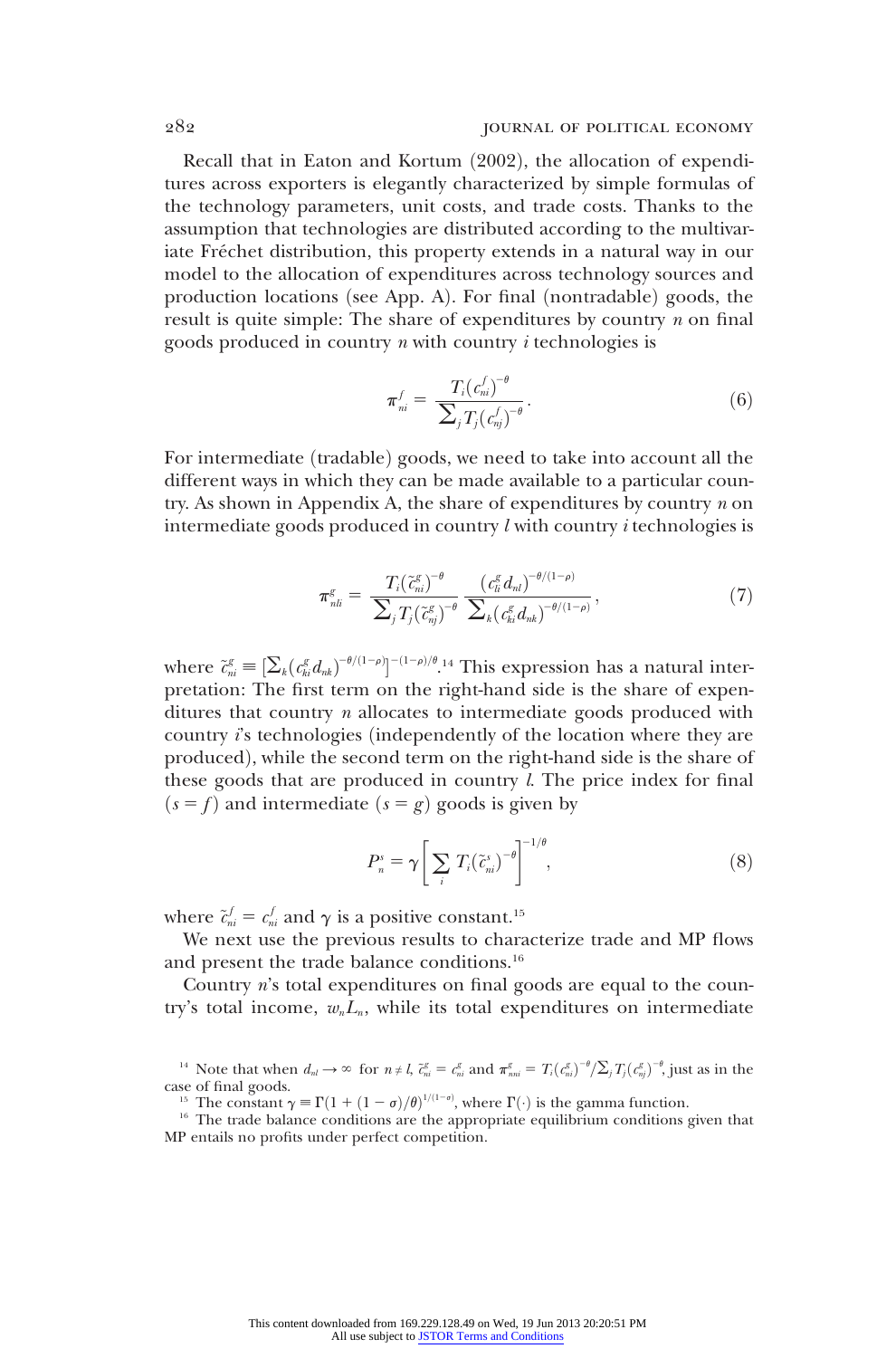goods are proportional to the country's total income:  $P^g_nQ_n = \eta w_nL_n$  for all *n* (see App. A). The value of MP in final goods by i in *n* is then

$$
Y'_{ni} = \pi'_{ni} w_n L_n, \tag{9}
$$

while the value of MP in intermediates by country  $i$  in country  $l$  to serve country *n* is  $\pi_{nk}^g \eta w_n L_n$ . Thus, MP in intermediates by *i* in *l* is

$$
Y_{\scriptscriptstyle \tilde{B}}^{\scriptscriptstyle g} = \eta \sum_{\scriptscriptstyle n} \pi_{\scriptscriptstyle n\tilde{B}}^{\scriptscriptstyle g} w_{\scriptscriptstyle n} L_{\scriptscriptstyle n}.\tag{10}
$$

Total imports by  $n$  from  $l$  are given by the imports of intermediate goods produced in  $l$  with technologies from any other country,  $\eta\Sigma_i\pi_{\scriptscriptstyle{nli}}^{\scriptscriptstyle{S}} w_{\scriptscriptstyle{n}}L_{\scriptscriptstyle{n}},$  plus the imports of country  $l$ 's input bundle for intermediates used by country  $\ell$ 's multinationals operating in country  $n$ . For concreteness, we refer to the first type of trade as arm's-length and the second type of trade as intrafirm. To compute intrafirm trade flows, let  $\omega_{nl}$  be the cost share of the home country's input bundle for the production of intermediates in country  $n$  by multinationals from country  $l$ . From equation (4),  $\omega_{nl} = a (c_l^g d_{nl}/c_{nl}^g)^{1-\xi}$ . The value of imports of the in-<br>put bundle for intermediates by *n* from *l* associated with MP by *l* in *n* put bundle for intermediates by *n* from *l* associated with MP by *l* in *n* put bundle for intermediates by *n* from *l* associated with MP by *l* in *n* is  $\omega_{nl} Y_{nl}^g$ . Total imports by country n from  $l \neq n$  are then given by the sum of arm's-length trade and intrafirm trade,

$$
X_{nl} = \eta \sum_{i} \pi_{nli}^{\epsilon} w_n L_n + \omega_{nl} Y_{nl}^{\epsilon}.
$$
 (11)

The trade balance condition for country  $n$  is

$$
\sum_{l \neq n} X_{nl} = \sum_{l \neq n} X_{ln}.
$$
\n(12)

Since  $c_n^g$  is a function of wages  $\mathbf{w} = (w_1, \ldots, w_l)$  and price indices  $= (P^g \t P^g)$  then so are  $\tilde{c}^g \t T^g \t N^g$  and  $\tilde{X}$ . The price index  $P^g = (P_1^g, \ldots, P_l^g)$ , then so are  $\tilde{c}_{ni}^g$ ,  $\pi_{ni}^g$ ,  $Y_{ni}^g$ , and  $X_{ni}$ . The price index equations (8) for  $s = g$  and the trade balance equations (19) can then equations (8) for  $s = g$  and the trade balance equations (12) can then be used to determine the equilibrium wages and price indices in this economy.17

For the calibration of our model, a key target will be the trade elasticity, defined as the partial elasticity of relative trade flows with respect to relative trade costs,  $\partial \ln (\hat{X}_{nl}/\hat{X}_{nn})/\partial \ln d_{nl}$ . Quantitative trade models

This content downloaded from 169.229.128.49 on Wed, 19 Jun 2013 20:20:51 PM All use subject to [JSTOR Terms and Conditions](http://www.jstor.org/page/info/about/policies/terms.jsp)

<sup>&</sup>lt;sup>17</sup> To compute the equilibrium, we follow an algorithm similar to the one proposed by Alvarez and Lucas  $(2007)$ . In particular, we use the set of equations associated with  $(8)$ for  $s = g$  and  $n = \{1, ..., I\}$  to determine a function  $P^g(w): I \to I$ . Together with  $P^g(w)$ ,<br>eq. (8) for  $s = f$  also defines a function  $P^f(w)$  for the price index of final goods. Using eq. (8) for  $s = f$  also defines a function  $P'(w)$  for the price index of final goods. Using the function  $P^g(w)$  we can think of the trade balance conditions in (19) as a system of l the function  $P^g(w)$ , we can think of the trade balance conditions in (12) as a system of  $I$ <br>equations in  $w$ . This system of equations, together with some normalization of wages equations in w. This system of equations, together with some normalization of wages, yields an equilibrium wage vector  $w$ . The functions  $P^g(w)$  and  $P^f(w)$  then determine the price indices for intermediate and final goods, respectively in all countries price indices for intermediate and final goods, respectively, in all countries.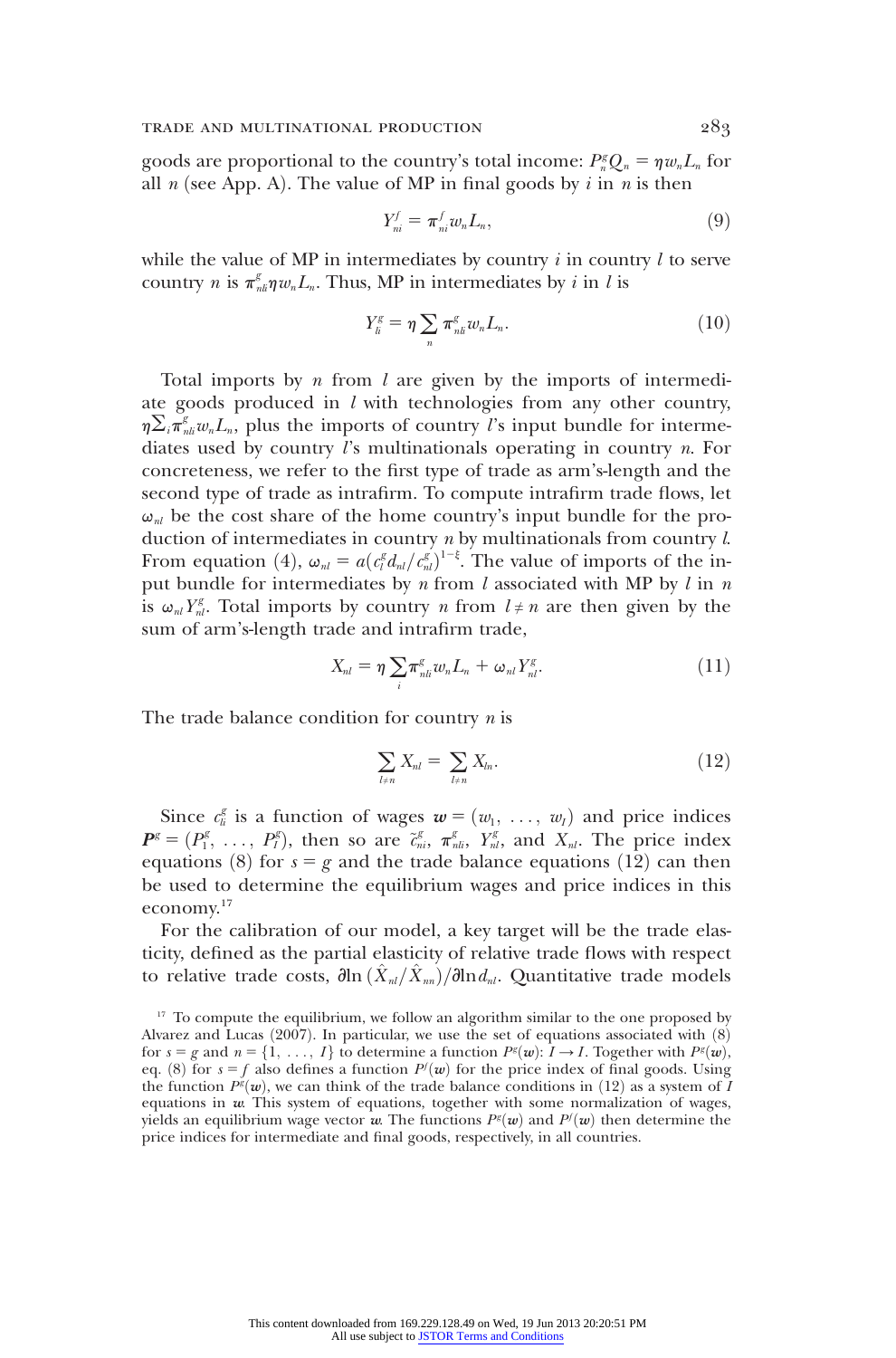such as those of Eaton and Kortum (2002), Anderson and van Wincoop  $(2003)$ , and Eaton, Kortum, and Kramarz  $(2011)$  all exhibit the useful feature that this elasticity is common across countries and equal to a structural parameter coming from preferences or technology. If we shut down MP in our model, then the trade elasticity would be given by the distribution parameter  $\theta$  (as in Eaton and Kortum [2002]). In the pres-<br>ence of MP however, the trade elasticity is not a constant in our model ence of MP, however, the trade elasticity is not a constant in our model. There are two reasons for this. First, arm's-length and intrafirm trade flows are subject to two different elasticities with respect to trade costs: the distribution parameter  $\theta$  and the elasticity of substitution between home and host countries' input bundles for MP,  $\xi - 1$ . Second, if  $\rho > 0$ , there is positive correlation among the productivity parameters associated with source country  $i(z_{1i}^g, z_{2i}^g, \ldots, z_{li}^g)$ , whereas there is no correla-<br>tion among the productivity parameters associated with production lotion among the productivity parameters associated with production location  $l(z_0^g, z_0^g, \ldots, z_u^g)$ .<br>An interesting case are

An interesting case arises if  $\rho = 0$ . For this special case, arm's-length trade flows, defined as  $\hat{X}_{nl} \equiv X_{nl} - \omega_{nl} Y_{nl}^g$ , satisfy a gravity equation similar to that in Eaton and Kortum (2002), except that the technology in each country is "augmented" by the possibility of MP:

$$
\hat{X}_{nl} = \frac{\tilde{T}_l^g (c_l^g d_{nl})^{-\theta}}{\sum_k \tilde{T}_k^g (c_k^g d_{nk})^{-\theta}} \eta w_n L_n.
$$
\n(13)

Here,  $\tilde{T}_{i}^{g} \equiv \sum_{i} T_{i} (h_{ij}^{g})^{-\theta}$  is an augmented technology parameter for the production of intermediate goods in country *l* that takes into account First,  $I_l = \sum_i I_i(n_{ij})$  is an augmented definition of intermediate goods in country l that takes into account the possibility of using technologies from other countries, appropriately discounted by the efficiency losses  $h^g_{li}$ . This implies that country l's normalized import share in country *n* depends only on the trade cost  $d_{nl}$ and the price indices  $P_n^g$  and  $P_i^g$ :

$$
\frac{\hat{X}_{nl}/\eta w_n L_n}{\hat{X}_{ll}/\eta w_l L_l} = \left(\frac{d_{nl} P_l^g}{P_n^g}\right)^{-\theta}.\tag{14}
$$

This equation is exactly like the one in Eaton and Kortum  $(2002)$ ; see their equation (12). In the case with  $\rho = 0$ , MP flows also satisfy a gravitylike relationship. In Appendix A, we describe in detail this relationship.<sup>18</sup>

In general, for  $\rho \neq 0$  and given that trade data include intrafirm trade (i.e., we have data for  $X_{nl}$  and not for  $\hat{X}_{nl}$ ), our calibration procedure will use the trade elasticity as a target, but this will pin down  $\theta$  only indirectly together with all the other parameters.

 $18$  Another interesting special case arises when MP costs are zero or separable (i.e.,  $h_{\tilde{u}}^g = \kappa_i \mu_i$ , for all *l*, *i*), in which case the trade elasticity is  $\theta/(1 - \rho)$ .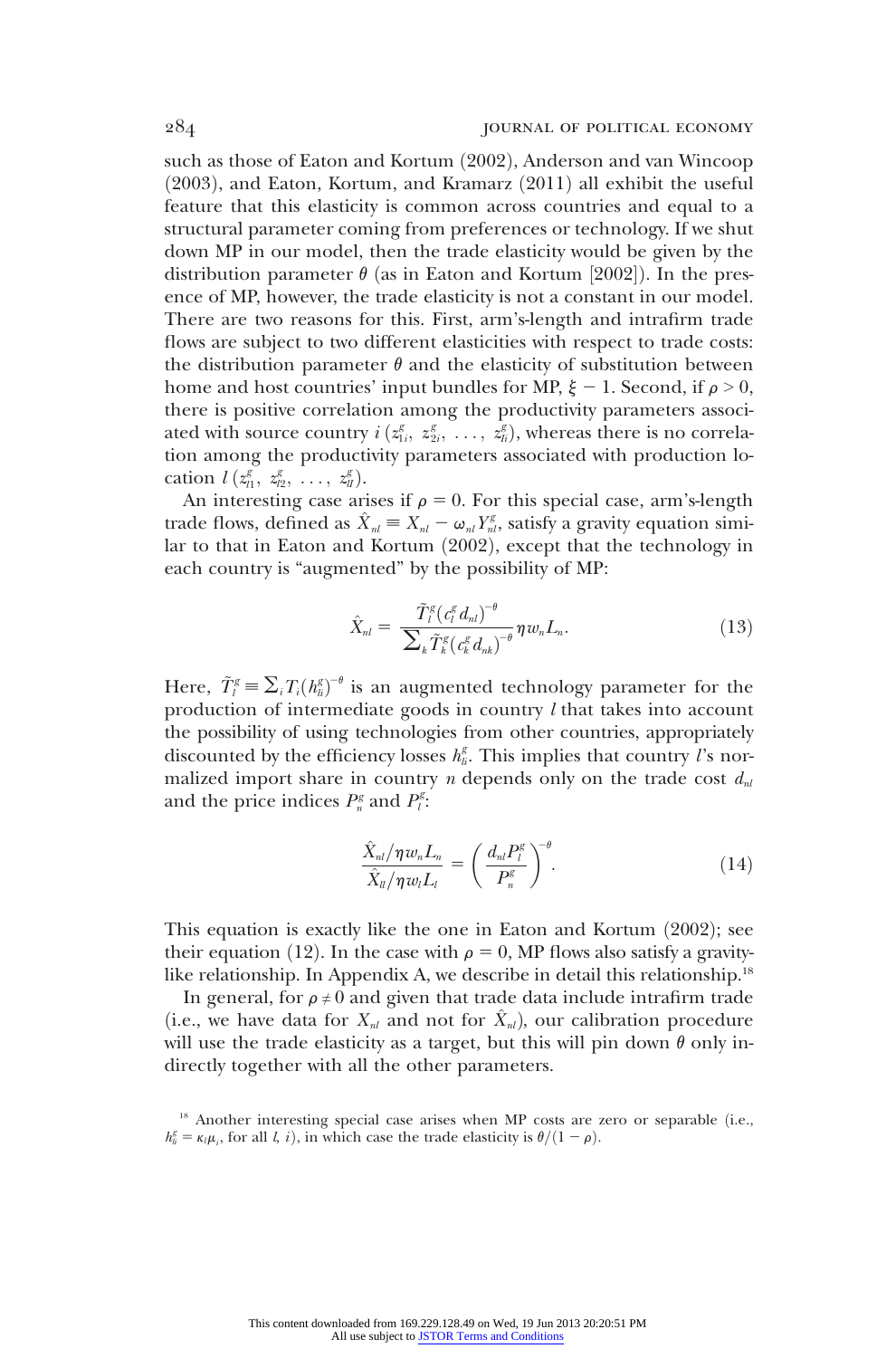#### D. Gains from Trade, MP, and Openness

In this paper, we are particularly interested in quantifying the countrylevel gains from trade, MP, and openness. We first establish some terminology.

The gains from openness for country  $n(GO_n)$  are given by the proportional change in country *n*'s real wage,  $w_n/P_n^f$ , as we move from a counterfactual equilibrium characterized by isolation, which attains when trade and MP costs are infinite  $(d_{nl}, h_{li}^s \to \infty$  for all  $n \neq l, l \neq i$ , and  $s = f, g$ , to the actual equilibrium the actual equilibrium.

The gains from trade for country  $n(GT_n)$  are given by the proportional change in  $w_n/P_n^f$  as we move from the counterfactual equilibrium with MP but no trade (actual  $h_k^s$  for all *l*, *i* and  $s = f$ , *g* but  $d_{nl} \rightarrow \infty$  for all  $n \neq l$ ) to the actual equilibrium  $n \neq l$  to the actual equilibrium.

Similarly, the gains from MP for country  $n(GMP_n)$  are given by the proportional change in  $w_n/P_n^f$  as we move from the counterfactual equilibrium with trade but no MP (actual  $d_{nl}$  for all  $n$ , l but  $h_n^s \to \infty$  for all  $l \neq i$ <br>and  $s = f_n^s$  to the actual equilibrium. The gains from MP can be deand  $s = f, g$  to the actual equilibrium. The gains from MP can be decomposed into those that arise from MP in intermediates,  $\text{GMP}_{n}^{g}$ , and those that arise from MP in final goods,  $\text{GMP}_n^f$ , with  $\text{GMP}_n = \text{GMP}_n^f \times \text{GMP}_n^g$  $\text{GMP}_{n}^{g}$ .

We are interested in comparing  $GT_n$  and  $GMP_n$  with the gains that would be computed in models with only trade and models with only MP. We label these gains  $GT_n^*$  and  $GMP_n^*$ , respectively. Formally,  $GT_n^*$  is the proportional change in country n's real wage as we move from a counterfactual equilibrium characterized by isolation to an equilibrium with no MP but with the same trade flows as in the actual equilibrium. Analogously,  $\mathrm{GMP}^*_n$  is the proportional change in country  $n$ 's real wage as we move from a counterfactual equilibrium characterized by isolation to an equilibrium with no trade but with the same MP flows as in the actual equilibrium. $19$ 

The following lemma establishes that  $GT_n^*$  and  $GMP_n^*$  can be calculated as simple formulas from trade and MP shares, respectively.

Lemma 1. The gains from trade and the gains from MP in trade-only and MP-only models, respectively, can be directly calculated from trade and MP shares as follows:

$$
GT_n^* = \left(X_{nn}/\sum_j X_{nj}\right)^{-\eta/\theta},\tag{15}
$$

<sup>19</sup> Of course, the trade  $(MP)$  costs necessary to yield the same trade  $(MP)$  flows as in the trade-only  $(MP)$  conly  $(MP)$  model than in our model actual equilibrium may be different in a trade-only (MP-only) model than in our model<br>with trade and MP with trade and MP.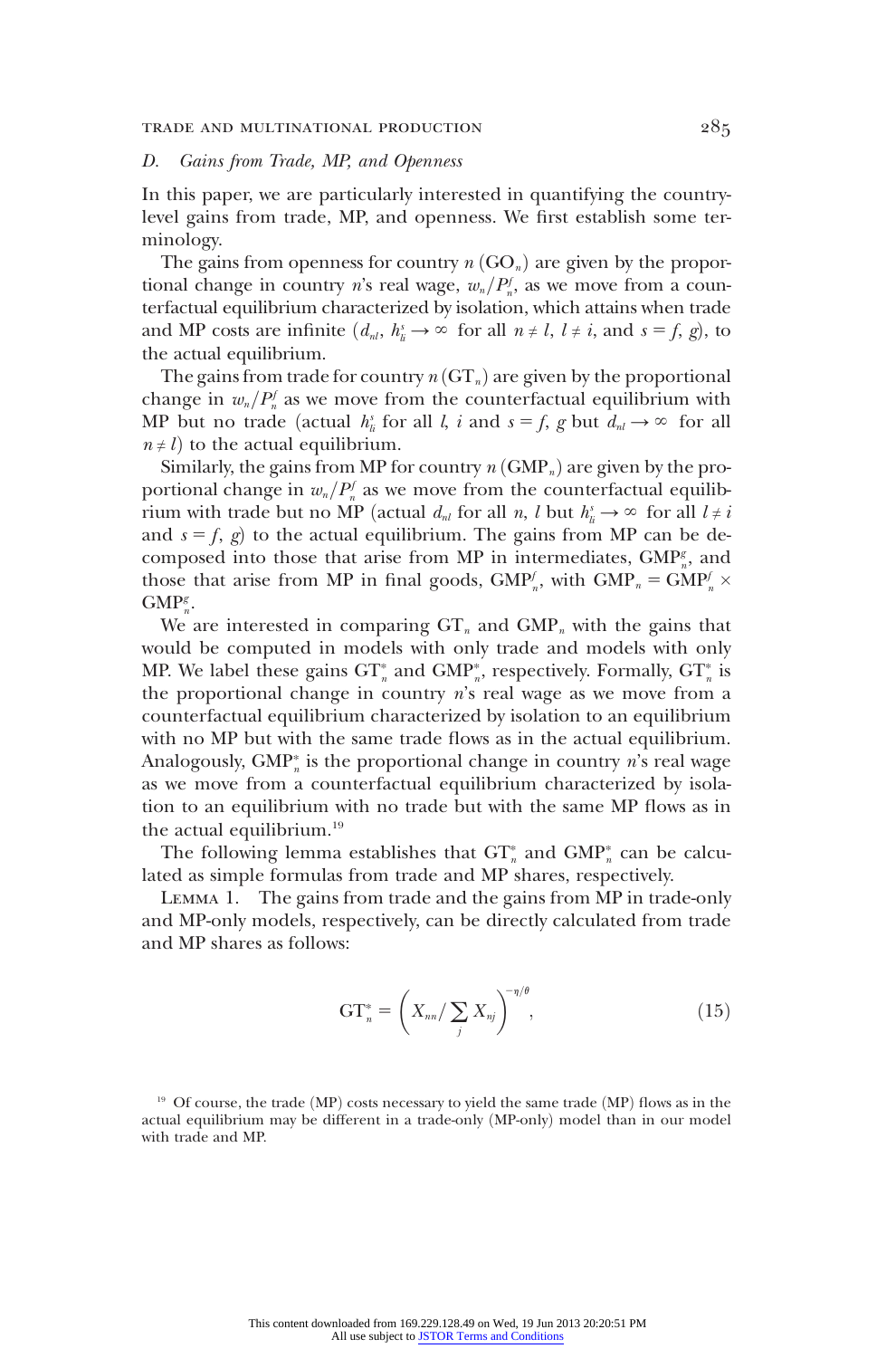$$
\text{GMP}_{n}^{g*} = \left(Y_{nn}^{g}/\sum_{j} Y_{nj}^{g}\right)^{-\eta/\theta},\tag{16}
$$

$$
\text{GMP}_{n}^{\prime*} = \left(Y_{nn}^f / \sum_{j} Y_{nj}^f\right)^{-1/\theta},\tag{17}
$$

with the total gains from MP given by  $GMP_i^* = GMP_i^{s*} \times GMP_i^{s*}$ .<br>The formula for the gains from trade as a function of not

The formula for the gains from trade as a function of normalized trade flows in equations  $(15)$  is very similar to Eaton and Kortum's  $(2002)$ equation  $(15)$  and exactly the same as the one in Alvarez and Lucas  $(2007)$ . The formula is also consistent with the results in Arkolakis, Costinot, and Rodríguez-Clare (2012). The formulas in equations (16) and  $(17)$  can be seen as natural extensions of these same ideas for the computation of the gains for MP in MP-only models.

One of the main results of our paper is that  $GT_n$  can be higher or lower than  $GT^*_n$  because of the substitutability and complementarity forces that exist between trade and MP. If  $GT_n > GT_n^*$ , then we say that trade is an MP complement: the gains from trade are higher than the ones that would be computed in trade-only models because trade also leads to gains by facilitating MP. On the contrary, if  $\mathrm{GT}_n$  <  $\mathrm{GT}_n^*$ , then we say that trade is an MP substitute: the gains from trade are lower than the ones that would be computed in trade-only models because trade decreases the gains from MP. If  $GT_n = GT_n^*$ , then we say that trade is MP independent.

Analogously, if  $\mathrm{GMP}_{n} < \mathrm{GMP}_{n}^{*}$ , then we say that MP is a trade substitute, while if  $GMP_n > GMP_n^*$   $(GMP_n = GMP_n^*)$ , then we say that MP is a trade complement (trade independent) trade complement (trade independent).

# E. Three Special Cases

Before we present the calibration of the full model in the next section, it is instructive to consider three special cases for which we can derive analytical results: (1) the case with  $a = \rho = 0$  (i.e., no imports of home inputs associated with MP and no correlation across productivity in different locations),  $(2)$  the case of symmetric countries, and  $(3)$  the case of a rich and a poor country with  $a = 0$  and frictionless trade. All proofs are in Appendix A.

# 1.  $a = \rho = 0$

The following proposition establishes that if  $a = \rho = 0$ , then trade is MP independent.

PROPOSITION 1. Assume that  $a = \rho = 0$ . Then, trade is MP independent in the sense that  $GT_n = GT_n^*$ . Moreover,  $GO_n = GT_n^* \times GMP_n^*$ .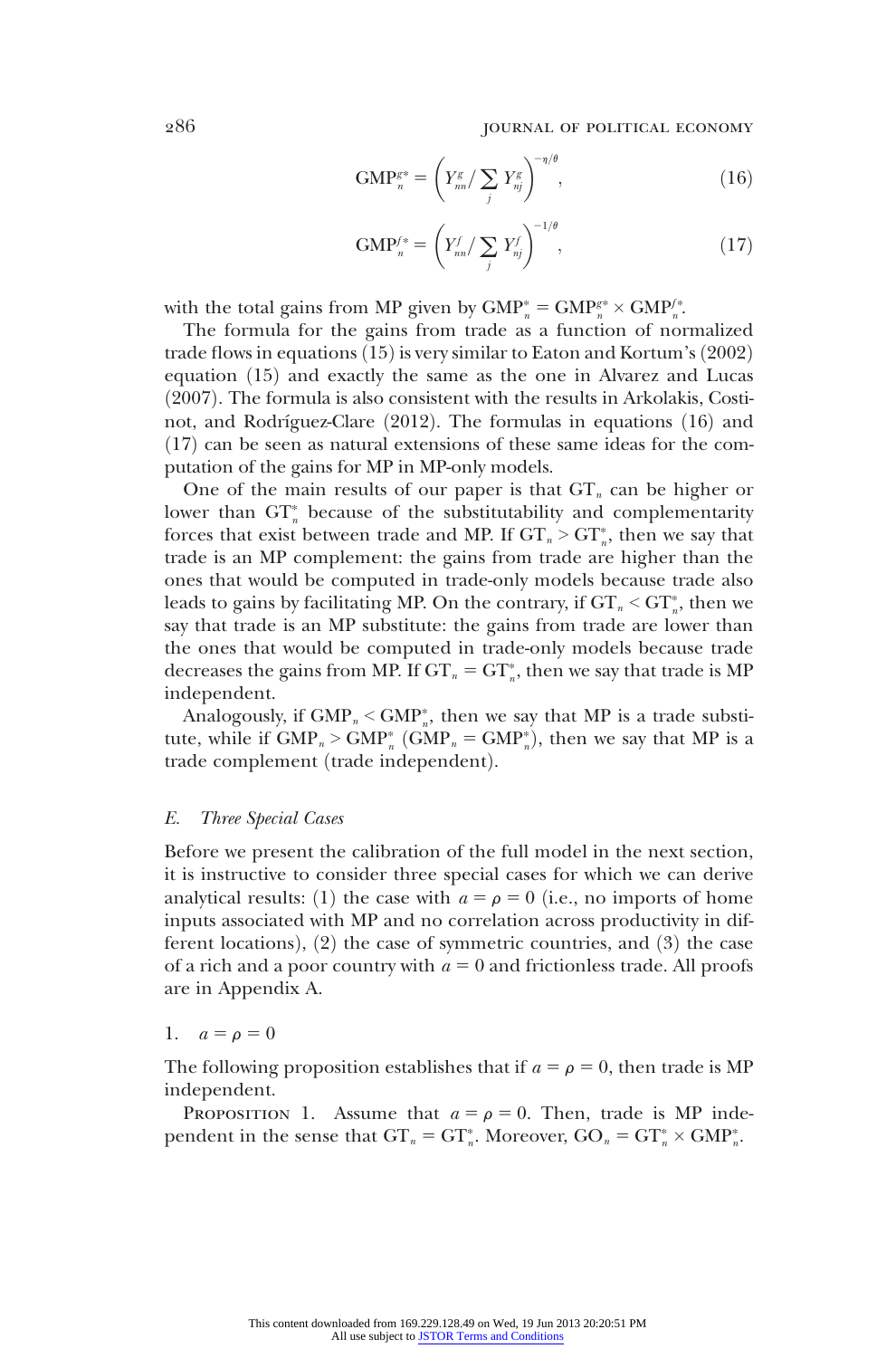To understand this result, recall that our model captures two opposite forces affecting the relationship between trade and MP. First, trade tends to be an MP complement because of the need to import home country intermediate goods by multinationals' foreign subsidiaries. Second, trade tends to be an MP substitute because trade and MP are alternative ways to serve a particular market. The first force is not present if  $a = 0$  because in this case, foreign subsidiaries do not demand home country intermediate goods. The second force is not present if  $\rho = 0$  because with no correlation across productivities in different locations, there is, in a sense, no longer a technology that can be used in different countries. Proposition 1 implies that if  $a = \rho = 0$ , then it would be valid to use the trade-only model to compute gains from trade. Moreover, as the last part of the proposition establishes, one can use the trade-only and MP-only models jointly to compute the overall gains from openness since  $GO_n$  $=\frac{G}{n}X^* \times \frac{GMP_n^*}{n}.$ 

In contrast to the result that trade is MP independent, parameters  $a =$  $\rho = 0$  do not imply that MP is trade independent. Let bilateral trade shares be denoted by  $\lambda_{nl} \equiv X_{nl}/\sum_j X_{nj}$ , and let  $\bar{\lambda}_{nn}$  be the domestic trade share in the counterfactual equilibrium with trade but no MP. The following proposition establishes the relationship between  $\mathrm{GMP}_n$  and  $\mathrm{GMP}_n^*$ for this case.

PROPOSITION 2. Assume that  $a = \rho = 0$ . Then

$$
\text{GMP}_n = \text{GMP}_n^*(\lambda_{nn}/\bar{\lambda}_{nn})^{-\eta/\theta}.
$$

Two simple examples illustrate this result. In both examples, there are two countries labeled North  $(N)$  and South  $(S)$ . The first example has  $T_N > 0$  but  $T_s = 0$ . The equilibrium in this case entails MP by North in South but no MP by South in North. Since South has no technologies of its own, there would be no trade in the counterfactual equilibrium with no MP; hence,  $\bar{\lambda}_{NN} = 1$ . But  $\lambda_{NN} < 1$  in the actual equilibrium. This implies that  $\lambda_{NN} < \bar{\lambda}_{NN}$ ; hence, from proposition 2, we see that  $\text{GMP}_N$  $>$  GMP $_{N}^{*}$ , so MP is a trade complement for North. This example captures the gains from BMP for North, which can satisfy domestic demand at a lower cost by using its superior technologies to produce in South. In the second example, we have frictionless trade and both regions are identical except that South is smaller:  $T_N/L_N = T_S/L_S$  and  $L_S < L_N$ . In this case, the domestic demand share for South increases as we move from the counterfactual equilibrium with no MP to the actual equilibrium with MP (i.e.,  $\lambda_{SS} > \bar{\lambda}_{SS}$ ). This implies that  $GMP_S < GMP_S^*$ , so that MP is a trade substitute for South: As South becomes more productive MP is a trade substitute for South: As South becomes more productive thanks to MP, it effectively becomes larger and the gains from trade decline.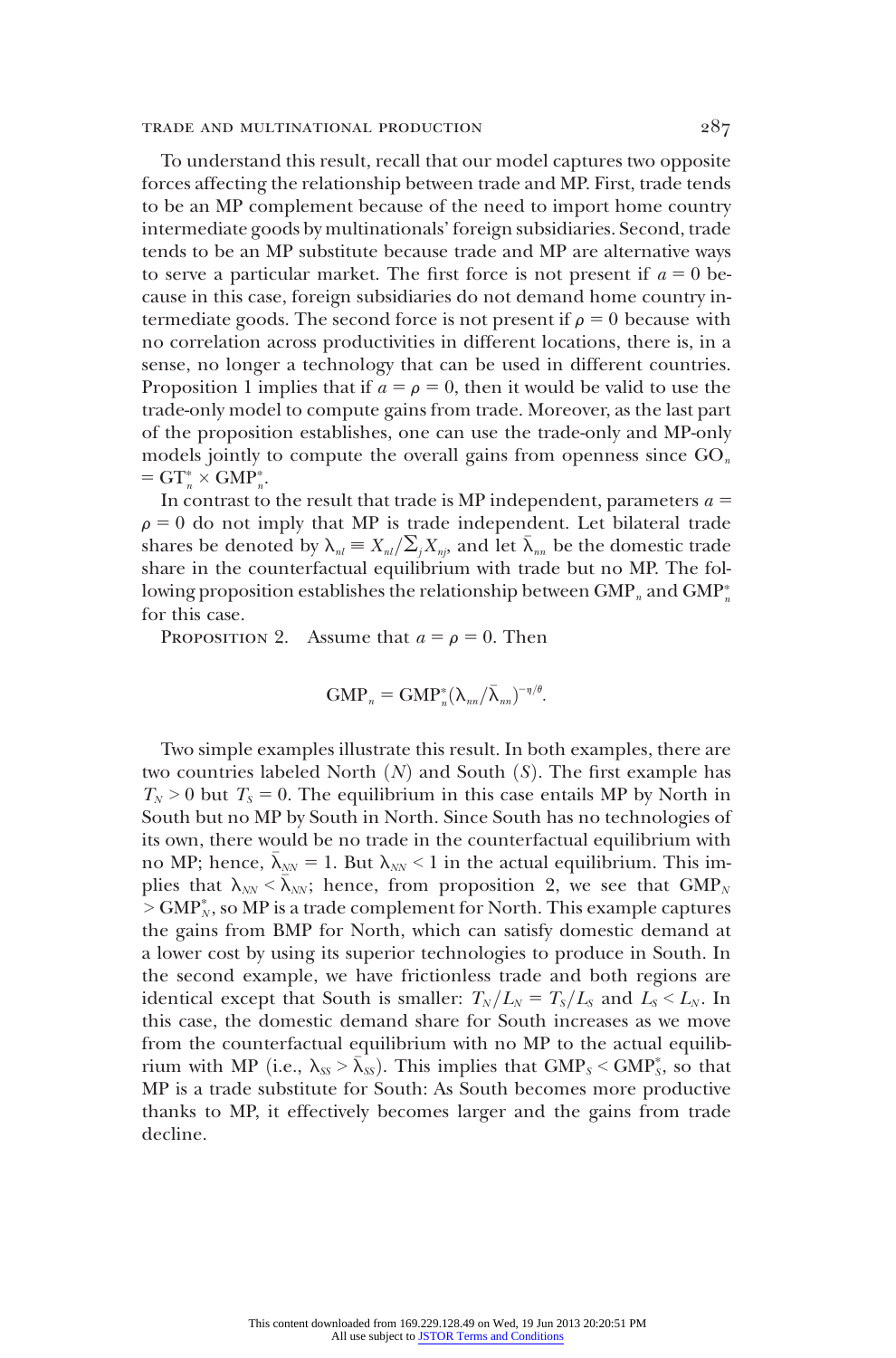# 2. Symmetry

The symmetric case can be solved analytically, but the basic intuition regarding the role of the various parameters carries to the general case with asymmetric countries. We derive intuitive formulas for the gains from trade, MP, and openness and then explore the conditions under which trade  $(MP)$  behaves as a substitute or complement for  $MP$  (trade). We are also interested in differentiating between the complementarity that arises from the possibility of doing BMP and the one that arises from the use of the home country's input bundle in multinational activities.

Symmetry entails  $L_i = L$  and  $T_i = T$  for all i,  $d_{nl} = d$ , and  $h_{nl}^f = h_{nl}^g = h$ for all  $l \neq n$ . In equilibrium, wages, costs, and prices are equalized across countries,  $w_n = w$ , and  $P_n^s = P^s$ , for  $s = g$ , f and all n. Thus, the cost of the multinational input bundle collapses to  $c_6^g = m \cdot c^g$  for all  $l \neq i$ , with  $m \equiv [(1 - a)h^{1 - \xi} + ad^{1 - \xi}]^{1/(1 - \xi)}$  and  $c^g = c^g$  for all *l*. The share of expen $m \equiv [(1-a)h^{1-\xi} + ad^{1-\xi}]$ <br>ditures on the home in ditures on the home input bundle done by MP is simply  $\omega = a(d/m)^{1-\xi}$ .<br>The equilibrium is characterized as follows (see App. A for formal  $\int_0^{1/(1-\xi)}$ , and  $c_u^g = c^g$  for all *l*. The share of expen-

The equilibrium is characterized as follows (see App. A for formal derivations). In the case of final goods, the situation is straightforward: A country uses some of its own technologies to serve domestic consumers through local production and also to serve foreign consumers through MP. For intermediate goods, there is trade, MP, and BMP: Countries use some of their own technologies to produce at home to serve domestic and foreign consumers (through exports), and they use some of their technologies for MP whose output is sold to local consumers (MP), sent back home, or sold to third markets  $(BMP)^{20}$ . There is also trade associated with the import of the home country's input bundle for MP ciated with the import of the home country's input bundle for MP.

The following proposition shows how access to foreign technologies through trade and MP increases a country's real wage.

PROPOSITION 3. Under symmetry,

$$
GO = [1 + (I - 1)h^{-\theta}]^{1/\theta} [\Delta_0 + (I - 1)\Delta_1]^{\eta/\theta}, \tag{18}
$$

$$
GT = \frac{GO}{\lim_{d \to \infty} GO} = \left[ \frac{\Delta_0 + (I - 1)\Delta_1}{1 + (I - 1)\tilde{m}^{-\theta}} \right]^{\eta/\theta},\tag{19}
$$

$$
GMP = \frac{GO}{\lim_{h \to \infty} GO} = [1 + (I - 1)h^{-\theta}]^{1/\theta} \left[ \frac{\Delta_0 + (I - 1)\Delta_1}{1 + (I - 1)d^{-\theta}} \right]^{1/\theta}, \quad (20)
$$

 $20$  The assumption that technologies are draws from a multivariate Fréchet distribution with  $\rho \in [0, 1)$  implies that there is some BMP even with symmetric countries; BMP vanishes only when  $\rho \rightarrow 1$ .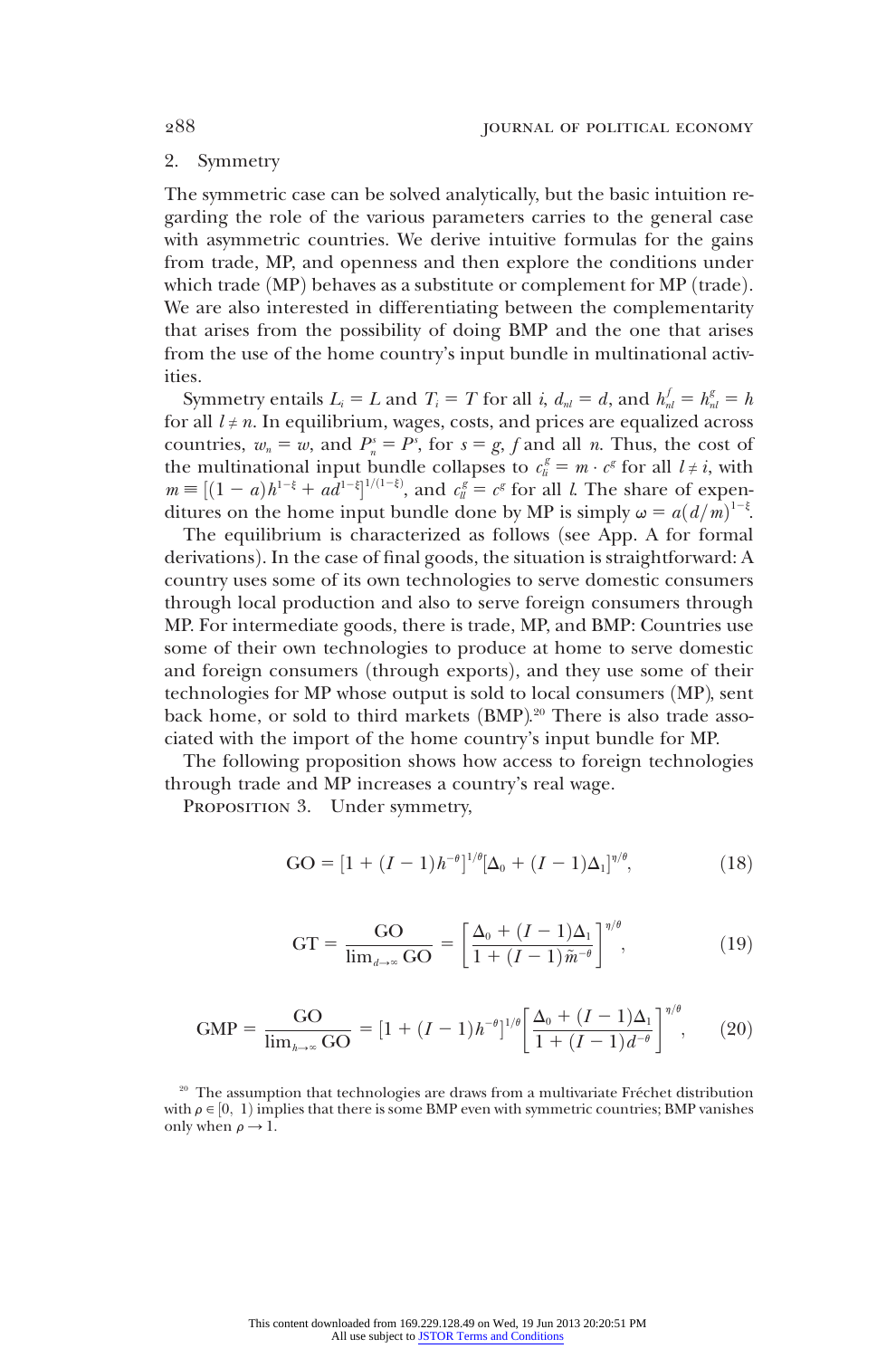$$
\Delta_0 \equiv [1 + (I - 1)(md)^{-\tilde{\theta}}]^{1-\rho},
$$
  
\n
$$
\Delta_1 \equiv [d^{-\tilde{\theta}} + m^{-\tilde{\theta}} + (I - 2)(md)^{-\tilde{\theta}}]^{1-\rho},
$$
  
\n
$$
\tilde{m} \equiv \lim_{d \to \infty} m = (1 - a)^{1/(1-\xi)}h,
$$
  
\n
$$
\tilde{\theta} \equiv \theta/(1 - \rho).
$$

The expression for the gains from openness in equation  $(18)$  indicates that a country that opens up to both trade and MP in the intermediategoods sector benefits from using its own technologies abroad and from access to foreign technologies. When domestic technologies are used (the term  $\Delta_0$ ), production can be carried out in  $I - 1$  foreign locations through MP at the cost  $m$  and then goods shipped back home at the cost d. Hence, technologies are "fully" discounted by  $(md)^{-\theta}$ . Foreign technologies can be accessed by importing goods in which case they are technologies can be accessed by importing goods, in which case they are discounted by  $d^{-\tilde{\theta}}$  (the first term in  $\Delta_1$ ); by doing MP, in which case they are discounted by  $m^{-\theta}$  (the second term in  $\Delta_1$ ); and by doing BMP in  $I - 2$  different locations, in which case the full discount  $(md)^{-\tilde{\theta}}$  applies (the third term in A.). The term in the first brackets in equation (18) (the third term in  $\Delta_1$ ). The term in the first brackets in equation (18) captures the gains from accessing  $I - 1$  foreign technologies through (inward) MP in the final-goods sector, at a discount of  $h^{-\theta}$ .<br>It is clear that the gains from openness decrease with h as

It is clear that the gains from openness decrease with  $h$  as well as  $d$ : The higher the trade or MP costs, the lower the gains from openness. Additionally, the parameter  $\rho$  appears in GO in association with intermediate goods: As  $\rho$  indicates the correlation between technology draws for a given source country across different production locations, it matters only when both trade and MP are allowed. As one would expect, GO decreases with  $\rho$ . In the case in which  $\rho \to 1$  (so that  $z_n^s = z_j^s$  for all *l*, *j* and s =  $\sigma$  f). BMP in intermediate goods vanishes, and trade and MP and  $s = g, f$ , BMP in intermediate goods vanishes, and trade and MP no longer overlap: If  $d > h$ , there is MP but no arm's-length trade; in contrast, if  $h > d$ , there is arm's-length trade but no MP (see App. A).

The expression for  $GT$  in equation  $(19)$  indicates that a country that opens up to trade benefits through specialization according to Ricardian comparative advantage (which, here, takes into account trade flows associated with BMP) and from the fact that trade facilitates MP by allowing multinational affiliates to import inputs from their home country. The following proposition describes parameter configurations under which trade is an MP complement or an MP substitute.

PROPOSITION 4. Assume that countries are symmetric. (a) If  $\rho = 0$ and  $a > 0$ , trade is an MP complement; if  $\rho > 0$  and  $a = 0$ , trade is an MP substitute. (b) Assume that  $a, \rho > 0$ . If  $\xi \rightarrow 1$ , trade is an MP complement; if  $h \leq d$  and  $\xi \to \infty$ , trade is an MP substitute.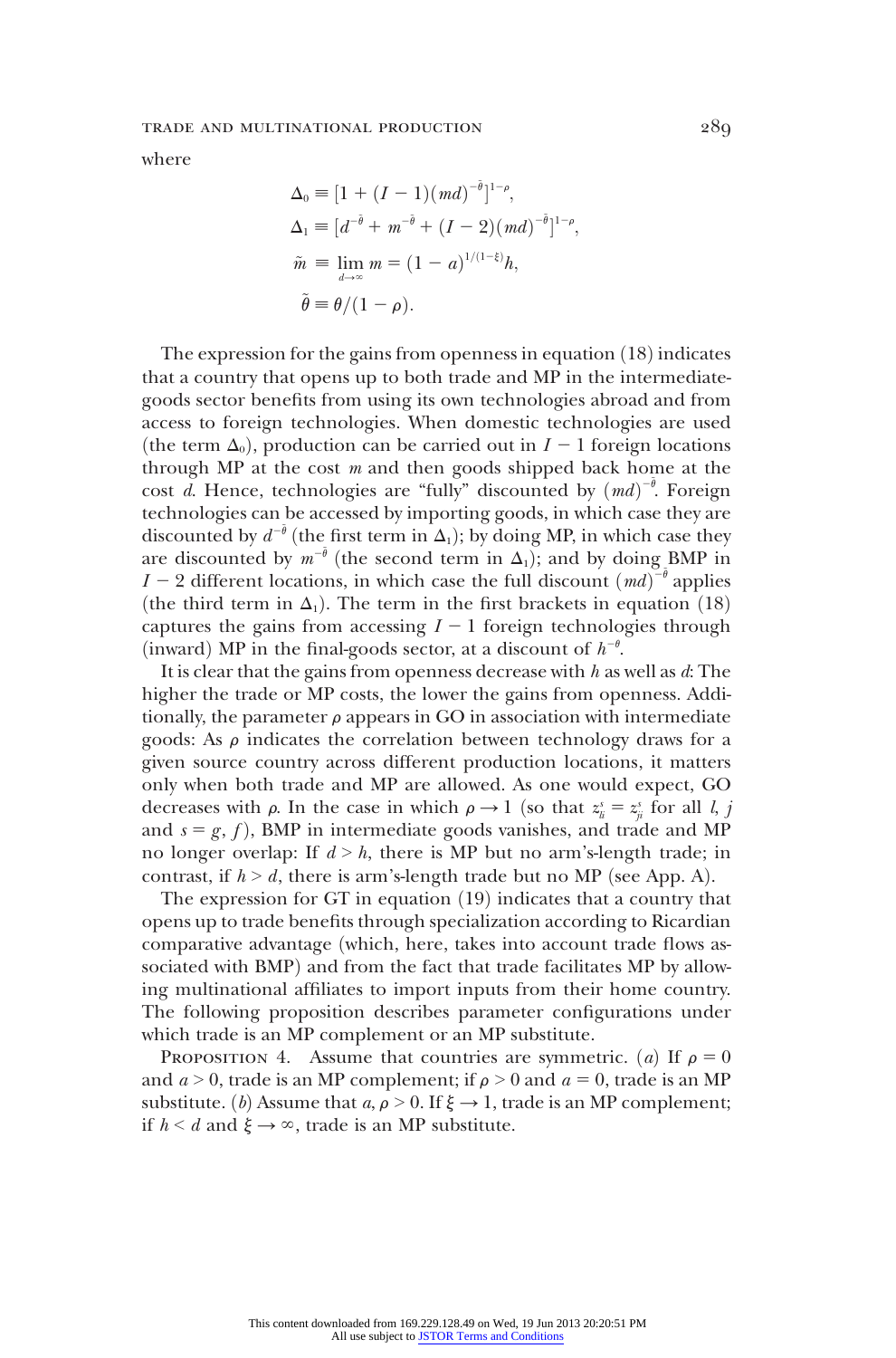To gain some intuition for these results, start from the case with  $a =$  $\rho = 0$ , for which we know from proposition 1 that trade is MP independent. As  $\rho$  increases above zero, the positive correlation between productivity draws across locations generates substitutability. Alternatively, as a increases above zero, the demand for home country inputs by multinationals introduces complementarity. If both  $\rho > 0$  and  $a > 0$ , then we need to consider the parameter  $\xi$ . If  $\xi$  is close to one, the low elasticity of substitution between home and host countries' inputs for MP generates no gains from MP if trade is not possible. Hence, trade is an MP complement. Conversely, if  $\xi$  is high, then only the cheapest input bundle is used for MP; if  $h < d$ , then trade does not contribute to decreasing MP costs. This implies that trade is an MP substitute.

Turning to the gains from MP, the first term on the right-hand side of  $(20)$  captures the gains associated with final goods, whereas the second term captures the gains associated with intermediate goods. For intermediates, the gains from MP are affected by the substitutability between trade and MP that arises for  $\rho > 0$ .

PROPOSITION 5. Assume that countries are symmetric. If  $\rho = 0$ , MP is trade independent; if  $\rho > 0$ , MP is a trade substitute.

We emphasize two implications of this proposition. First, the value of a does not affect whether MP is trade independent or is a trade substitute. The reason is that while trade facilitates MP by reducing the unit cost of the multinational input bundle  $(m < \tilde{m}$  if  $a > 0)$ , MP does not facilitate trade; MP only adds a competing alternative to trade in serving other markets. Second, the result that MP is trade independent for  $\rho =$ 0 is consistent with lemma 2: Under symmetry, we have  $\bar{\lambda}_{nn} = \lambda_{nn}$  because, in this case, MP affects all countries equally and therefore has no effect on trade shares.

# 3. Two Countries with  $a = 0$  and Frictionless Trade

This special case shows that the rich country can experience losses from MP. We consider two countries labeled North  $(N)$  and South  $(S)$ , with  $T_N/L_N > T_S/L_S$ . This condition implies that wages will tend to be higher in North than in South. We assume that MP generates no demand for home country intermediate goods  $(a = 0)$  and that trade is frictionless  $(d_{NS} = d_{SN} = 1)$ . Our main result for this case is established in the following proposition.

PROPOSITION 6. Assume  $a = 0$  and frictionless trade. There exists  $\rho^* \in [0, 1)$  such that North gains from frictionless MP in intermediate goods  $(GMP_N^g > 1)$  for  $\rho \in [0, \rho^*)$ , while it loses for  $\rho \in (\rho^*, 1)$   $(GMP_N^g < 1)$ .<br>The reason why MP can have a negative impact on the rich country is

The reason why MP can have a negative impact on the rich country is that outward MP effectively reduces the demand for a country's exports, worsening its terms of trade. But this negative effect relies on there being strong substitutability between trade and MP as alternative ways of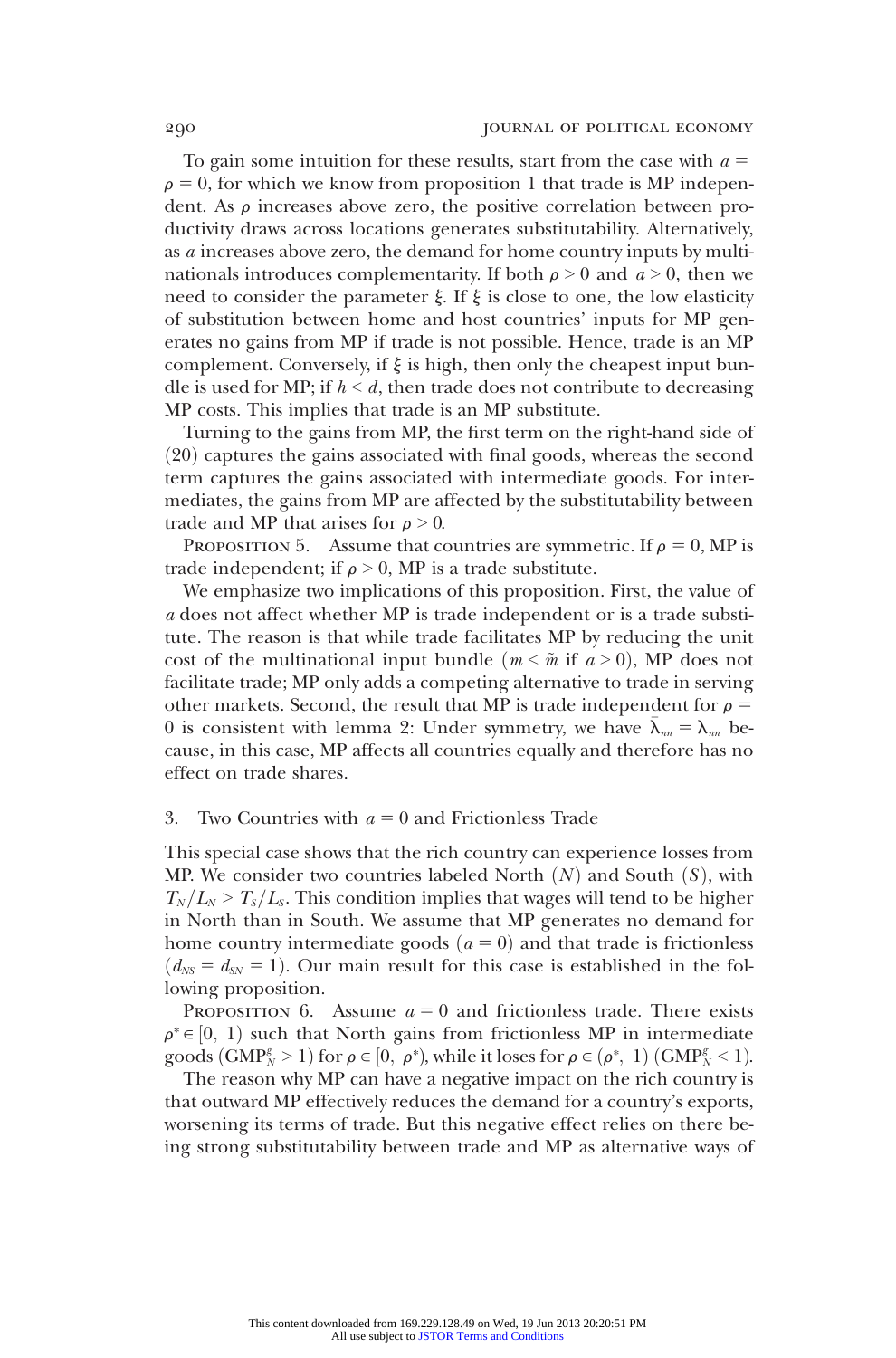serving foreign markets—hence the need for a high-correlation parameter  $\rho$  for this to be a dominant effect. Note that in this example, we have assumed  $a = 0$ . But in general, with  $a > 0$ , outward MP would generate an increased demand for home country inputs, and this would make it less likely for the rich country to lose from MP (see Becker and Muendler  $2010$ ; Irarrazabal et al.  $2013$ <sup>21</sup>

# III. Calibration

# A. Data Description

We restrict our analysis to the set of 19 OECD countries considered by Eaton and Kortum (2002): Australia, Austria, Belgium, Canada, Denmark, Spain, Finland, France, United Kingdom, Germany, Greece, Italy, Japan, Netherlands, Norway, New Zealand, Portugal, Sweden, and the United States. Except when mentioned otherwise, all the data are averaged over the period 1996–2001. We use STAN data on manufacturing trade flows from country  $l$  to country  $n$  as the empirical counterpart for trade in intermediates in the model,  $X_{nl}$ . We use UNCTAD data on the gross value of production for multinational affiliates from  $i$  in  $l$  as the empirical counterpart of bilateral MP flows in the model,  $Y_{li} \equiv Y_{li}^f + Y_{li}^{g}$ .<sup>22</sup>

We complement the bilateral-trade and MP data with data on intrafirm trade by multinational firms in manufacturing, and the share of MP in final goods, relative to all MP. These data are available for the United States from the BEA. We also use data from the BEA to compute a measure of BMP for foreign affiliates of US multinationals and for US affiliates of foreign multinationals in the manufacturing sector. Appendix B presents more detail on the data and summary statistics.

# B. Calibration Procedure

We reduce the number of parameters to calibrate by assuming that bilateral-trade and MP costs in the intermediate-goods sector are a function of distance and whether countries share a border and a language,

<sup>&</sup>lt;sup>21</sup> It is also important to note that in our model, outward MP generates no profits since there is perfect competition. Such profits would lead to additional gains from MP for rich countries, as in Burstein and Monge-Naranjo (2009) and Arkolakis et al. (2012).

<sup>&</sup>lt;sup>22</sup> Since the model is one of constant returns to scale and perfect competition, the concept of "firms" is not clearly defined. There is, thus, a gap between model and data since the data on MP come from the activities of multinational firms. On the one hand, this is not a major problem because we use only aggregate MP flows rather than any firm-level data. On the other hand, as we acknowledge in the introduction, there is a discrepancy between the concept of MP in the model, which corresponds to the value of production with technologies from country i in another country  $l_i$  and the concept of MP in the data, which corresponds to the value of production in country  $l$  performed by affiliates of firms headquartered in country i.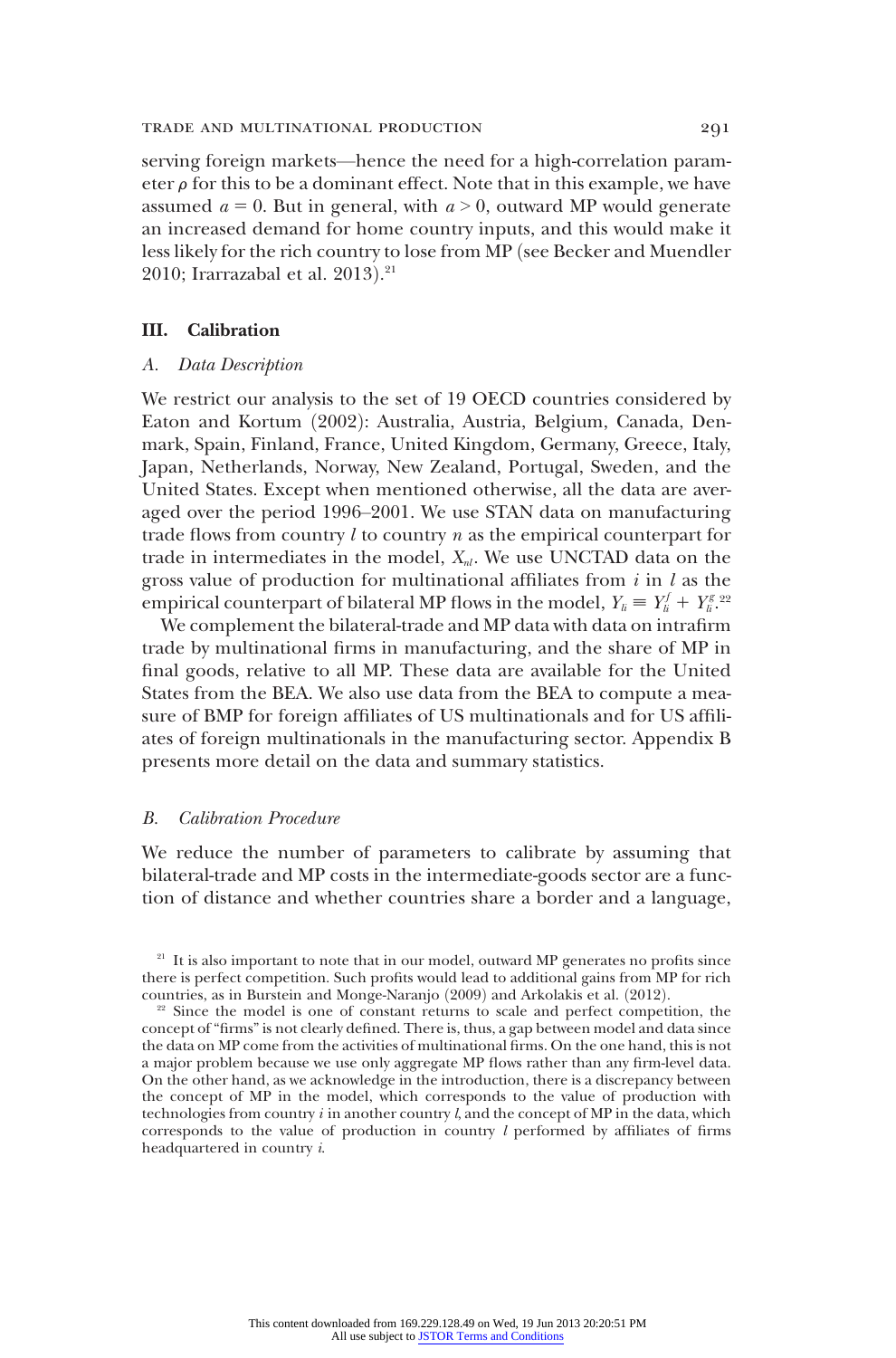respectively:

$$
d_{ni} = 1 + (\delta_0^d + \delta_{\text{dist}}^d \text{dist}_{ni}) \times (\delta_{\text{bord}}^d)^{b_{ni}} \times (\delta_{\text{lang}}^d)^{l_{ni}}, \tag{21}
$$

$$
h_{ni}^g = 1 + (\delta_0^h + \delta_{\text{dist}}^h \text{dist}_{ni}) \times (\delta_{\text{bord}}^h)^{b_{ni}} \times (\delta_{\text{lang}}^h)^{l_{ni}}, \tag{22}
$$

for all  $n \neq i$ , with  $d_{nn} = 1$  and  $h_{nn}^g = 1$ . The variable dist<sub>ni</sub> is the distance between *i* and *n*. The variable  $b_{ni}$   $(l_{ni})$  equals one if countries share a border (a language) and zero otherwise. Thus, for example, if  $\delta_{\text{bord}}^{d} < 1$ , then countries that share a border have lower trade costs. We also asthen countries that share a border have lower trade costs. We also assume that MP costs in the final-goods sector are proportional to the ones in the intermediate-goods sector:

$$
h_{ni}^f = \max[1, \ \mu h_{ni}^g]. \tag{23}
$$

Finally, we assume that  $T_i/L_i$  varies directly with the share of R&D employment observed in the data (an average over the 1990s from the World Development Indicators). Thus, for example, since the share of R&D employment is 0.9 percent in the United States and 0.3 percent in Greece, we assume that  $T_i/L_i$  is three times higher in the United States than in Greece.

The parameters that need to be calibrated, then, are the parameters that determine trade and MP costs in the tradable sector,  $\Upsilon$  =  $\{\delta^d_0, \delta^h_0, \delta^d_{\text{dist}}, \delta^d_{\text{best}}, \delta^d_{\text{bord}}, \delta^h_{\text{bord}}, \delta^d_{\text{lang}}\}$ ; the parameter  $\mu$  in equation (23);<br>the size parameters  $I = (I, I, I)$ ; the Fréchet parameters a and the size parameters,  $\mathbf{L} \equiv (L_1, L_2, \ldots, L_l)$ ; the Fréchet parameters,  $\rho$  and  $\theta$ ; and the remaining technology parameters  $[\alpha, \beta, \xi, d]$  $\theta$ ; and the remaining technology parameters  $[\alpha, \beta, \xi, a]$ .<br>We calibrate  $[\alpha, \beta, \xi]$  as follows. We set the lab

We calibrate  $[\alpha, \beta, \xi]$  as follows. We set the labor share in the final-<br>termediate-goods sector  $\beta$  to 0.5 and the labor share in the finalintermediate-goods sector,  $\beta$ , to 0.5 and the labor share in the finalgoods sector,  $\alpha$ , to 0.75, as calibrated by Alvarez and Lucas (2007).<sup>23</sup> This<br>implies that  $n \equiv (1 - \alpha)/\beta = 0.5$  For the parameter  $\xi$  which cantures implies that  $\eta \equiv (1 - \alpha)/\beta = 0.5$ . For the parameter  $\xi$ , which captures the degree of complementarity between home and host countries' inputs for MP, we appeal to estimates from the labor literature. Becker and Muendler (2010) estimate cross-wage elasticities of labor demand for German multinationals across multiple production locations. Their results suggest a value of approximately  $\xi = 1.5.^{24}$ 

<sup>&</sup>lt;sup>23</sup> They calibrate the parameter  $\beta$  to match the share of value added in gross output in tradable sectors (agriculture, mining, and manufacturing) and the parameter  $\alpha$  to match the fraction of US employment in the nontradable sector (services), using input-output data for the OECD countries in 1993. Jones (2011) also uses  $\beta = 0.5$ .

 $24$  They estimate that the effect of a 1 percent increase in German wages on the demand for labor by multinationals in other countries of Western Europe is 1.2. Since the average share of these multinationals' wage bill allocated to German workers is 62 percent, the implied elasticity of substitution is 1.94. They also estimate that the elasticity of German multinationals' labor demand in Germany to wages in Western Europe is 0.2. Given that the average share of these multinationals' wage bill allocated to Western European workers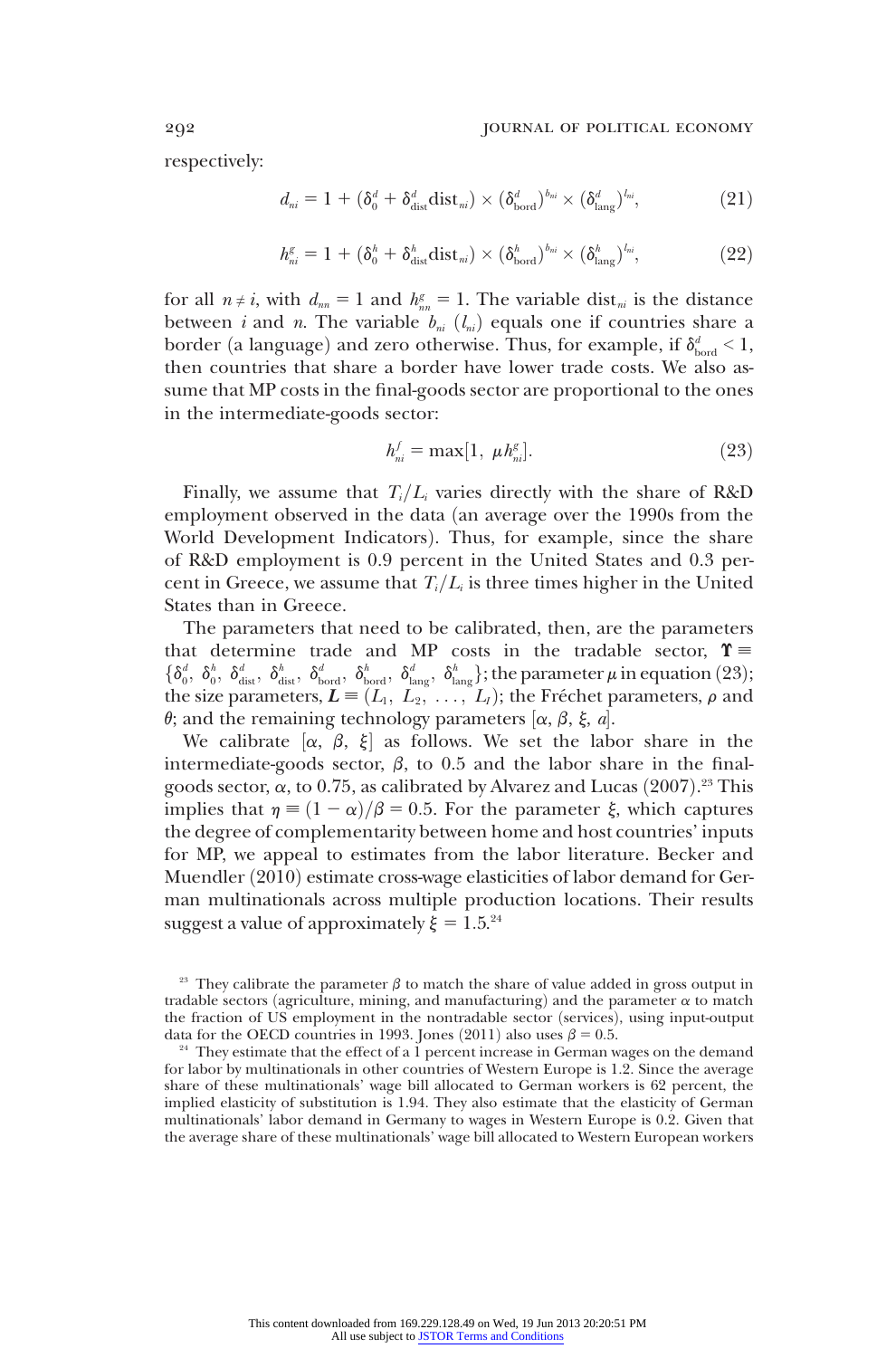We choose not to include the parameter  $\rho$  in the calibration since this parameter is not well identified from the aggregate data on bilateral trade and MP shares. Instead, we consider two values for  $\rho: \rho = 0$  (no correlation) and a central value of  $\rho = 0.5$ .

We calibrate the remaining parameters through the following algorithm. Given a value for  $\rho \in \{0, 0.5\}$ , the values for  $[\alpha, \beta, \xi]$  as chosen<br>above and a set of parameters to calibrate  $[\mathbf{T}, I, a, \mu, \theta]$  we compute the above, and a set of parameters to calibrate  $[\mathbf{\hat{T}}, L, a, \mu, \theta]$ , we compute the equilibrium and generate the following statistics: a simulated data set equilibrium and generate the following statistics: a simulated data set with 361 observations (one for each country pair, including the domestic pairs) for the bilateral trade and MP shares,  $\lambda_n^T \equiv X_{nl}/\Sigma_j X_{nj}$  and  $\lambda^M \equiv Y_{n}/\Sigma_k Y_{n}$  respectively real GDP levels for all countries  $m I / P$ .  $\lambda_{nl}^M \equiv Y_{li}/\sum_j Y_{lj}$ , respectively; real GDP levels for all countries,  $w_n L_n/P_i^f$ ; intrafirm trade to MP ratios,  $\omega_{ii} Y_{ii}^g / Y_{ii}$ ; and MP in the intermediategoods sector as a share of total MP,  $Y_{li}^g/Y_{li}$ . We compute averages of the last two variables across country pairs in which the United States is either the home or the host country (i.e.,  $i = US$  or  $l = US$ ). We also compute an estimate of the *trade elasticity* (i.e., the partial elasticity of trade flows to trade costs) by running an ordinary least squares (OLS) regression with no intercept on the following gravity equation for normalized trade flows, similar to Eaton and Kortum  $(2002)$ :

$$
\log \frac{\lambda_{nl}^T}{\lambda_{ll}^T} = -\varepsilon \log \left( \frac{d_{nl} P_l^g}{P_n^g} \right). \tag{24}
$$

Notice that for  $\rho = a = 0$ , this equation is the same as the one in equation (14) and  $\varepsilon = \theta$ . Otherwise, in general,  $\varepsilon \neq \theta$ , as we explain in more detail below.

Finally, we compute a measure of the explanatory power of the model for bilateral trade shares given by

$$
R^T \equiv 1 - \frac{\sum_{n,i;n \neq i} (\lambda_{ni}^{T,\text{data}} - \lambda_{ni}^{T,\text{model}})^2}{\sum_{n,i;n \neq i} (\lambda_{ni}^{T,\text{data}})^2}.
$$
 (25)

We use an analogous formula for the measure of the explanatory power of the model for bilateral MP shares, which we denote by  $R^M$ .

This procedure gives us a set of moments that we use to calibrate the parameters  $[\Upsilon, L, a, \mu, \theta]$  as follows. First, given  $\Upsilon$  and  $\theta$ , the parameters and v, are chosen so that the model matches the moments for the imand  $\mu$  are chosen so that the model matches the moments for the importance of intrafirm trade and MP in intermediate goods, respectively, and the vector  $L$  matches the real GDP levels (relative to the US levels) in the data. Second, given  $\theta$ , the parameters in  $\Upsilon$  are chosen to minimize  $(1 - R<sup>T</sup>) + (1 - R<sup>M</sup>)$ . Finally, the parameter  $\theta$  is chosen so that the value

is 15 percent, the implied elasticity of substitution is 1.3. The average of these two elasticities is close to 1.5. This is close to the elasticity of substitution between skilled and unskilled workers, which Katz and Murphy  $(1992)$  estimate at 1.4.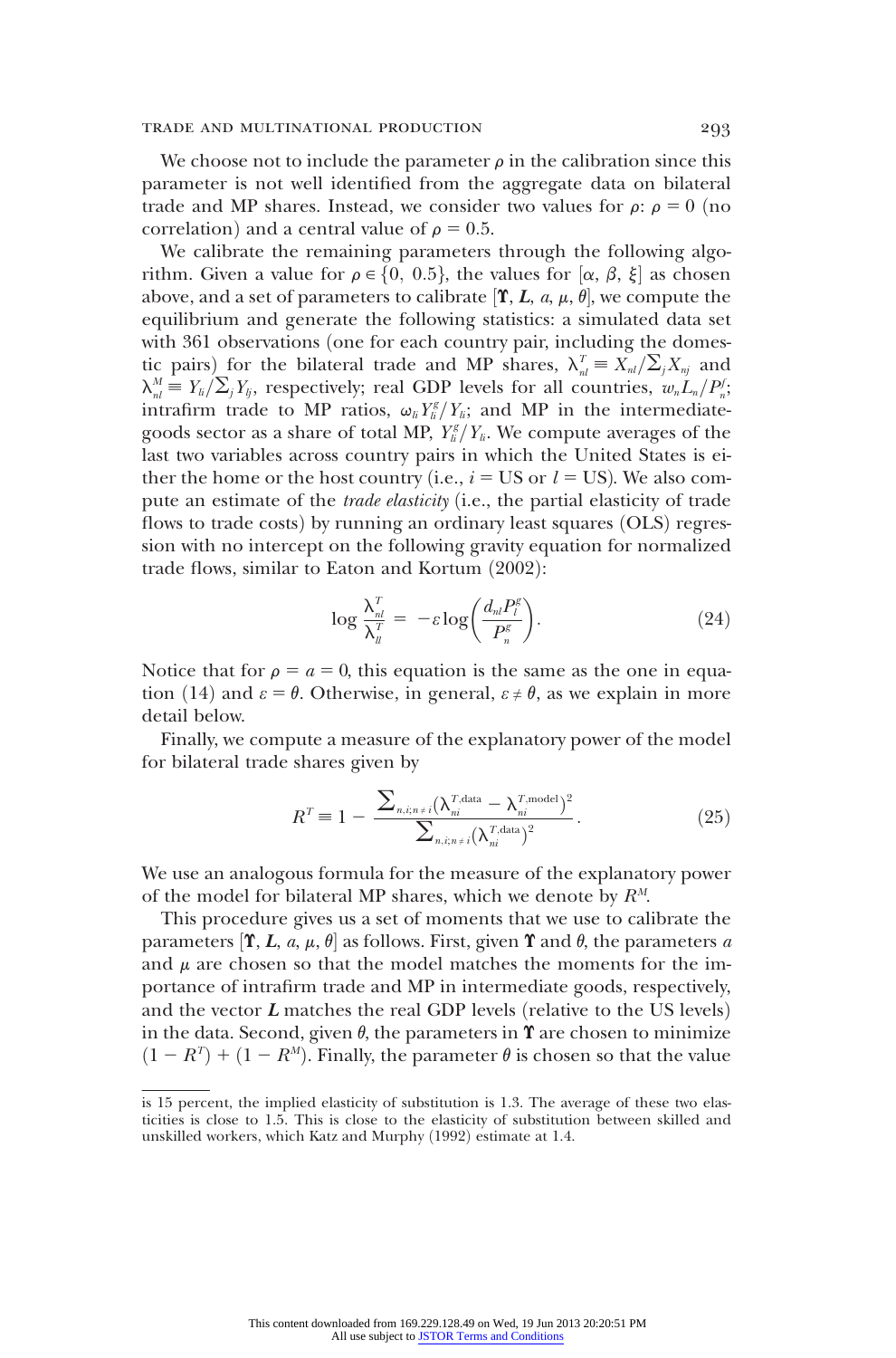for  $\varepsilon$  above is equal to 4.2, an average of the estimates presented by Simonovska and Waugh  $(2011)$  for the set of 19 OECD countries that we consider here.<sup>25</sup>

# C. Results

Table 1 reports the calibrated parameters, and the vector  $L$  is reported in Appendix table C2.

For both calibrations, the effect of distance on trade and MP costs is similar: A 10 percent increase in distance between a country pair increases trade costs by more than 2 percent and MP costs in the tradablegoods sector by more than 3 percent. Both calibrations suggest that a common border decreases trade costs by more than MP costs  $(\delta_{\text{border}}^d \leq \delta^h)$  whereas the opposite is true for country pairs with a common  $<\delta_{\text{border}}^{h}$ ), whereas the opposite is true for country pairs with a common language  $(\delta_{\text{order}}^{d} > \delta_{\text{order}}^{h})$ . These calibrated parameters translate into averlanguage  $(\delta_{\rm lang}^d > \delta_{\rm lang}^h)$ . These calibrated parameters translate into aver-<br>age MP costs in the tradable sector that are more than 40 percent higher age MP costs in the tradable sector that are more than 40 percent higher than the average trade costs for the calibration with  $\rho = 0$ .

We showed in Section II.C that, in general, the trade elasticity is not equal to  $\theta$  because of the existence of intrafirm trade  $(a > 0)$  and the fact that  $\rho$  might be different from zero. In fact, our calibration procedure for the case with  $\rho = 0.5$  implies that, to generate a trade elasticity of  $\varepsilon = 4.2$ , we need  $\theta = 3.75$ . This reveals that the trade elasticity is a biased estimator of  $\theta$ . The (upward) bias arises because  $\rho > 0$  leads to a higher trade elasticity than  $\theta$ , as now there is an additional channel (besides the standard one in Ricardian trade-only models) through which higher trade costs decrease trade flows; that is, exports can be replaced by MP or BMP. As expected, for the case with  $\rho = 0$ , the calibrated value of  $\theta$  is 4.45, which is closer to the value of the trade elasticity  $\varepsilon$ . Of course, if  $a = \rho = 0$ , then  $\theta = \varepsilon = 4.2$ .

The next two tables illustrate how the calibrated model matches the patterns in the data along several dimensions. Table 2 reports statistics from the data and the calibrated model. For bilateral trade and MP shares, we report the mean, the standard deviation, and the correlation coefficient. We also show the average BMP share implied by the model for foreign affiliates of US multinationals and for US affiliates of foreign multinationals. While the average bilateral trade and MP shares generated by the model are similar to the ones in the data, the correlation between the two flows is higher in the model. We comment on the results for BMP below.

Table 3 shows the measure of the model's explanatory power for bilateral trade and MP,  $R^T$  and  $R^M$ , respectively. Additionally, it presents cor-

<sup>&</sup>lt;sup>25</sup> Various empirical studies using different estimation strategies find a value for  $\varepsilon$  in the range of the one calculated by Simonovska and Waugh  $(2011)$ . See Bernard et al.  $(2003)$ , Donaldson (2010), Simonovska (2010), Eaton et al. (2011), and Burstein and Vogel (2012).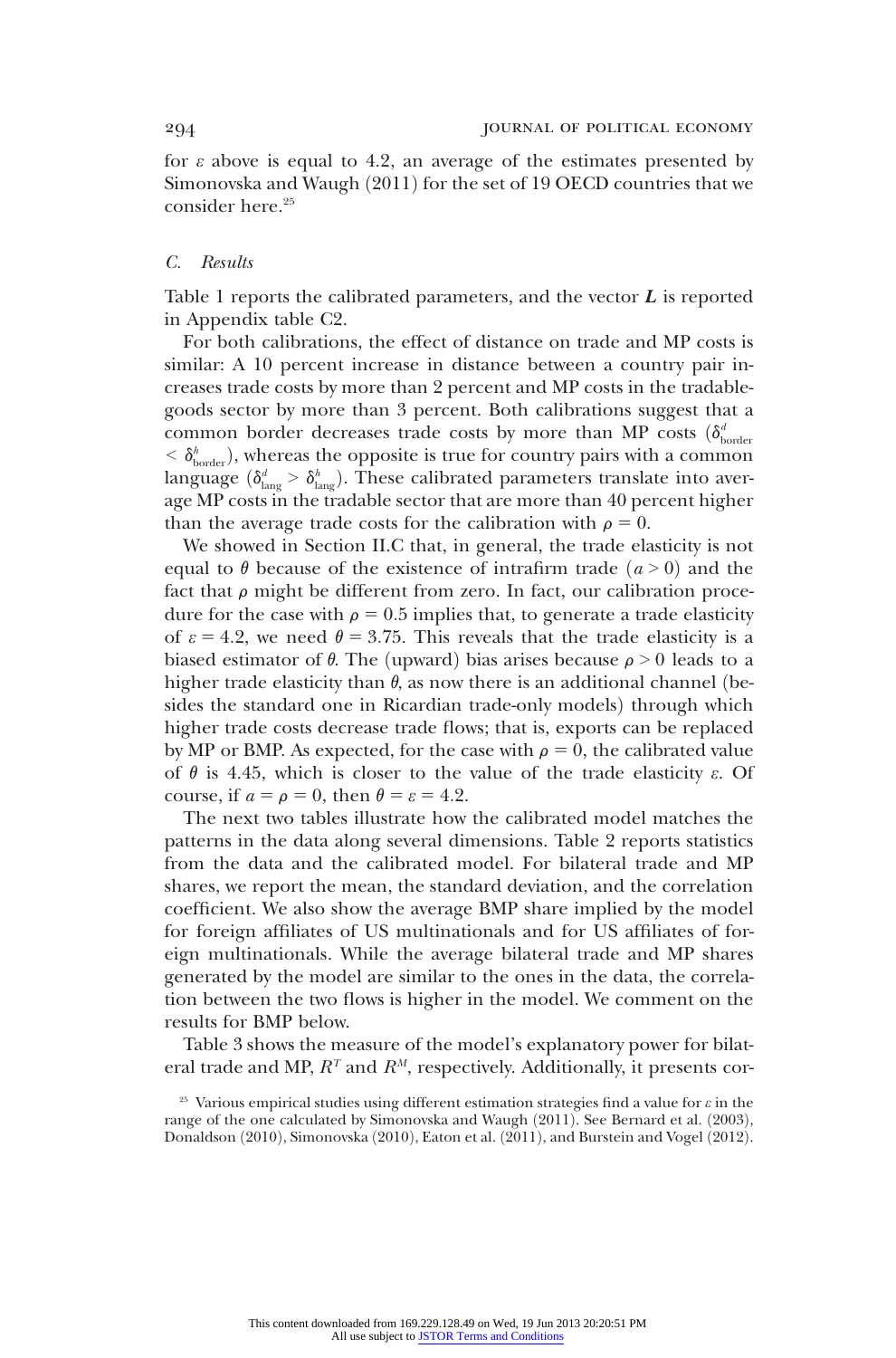| 1/11/1/1/1<br><b>CALIBRATED PARAMETERS</b> |                            |      |                          |      |  |  |
|--------------------------------------------|----------------------------|------|--------------------------|------|--|--|
|                                            | MODEL WITH<br>$\rho = 0.5$ |      | MODEL WITH<br>$\rho = 0$ |      |  |  |
|                                            | Trade                      | МP   | Trade                    | МP   |  |  |
| Cost parameters:                           |                            |      |                          |      |  |  |
| Distance                                   | .18                        | .26  | .13                      | .31  |  |  |
| Common border                              | .74                        | 1.45 | .65                      | 1.86 |  |  |
| Common language                            | .60                        | .40  | .70                      | .36  |  |  |
| Constant                                   | .89                        | .95  | 1.09                     | 1.30 |  |  |
| Average costs                              | 2.88                       | 3.39 | 2.79                     | 4.03 |  |  |
| Standard deviation costs                   | .40                        | .47  | .32                      | .48  |  |  |
| Minimum cost                               | 1.41                       | 1.47 | 1.51                     | 1.56 |  |  |
| Maximum cost                               | 5.49                       | 7.12 | 4.69                     | 8.45 |  |  |
| Intrafirm trade parameter a                | .15                        |      |                          | .14  |  |  |
| MP cost parameter for final sector $\mu$   | 1.55                       |      | 1.11                     |      |  |  |
| Variability parameter in Fréchet $\theta$  | 3.75                       |      | 4.40                     |      |  |  |

TABLE 1

|  | TABLE 2 |                                               |  |
|--|---------|-----------------------------------------------|--|
|  |         | SUMMARY STATISTICS: DATA AND CALIBRATED MODEL |  |

|                                                  | Data | Model with<br>$\rho = 0.5$ | Model with<br>$\rho = 0$ |
|--------------------------------------------------|------|----------------------------|--------------------------|
| Bilateral trade shares:                          |      |                            |                          |
| Average                                          | .021 | .021                       | .021                     |
| Standard deviation                               | .038 | .035                       | .035                     |
| Bilateral MP shares:                             |      |                            |                          |
| Average                                          | .029 | .024                       | .023                     |
| Standard deviation                               | .063 | .038                       | .041                     |
| Correlation bilateral trade and MP shares        | .701 | .804                       | .793                     |
| Average outward BMP shares for the United States | .405 | .115                       | .364                     |
| Average inward BMP shares for the United States  | .090 | .013                       | .065                     |

relations between magnitudes in the model and data for bilateral trade and MP shares across country pairs, as well as correlations for aggregate exports, imports, outward MP, and inward MP as shares of GDP of the source and the receiving country, respectively.

Both  $R^2$ 's and correlation coefficients for bilateral trade and MP shares are high, indicating that the model captures the observed bilateral patterns of these two flows fairly well. When we express total exports and total imports as shares of absorption in manufacturing, the correlations between the model and data are still high. Correlations are lower but fairly strong when we compute total outward and inward MP as shares of GDP. The model performs poorly in capturing the level of outward and inward MP shares for the largest countries in the sample (i.e., Germany, Japan, and the United States). Appendix table C2 shows the actual and simulated data for these four variables for each country against country size.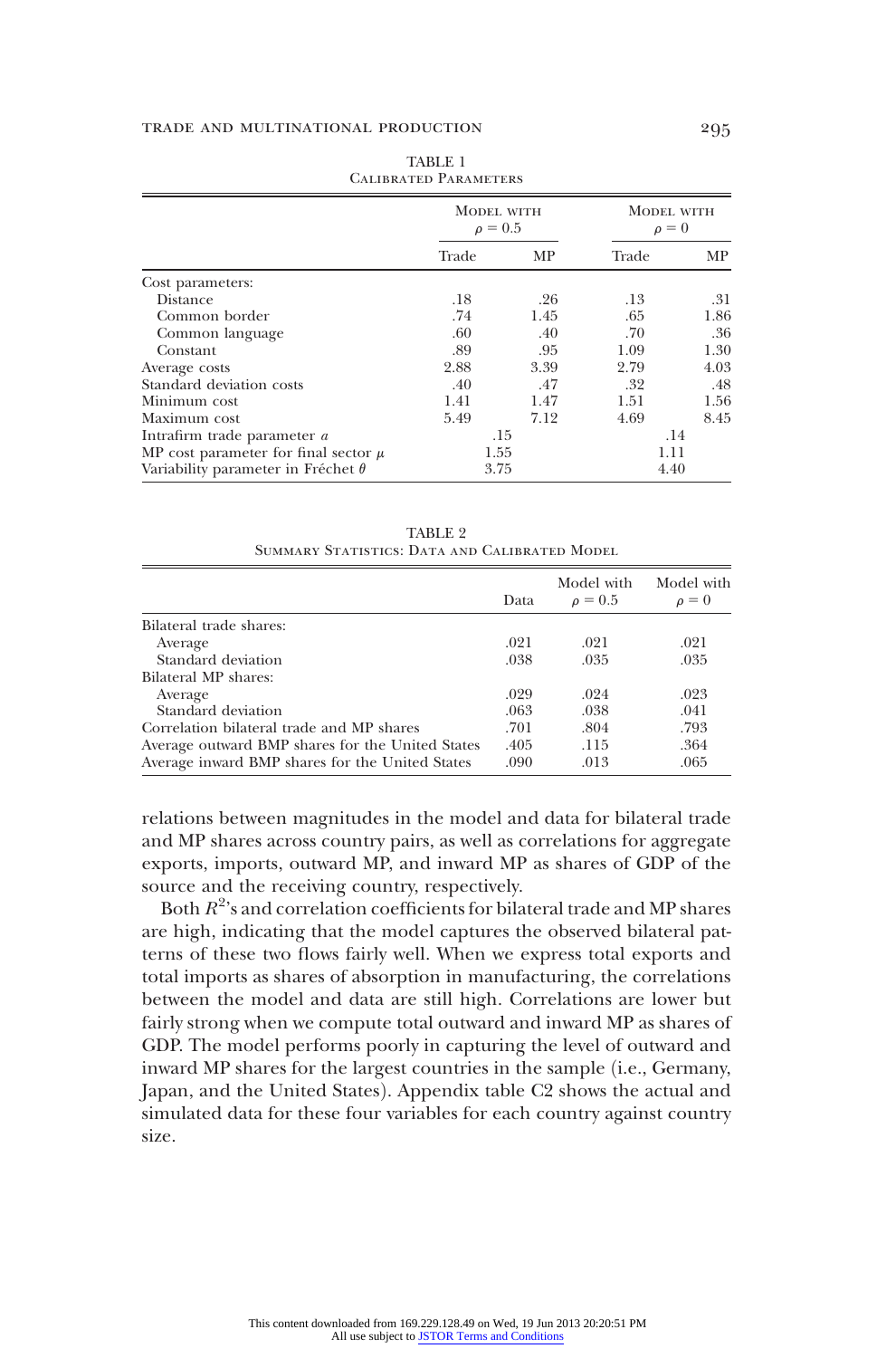| <b>MODEL'S GOODNESS OF FIT</b> |                            |                          |  |
|--------------------------------|----------------------------|--------------------------|--|
|                                | Model with<br>$\rho = 0.5$ | Model with<br>$\rho = 0$ |  |
| Model's $R^2$ :                |                            |                          |  |
| Bilateral trade shares         | .89                        | .89                      |  |
| Bilateral MP shares            | .64                        | .66                      |  |
| Correlations data and model:   |                            |                          |  |
| Bilateral trade shares         | .93                        | .92                      |  |
| Bilateral MP shares            | .76                        | .77                      |  |
| Total exports shares           | .76                        | .71                      |  |
| Total imports shares           | .85                        | .85                      |  |
| Total outward MP shares        | .56                        | .54                      |  |
| Total inward MP shares         | .56                        | .60                      |  |

TABLE 3 Model's Goodness of Fit

NOTE.—Bilateral MP is the gross value of production for affiliates from country i in  $l$ ; total outward MP is the total gross value of production for foreign affiliates from country  $i$ ; total inward MP is the total gross value of production for foreign affiliates in country l. Total exports and imports are expressed as shares of absorption in manufacturing.

The model can generate BMP flow; that is, country  $i$  produces in country  $l \neq i$  and sells to country  $n \neq l$ . Let  $\kappa_{li} \equiv \left( \sum_{n \neq l} \frac{\kappa_{li}}{\kappa_{li}} X_{ij}^{\kappa} \right) / Y_{li}^{\kappa}$  denote the share of total production of intermediate goods in  $l$  by country  $i$ that is sold in countries other than  $l$ . (Note that  $\kappa_{ll}$  is the export share of domestic firms in country  $l$ . Using BEA data for the manufacturing sector, we can construct BMP shares  $\kappa_{li}$  for the pairs  $(l, i)$  in which either  $i = US$  or  $l = US$ . We refer to the average  $\kappa_{li}$ , for  $i = US$   $(l = US)$ , as the average outward (inward) BMP share for the United States.

In table 2 we show that the model is reassuringly consistent with the data in the sense that the average outward BMP share for the United States is much higher than its average inward BMP share. This is what we would expect since the United States is the largest country in our sample and has the (second-) highest research intensity (see App. table C2), discouraging the use of the United States as an export platform.

On the one hand, the calibrated model with  $\rho = 0$  implies an average outward BMP share for the United States of 36 percent, which is not far from the 40 percent share shown in the data. On the other hand, the calibrated model with  $\rho = 0.5$  implies an average outward BMP share for the United States of only 11.5 percent. One way to understand why the model calibrated with  $\rho = 0.5$  does poorly in replicating the observed BMP shares is by recalling the result in Section II.E that in a symmetric world, BMP flows go to zero as  $\rho \rightarrow 1$ . The reason is that in a symmetric world with perfectly correlated productivity draws, for country  $i$  to serve market  $n$  through  $l$  implies paying both the MP cost and the trade cost (uniform across all country pairs by assumption), whereas exporting entails only the trade cost. In principle, moving to an asymmetric world could lead to positive BMP flows even with  $\rho \rightarrow 1$ , as cheaper countries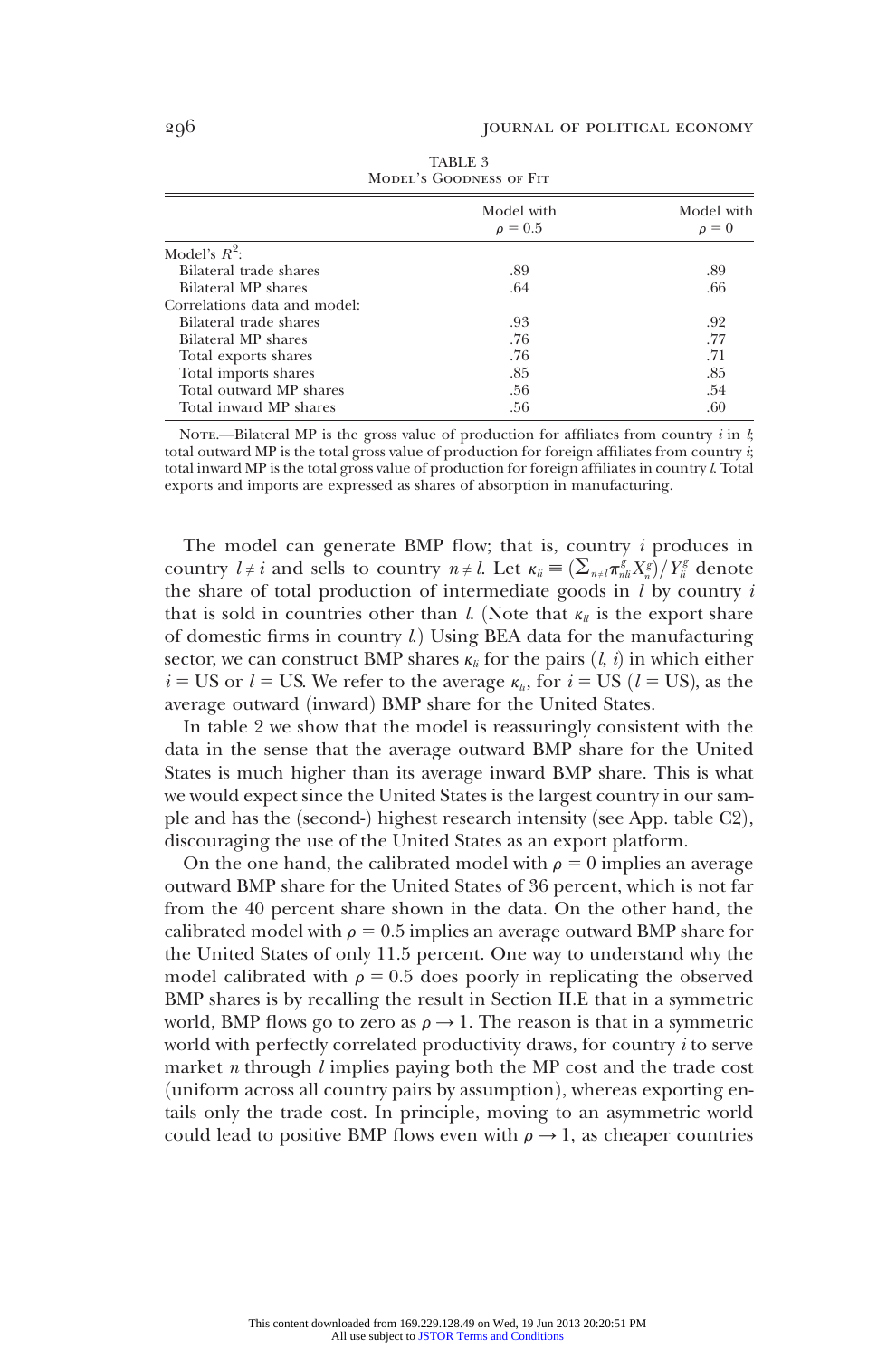become export platforms. But this possibility is of little importance in our sample of developed countries.<sup>26</sup> In contrast, a low value for  $\rho$  leads to more BMP because it implies that country  $i$  may have a particularly good productivity draw in  $l$  but not in  $n$ ; so if  $l$  and  $n$  are "close" (i.e.,  $d_{nl}$  is low), then it would be efficient to use l as an export platform to serve n.

Figure 2 shows outward BMP shares for the United States in country  $l$  ( $k_{\text{LIS}}$ ) on the horizontal axis and export shares from country l on the vertical axis, in the data and as implied by the calibrated models with  $\rho = 0$  and  $\rho = 0.5$ , respectively.<sup>27</sup> The left panel of figure 2 shows a strong positive relationship between BMP and export shares in the data: An OLS regression with no intercept and robust standard errors yields a coefficient of 0.88 (standard error 0.05) and  $R^2$  of .95. Countries that deviate from this pattern are small economies, such as Belgium, which has a relatively high export share (95 percent) but a lower BMP share than the United States (60 percent), and Sweden, with a BMP share relatively higher than the United States (64 percent) but a lower export share (50 percent). The middle panel of figure 2 shows that, according to the model calibrated with  $\rho = 0$ , BMP and export shares are closely lined up over the 45-degree line.<sup>28</sup> This means that the export intensity of multinationals is close to that of domestic firms; for example, the export share of US firms in Belgium is close to that of domestic Belgian firms. The right panel of figure 2 shows that the model calibrated with  $\rho = 0.5$  also reproduces the positive relationship between US outward BMP shares and export shares but with BMP shares that are too small.

Turning to inward BMP shares, the average BMP share for the United States is 9 percent as reported in table 2, and the export share from the United States is also close to 9 percent. The calibrated model with  $\rho = 0$ delivers an average BMP share of 6.5 percent, while the export share from the United States is 7 percent. In contrast, the calibrated model with  $\rho = 0.5$  delivers much lower average BMP shares (1.3 percent), but not very different export shares for the United States (8 percent).

These results reveal that the model calibrated with  $\rho = 0$  does much better in matching the facts about BMP than the model calibrated with  $\rho = 0.5$ . Still, we choose to present results for both calibrations below to

<sup>26</sup> The introduction of asymmetric trade costs could make it profitable for the United States to serve country *n* through some country *l* that is "close" to *n* (e.g., the United States could serve France through Belgium). But our calibrated model implies that in most cases, it would make more sense to serve country  $n$  directly through MP rather than through some other country l.

 $27$  Country l's total exports in manufacturing are normalized by the total gross value of production in manufacturing in country l.

<sup>28</sup> Notice that if  $a = \rho = 0$ , then  $\kappa_{li} = \kappa_{li}$  for all i, l. Since  $\kappa_{li} = \sum_{n \neq l} \pi_{nl}^g X_n / \sum_{n} \pi_{nl}^g X_n$ , plugging in for  $\pi_{nk}^{\mathcal{S}}$  from eq. (7) with  $a = 0$  and  $\rho = 0$ ,  $\kappa_{li} = \sum_{n \neq l} d_{nl}^{-\theta} P_n^{\theta} X_n / \sum_{n} d_{nl}^{-\theta} P_n^{\theta} X_n$ , so that  $k_{ii} = k_{ii}$  for all i, j.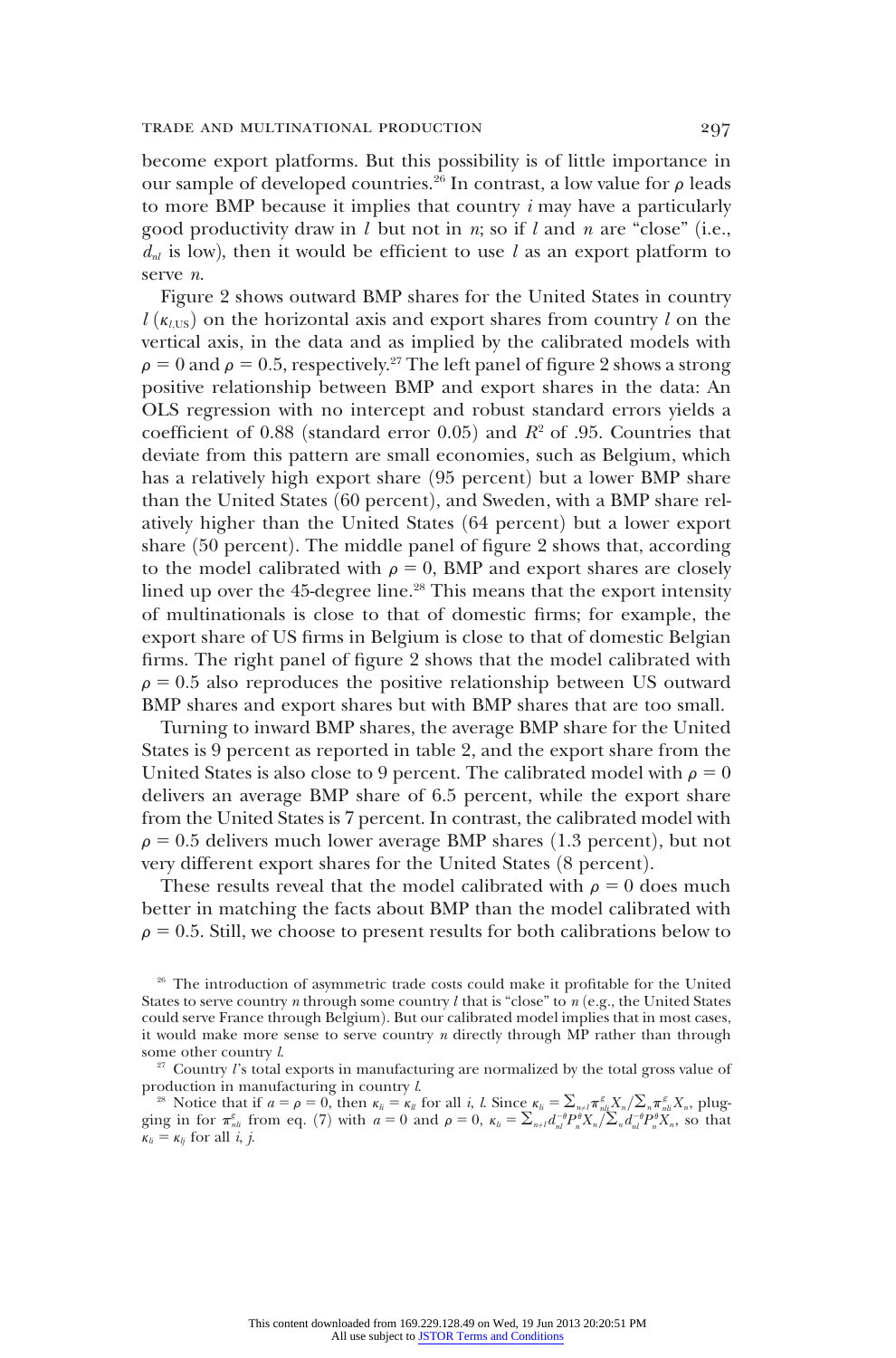

FIG. 2.—BMP shares: data and calibrated model, the United States. Outward bridge multinational production  $(BMP)$  shares from the United States to country *l* against export share from country  $l$  to all countries, in manufacturing.

highlight the role of the parameter  $\rho$  in shaping the gains from trade and MP implied by the model.

# IV. Gains from Trade, MP, and Openness

# A. Gains under Independence

Before we present the implications of our calibrated model for the measurement of the gains from trade, MP, and openness, it is instructive to compute these gains under the special case with  $a = \rho = 0$ . We refer to these gains as the gains under independence because, as shown in proposition 1,  $a = \rho = 0$  implies that trade is MP independent in the sense that the gains from trade are equal to the gains computed in a trade-only model (i.e.,  $GT_n = GT_n^*$ ) and that the gains from openness<br>are simply  $CO^* \equiv GT^* \times GMP^*$  (recall that  $GMP^*$  are the gains from MP are simply  $GO^*_n \equiv GT^*_n \times GMP^*_n$  (recall that  $GMP^*_n$  are the gains from MP<br>computed in an MP-only model). As shown in lemma 1,  $GT^*$  and  $GMP^*$ computed in an MP-only model). As shown in lemma  $1, GT^{*}_{n}$  and  $GMP^{*}_{n}$ <br>can be computed directly using the data on bilateral trade and MP shares can be computed directly using the data on bilateral trade and MP shares and a value for the parameters  $\eta$  and  $\theta$ . The parameter  $\eta$  is easily calibrated (see above), while for  $a = \rho = 0$ , the parameter  $\theta$  can be recovered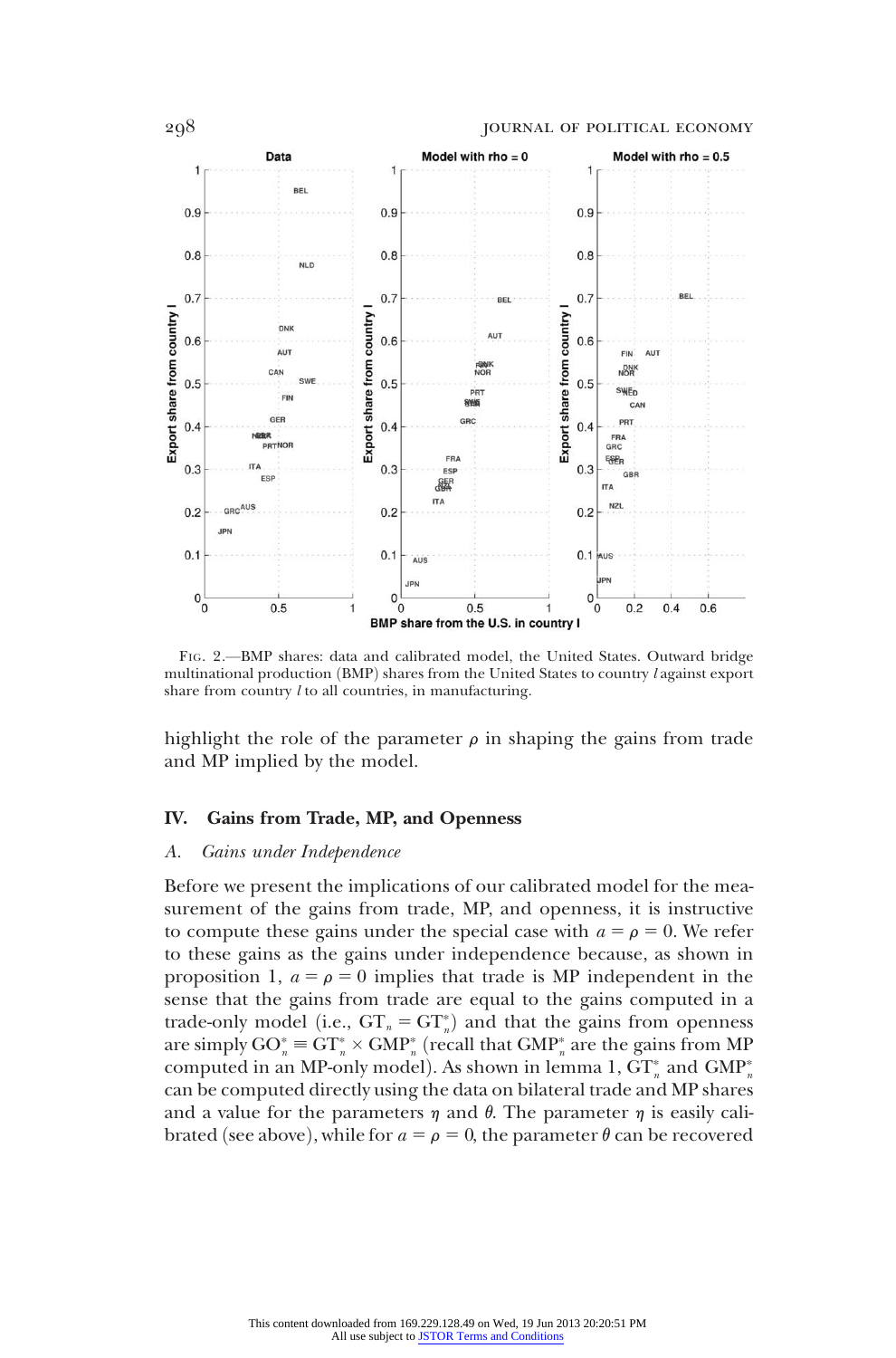from an estimate of the trade elasticity  $\varepsilon$  (see Sec. III). This implies that the results for  $GT_n^*$  are consistent with the formula in Arkolakis, Costinot, and Rodríguez-Clare (2012) as a general result for a class of quantitative trade models. We calculate  $\mathrm{GT}_n^*$  using the data in Appendix table C4. For  $\mathsf{GMP}^*_n$ , we use the data on inward MP shares in table C3, and we assume that the share of MP in the intermediate-goods sector in each country is 0.5, as the one observed for the United States. With this assumption and  $\eta = 0.5$ ,  $\text{GMP}_{n}^{g} = [1 - \sum_{i \neq n} Y_{ni}/(w_{n}L_{n})]^{-\eta/\theta}$  and  $\text{GMP}_{n}^{f} = [1 - (1/\theta)\sum_{i} Y_{i}/(w_{i}L_{n})]^{-1/\theta}$  $\frac{[1-(1/2)\sum_{i\neq n}Y_{ni}/(w_nL_n)]^{-1/6}}{\text{Table 4 shows the gains fr.}}$ 

Table 4 shows the gains from openness, the gains from trade, and the gains from MP, under independence, calculated directly using the data and the parameters  $\eta = 0.5$  and  $\theta = 4.2$ . Table 4 presents the results for a subsample of countries, and table C5 shows results for all countries in our sample.

On average, the gains from openness are almost three times as large as the gains from trade  $(17 \text{ vs. } 6.6 \text{ percent})$ . For countries with high inward MP shares, such as Portugal and New Zealand, the gains from openness are around five times as large as the gains from trade.

# B. Gains in the Calibrated Model

 $OECD(19)$ 's total.

The calculations under independence shown above miss the potential gains coming from the interactions between trade and MP. In this subsection, we use our calibrated model to explore the effect of such interactions.

We show results averaged across countries in table 5 and results by country, for a subset of countries, in table 6. Results by country for the entire sample, for  $\rho = 0$  and  $\rho = 0.5$ , respectively, are in Appendix tables C6 and C7. For meaningful comparisons between  $\mathrm{GT}_n$  and  $\mathrm{GT}_n^*$ and between  $\text{GMP}_{n}$  and  $\text{GMP}_{n}^{*}$ , the variables  $\text{GT}_{n}^{*}$  and  $\text{GMP}_{n}^{*}$  are calcu-

|                      | $GO^*$ | $GT_n^*$ | $GMP^*$ | $L_n$ |
|----------------------|--------|----------|---------|-------|
| New Zealand          | 1.365  | 1.053    | 1.296   | .7    |
| Denmark              | 1.137  | 1.096    | 1.037   | 1.2   |
| Portugal             | 1.290  | 1.064    | 1.213   | 1.4   |
| Canada               | 1.261  | 1.081    | 1.166   | 4.4   |
| Germany              | 1.119  | 1.037    | 1.079   | 9.3   |
| Japan                | 1.022  | 1.006    | 1.015   | 13.4  |
| <b>United States</b> | 1.053  | 1.015    | 1.037   | 28.7  |

TABLE 4 Gains from Openness, Trade, and Multinational Production: Independence

NOTE.—The variables  $\mathrm{GO}_{n}^{*}$ ,  $\mathrm{GT}_{n}^{*}$ , and  $\mathrm{GMP}_{n}^{*}$  refer, respectively, to the gains from openness, trade, and multinational production, for country n, under independence. The variable  $L_n$  refers to the number of units of equipped labor in country n, as a percentage of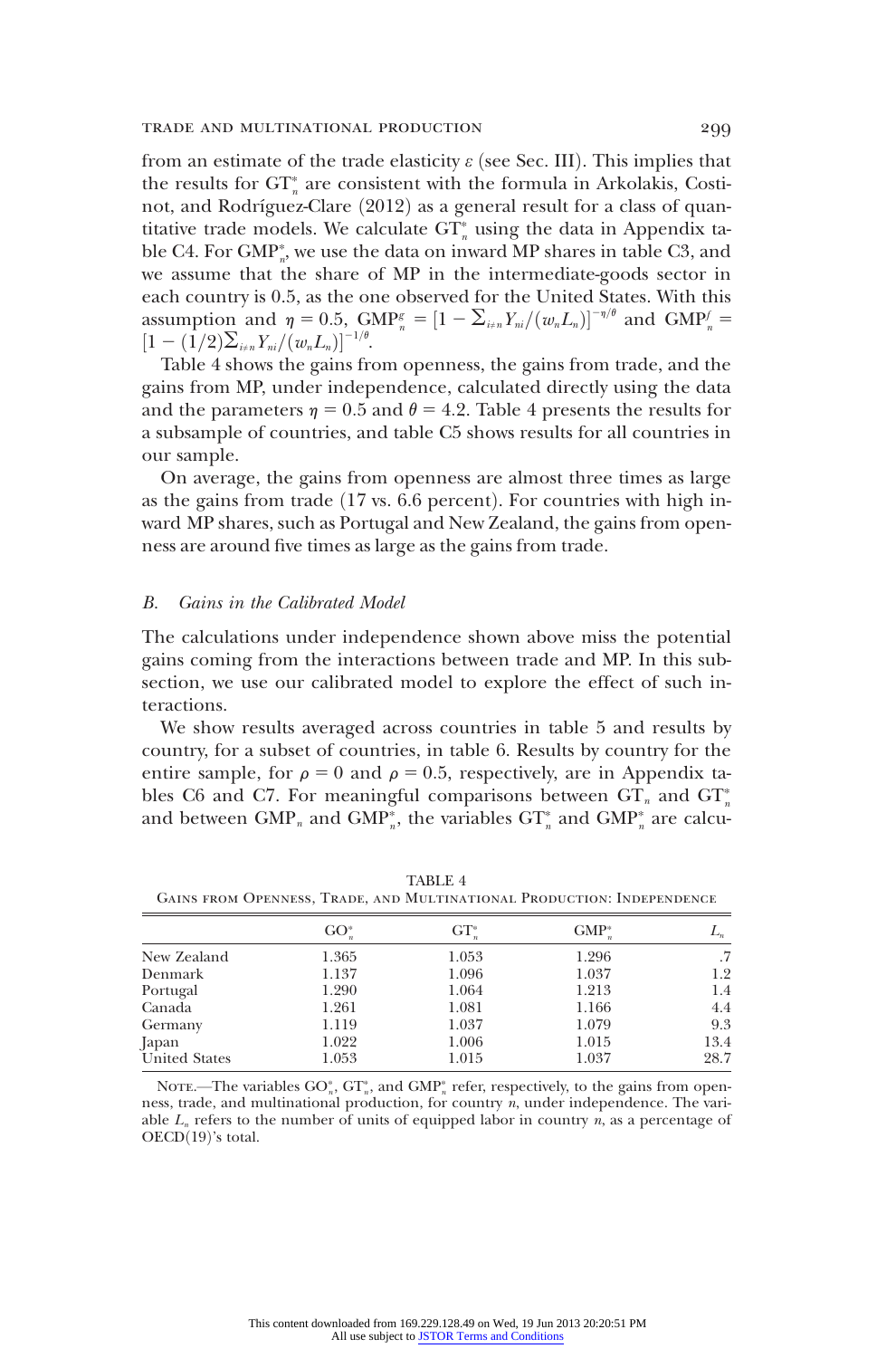| Average                   | GO <sub>n</sub> | $GT_n$                  | $GT^*$                  | GMP <sub>n</sub> | GMP <sub>n</sub> |
|---------------------------|-----------------|-------------------------|-------------------------|------------------|------------------|
|                           |                 |                         | Model with $\rho = 0$   |                  |                  |
| All sectors               | 1.148           | 1.080                   | 1.062                   | 1.086            | 1.091            |
| Intermediate-goods sector | 1.092           | 1.080                   | 1.062                   | 1.034            | 1.039            |
| Final-goods sector        | 1.049           | $\cdot$ $\cdot$ $\cdot$ | .                       | 1.049            | 1.049            |
|                           |                 |                         | Model with $\rho = 0.5$ |                  |                  |
| All sectors               | 1.221           | 1.101                   | 1.074                   | 1.095            | 1.116            |
| Intermediate-goods sector | 1.148           | 1.101                   | 1.074                   | 1.032            | 1.051            |
| Final-goods sector        | 1.061           | .                       | .                       | 1.061            | 1.061            |

TABLE 5 Gains from Openness, Trade, and Multinational Production: Average

NOTE.—The variables  $GO_n$ ,  $GT_n$ , and  $GMP_n$  refer, respectively, to the gains from openness, trade, and multinational production, for country  $n$ ,  $GT^*_n$  and  $GMP^*_n$  refer to the gains from trade and multinational production, respectively, from trade-only and MP-only models.

TABLE 6 Gains from Openness, Trade, and Multinational Production: SELECTED COUNTRIES

|                      | $GO_n$ | $GT_n$ | $GT_n^*$ | $GMP_n$                 | $GMP_n^*$ | $\text{GMP}_n^g$ |
|----------------------|--------|--------|----------|-------------------------|-----------|------------------|
|                      |        |        |          | Model with $\rho = 0$   |           |                  |
| New Zealand          | 1.265  | 1.080  | 1.038    | 1.223                   | 1.238     | 1.077            |
| Denmark              | 1.199  | 1.119  | 1.097    | 1.102                   | 1.109     | 1.042            |
| Portugal             | 1.230  | 1.115  | 1.084    | 1.141                   | 1.152     | 1.054            |
| Canada               | 1.202  | 1.104  | 1.075    | 1.123                   | 1.132     | 1.048            |
| Germany              | 1.051  | 1.040  | 1.036    | 1.019                   | 1.016     | 1.010            |
| Japan                | 1.004  | 1.004  | 1.003    | 1.001                   | 1.001     | 1.001            |
| <b>United States</b> | 1.012  | 1.010  | 1.008    | 1.005                   | 1.004     | 1.003            |
|                      |        |        |          | Model with $\rho = 0.5$ |           |                  |
| New Zealand          | 1.320  | 1.100  | 1.037    | 1.221                   | 1.262     | 1.096            |
| Denmark              | 1.320  | 1.150  | 1.112    | 1.120                   | 1.141     | 1.032            |
| Portugal             | 1.384  | 1.140  | 1.082    | 1.192                   | 1.219     | 1.063            |
| Canada               | 1.282  | 1.127  | 1.090    | 1.128                   | 1.157     | 1.046            |
| Germany              | 1.079  | 1.056  | 1.051    | 1.018                   | 1.026     | 1.005            |
| Japan                | 1.007  | 1.005  | 1.005    | 1.001                   | 1.002     | 1.000            |
| United States        | 1.016  | 1.012  | 1.011    | 1.002                   | 1.005     | 1.000            |

NOTE.—The variables  $GO_n$ ,  $GT_n$ ,  $GMP_n$ , and  $GMP_n^g$  refer, respectively, to the gains from openness, trade, multinational production, and multinational production in the intermediategood sector, for country  $n$ ,  $GT_n^*$  and  $GMP_n^*$  refer to the gains from trade and multinational production, respectively, from trade-only and MP-only models.

lated as indicated in lemma 1 using trade and MP shares implied by the calibrated model.

The implied average gains from openness are between 15 and 22 percent. These gains are more than twice as large as the average gains from openness coming from a trade-only model,  $GT_n^* = 6-7$  percent, and around twice as large as the ones coming from an MP-only model,  $\mathrm{GMP}^\ast_n$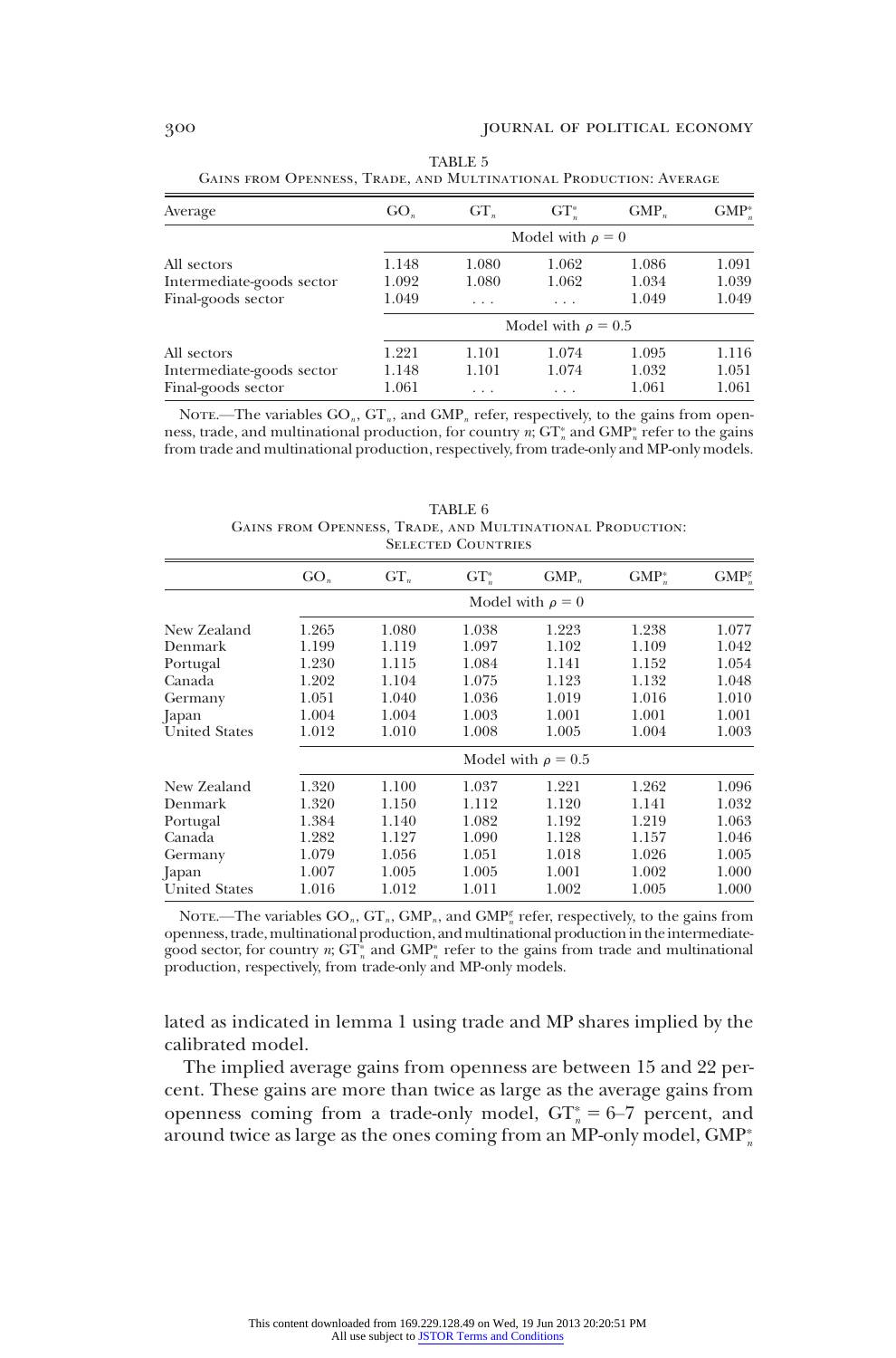$= 9.1 - 11.6$  percent. On average, around two-thirds of the gains from openness are from trade and MP in the intermediate-goods sector.

The calibrated model implies that trade is an MP complement since, on average,  $GT_n > GT_n^*$ . Adding trade enhances MP by facilitating intrafirm trade and reducing the unit costs of MP: The average unit cost of the multinational input bundle decreases by around 50 percent with respect to the scenario with only MP but no trade, using either version of the calibrated model.

Turning to MP, the calibrated model implies that, on average, MP is a trade substitute since  $\text{GMP}_{n} < \text{GMP}_{n}^{*}$  when  $\rho = 0.5$ . The substitutability is quite weak when we consider lower values of  $\rho$ . In fact, for  $\rho = 0$ , MP is practically trade independent. As suggested by the analytical results under symmetry in proposition 5, the complementarity forces associated with BMP cannot overcome the substitutability arising from the fact that MP adds a competing alternative to trade in serving foreign markets.

These results imply that while trade-only models tend to underestimate the gains from trade by a significant amount, MP-only models tend to overestimate the gains from MP by a small amount. Another interesting result is that the gains from trade are larger than the gains from MP in the intermediate-goods sector. This implies that, starting at the actual equilibrium, removing the possibility of trade in intermediate goods would generate larger losses than removing the possibility of MP in this sector.

Not surprisingly, as shown in table 6, the gains from openness are larger for smaller countries: The correlation coefficient between  $L_n$  and  $GO_n$  is around  $-.64$  for both calibrations. Trade behaves as an MP complement,  $GT_n > GT_n^*$ , for all countries. MP behaves as a mild trade substitute,  $\text{GMP}_{n} \leq \text{GMP}_{n}^{*}$ , except for Germany and the United States when  $\rho = 0$ , in which case MP behaves as a trade complement.<sup>29</sup> For a small country such as Canada, for which the model captures (inward) trade and MP flows very well (see tables C3 and C4), the gains from openness are between 20 and 28 percent. This is much larger than the gains calculated using a trade-only model and larger than the ones calculated using an MP-only model. The gains from trade for Canada are around 30 percent higher than those calculated with a trade-only model (with  $\rho = 0.5$ ,  $GT<sub>GAN</sub> = 12.7$  percent and  $GT<sub>CAN</sub><sup>*</sup> = 9$  percent), whereas the gains from<br>MP are lower than those calculated with an MP-only model (with  $\rho = 0.5$ ) MP are lower than those calculated with an MP-only model (with  $\rho = 0.5$ ,  $GMP_{CAN} = 12.8$  percent and  $GMP_{CAN}^* = 15.7$  percent).<br>More generally the gap between  $GT$  and  $GT^*$  is

More generally, the gap between  $GT_n$  and  $GT_n^*$  is increasing in the amount of inward MP (as a share of GDP) in the calibrated model, across countries. Figure 3 illustrates this relationship. For example, countries

<sup>&</sup>lt;sup>29</sup> On the basis of proposition 2 and the discussion of that proposition in Sec. II.E, this result can be understood by noting that both the United States and Germany have large net outward MP flows, implying large gains from BMP.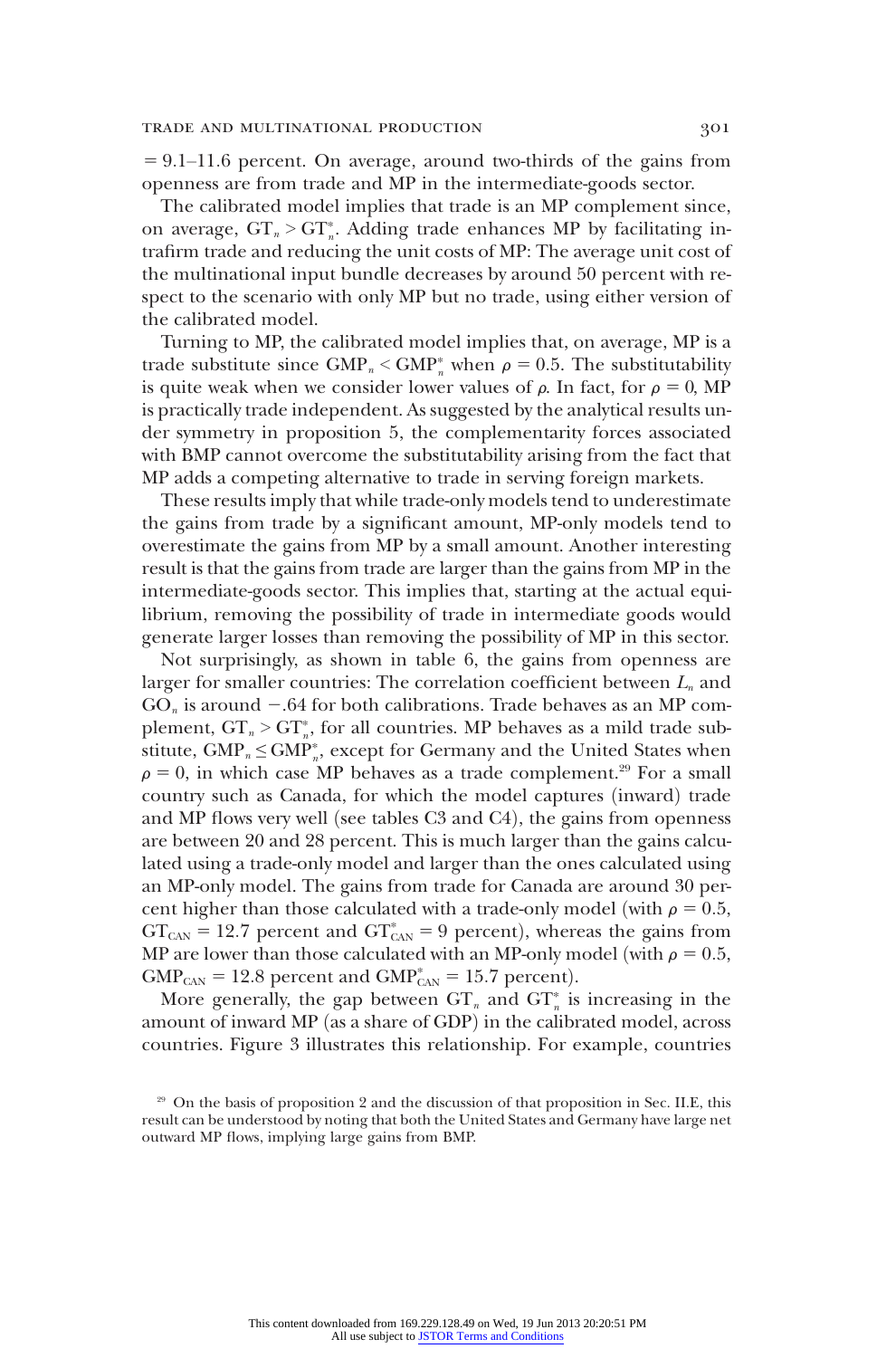

FIG. 3.—Inward multinational production and complementarity. The expression GT  $-$  GT $^*$  refers to the difference between the gains from trade calculated from the calibrated model with  $\rho = 0$  and the gains from trade calculated from a trade-only model.

with inward MP flows near 50 percent of GDP have gains from trade that are around 3 percentage points larger than in trade-only models, whereas this gap falls to 1 percentage point for countries with inward MP flows near 15 percent.

It is noteworthy that Japan and the United States, the two largest countries in our sample, have extremely low gains from MP. In fact, if we restrict our attention to the gains from MP in the intermediate-goods sector and the calibration with  $\rho = 0.5$ , the United States gains virtually zero from MP ( $GMP_n^g = 1$ ). By doing outward MP, the United States reallo-<br>cates production from home to foreign countries in effect sharing its sucates production from home to foreign countries, in effect sharing its superior technologies with the rest of the world and worsening its terms of trade (see proposition  $6$ ). In principle, as explained in Section II.E, there are three forces that could counteract this negative effect: first, gains from inward MP, second, gains from BMP, and, third, increased demand for home production of inputs by foreign affiliates of multinational firms. In the calibrated model, these forces are just strong enough to offset the negative terms of trade effect. It is important to caution, however, that the calibrated model fails to generate the high inward MP flows observed in the data for the largest countries in our sample. Hence, our measures of the gains from MP for these countries are significantly underestimated.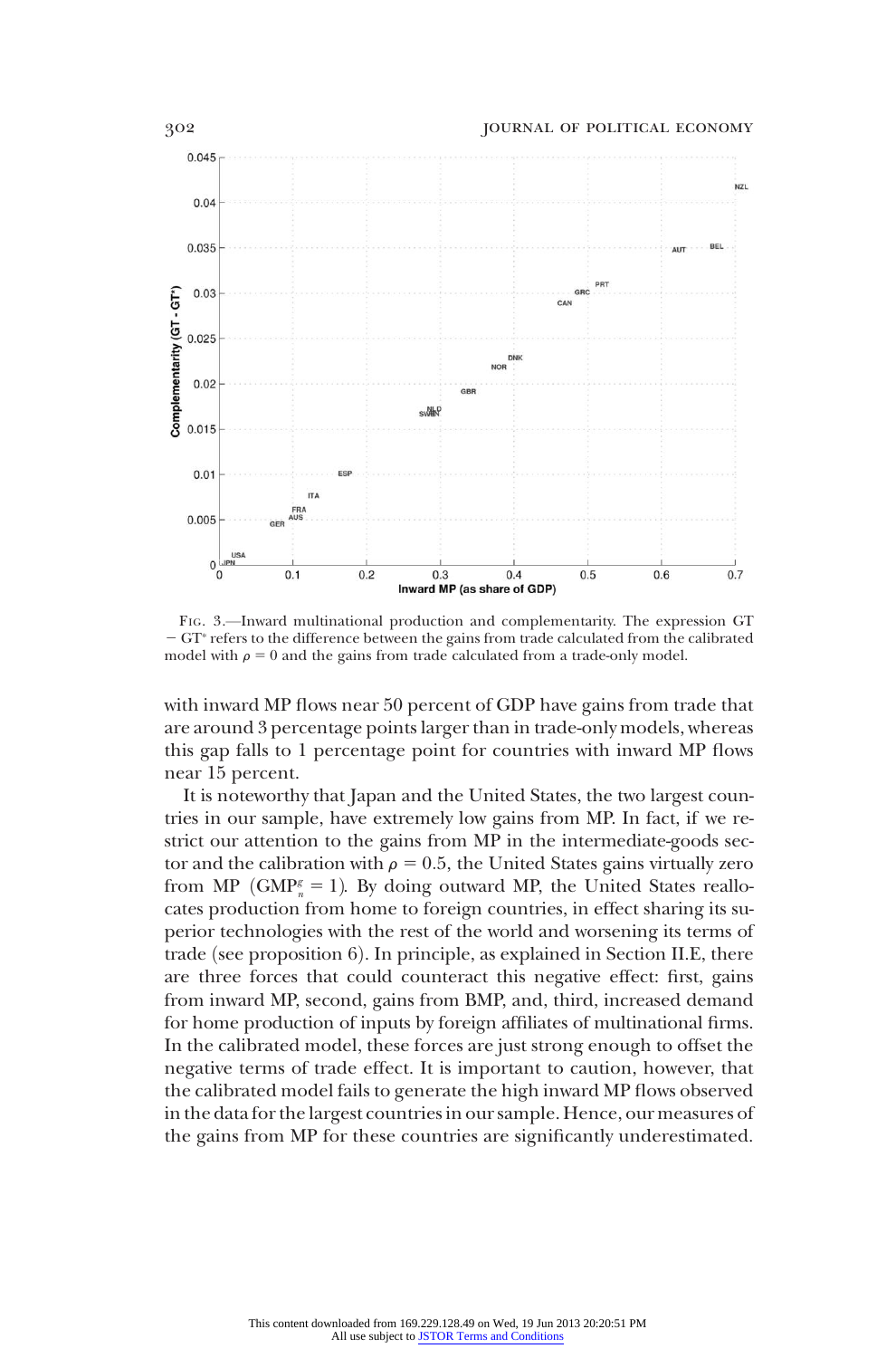This can be easily seen by comparing  $\mathrm{GMP}^\ast_n$  calculated with the observed data (in table 4) and with simulated data (in table 6): While  $GMP_{\text{US}}^*$ <br>calculated from the data is 3.7 percent, the model's calibration delivers calculated from the data is 3.7 percent, the model's calibration delivers around  $0.2-0.5$  percent (see table C3).

Finally, it is interesting to explore how trade and MP costs affect a country's real income level. We focus on New Zealand, a small and relatively isolated country: Its average inward trade  $(MP)$  costs are  $4.67$   $(5.78)$  versus an average of  $2.9$   $(3.4)$  for all countries in our sample. We use the calibrated model to quantify the effect on New Zealand if its bilateral inward and outward trade and MP costs became equal to those of Canada or Belgium, two "centrally" located countries. We compute the percentage change in the real wage for New Zealand of moving from the equilibrium in the calibrated model to one of three counterfactual scenarios:  $(1)$  a situation in which the trade costs equal those of Canada or Belgium,  $(2)$  a situation in which the MP costs equal those of Canada or Belgium, and  $(3)$  a situation in which both the trade and MP costs equal those of Canada or Belgium.

The potential gains for New Zealand of having its bilateral trade and MP costs decline to the levels prevailing in Canada or Belgium are very large. Table 7 shows that if trade costs were changed to the level of Canada, New Zealand's real wage would increase by 30 percent, while doing the same for MP costs would increase its real wage by 70 percent. The gains of simultaneously changing trade and MP costs to Canadian levels would increase the real wage in New Zealand by 119 percent. These gains for New Zealand would come mainly from having cheaper access to US technologies through MP in both tradable and nontradable goods. Table 7 shows that New Zealand also would experience significant gains if its trade and MP costs declined to the levels prevailing in Belgium, but not as much as if they declined to the levels prevailing in Canada. Overall, the gains computed in this experiment are quite large compared to

|                                    |        | PERCENTAGE CHANGE IN REAL<br>WAGE: NEW ZEALAND'S<br><b>ICEBERG-TYPE COSTS AS IN</b> |
|------------------------------------|--------|-------------------------------------------------------------------------------------|
|                                    | Canada | Belgium                                                                             |
| Trade                              | 30     | 39                                                                                  |
| Multinational production           | 70     | 55                                                                                  |
| Trade and multinational production | 119    | 75                                                                                  |

TABLE 7 Gains from Openness, Trade, and Multinational Production: New Zealand

NOTE.—Calculation using calibrated model with  $\rho = 0$ . Change in real wage for New Zealand of moving from the calibrated level of trade and MP costs to a situation in which  $(1)$  trade costs equal the ones calibrated for Canada (Belgium),  $(2)$  MP costs equal the ones calibrated for Canada (Belgium), and  $(3)$  both trade and MP costs equal the ones calibrated for Canada (Belgium).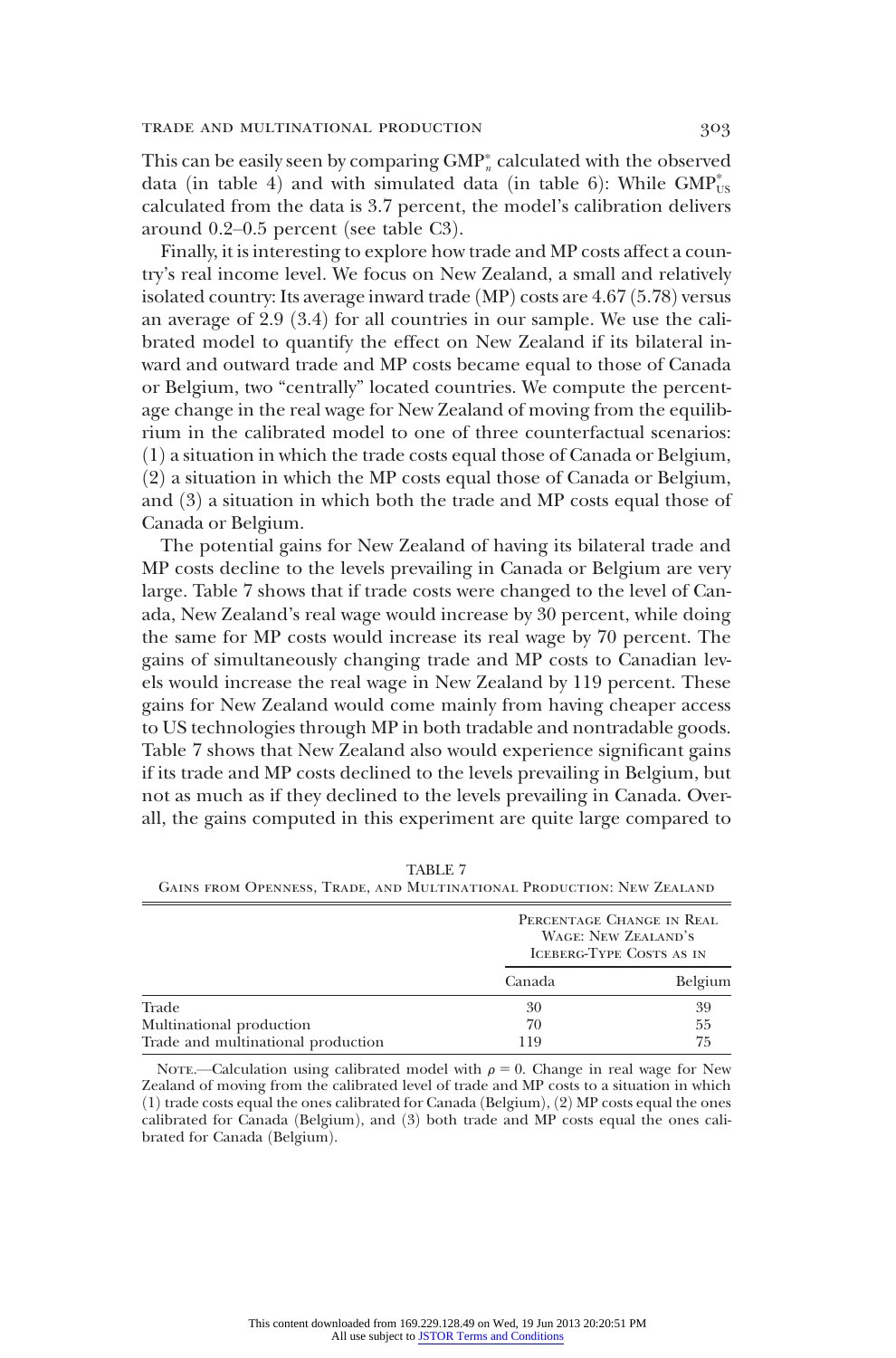the gains from trade and MP for New Zealand in table 6. This result is consistent with Eaton and Kortum's  $(2002)$  and Waugh's  $(2010)$  findings that the gains from trade relative to autarky are small relative to the gains of removing existing trade costs toward a frictionless world.

# V. Conclusion

It is reasonable to think that countries, specially small ones, benefit greatly from their interaction with the rest of the world. Whereas much attention has been devoted to trade as the main channel for such benefits, we argue in this paper for the need to investigate other channels as well. We have taken a step in this direction by developing and calibrating a multicountry general equilibrium Ricardian model of trade and MP. An important consideration in building this model has been to allow for both the forces that make trade and MP substitutes and the forces that make them complements, as the empirical evidence suggests. The calibration reveals that the gains from openness are much higher than the gains from trade and also higher than the gains from MP. On net, trade behaves as a complement to MP, while MP behaves as a mild substitute for trade. As a result, for countries with large inward MP flows, the gains from trade can be much higher than those calculated in models with only trade. For example, the gains from trade implied by our model for New Zealand are between 8 and 10 percent, whereas trade-only models imply gains of around 4 percent. The reason is that our model captures the indirect gains from trade associated with its role in facilitating MP. In contrast, the gains from MP calculated in our calibrated model are slightly lower than the gains computed in MP-only models. The reason is that in our model, the substitutability forces associated with the fact that trade and MP are competing ways of serving a foreign market dominate the complementarity forces created by BMP.

# Appendix A

# Proofs and Other Results

# Expenditure Shares and Price Indices

We show that some important results from Eaton and Kortum  $(2002)$  can be applied to our setup. In particular, we derive expressions for the expenditure share in country  $n$  devoted to goods produced with technologies from country  $i$ and the CES price indices in country  $n$ , for both final and intermediate goods. This will prove the results in equations  $(6)$ ,  $(7)$ , and  $(8)$ .

Since final goods are identical (i.e., they enter preferences symmetrically) except for their productivity parameters, we follow Alvarez and Lucas  $(2007)$ and drop index *u*, labeling final goods by  $Z^f \equiv (z_1^f, \ldots, z_t^f)$ . Similarly, we label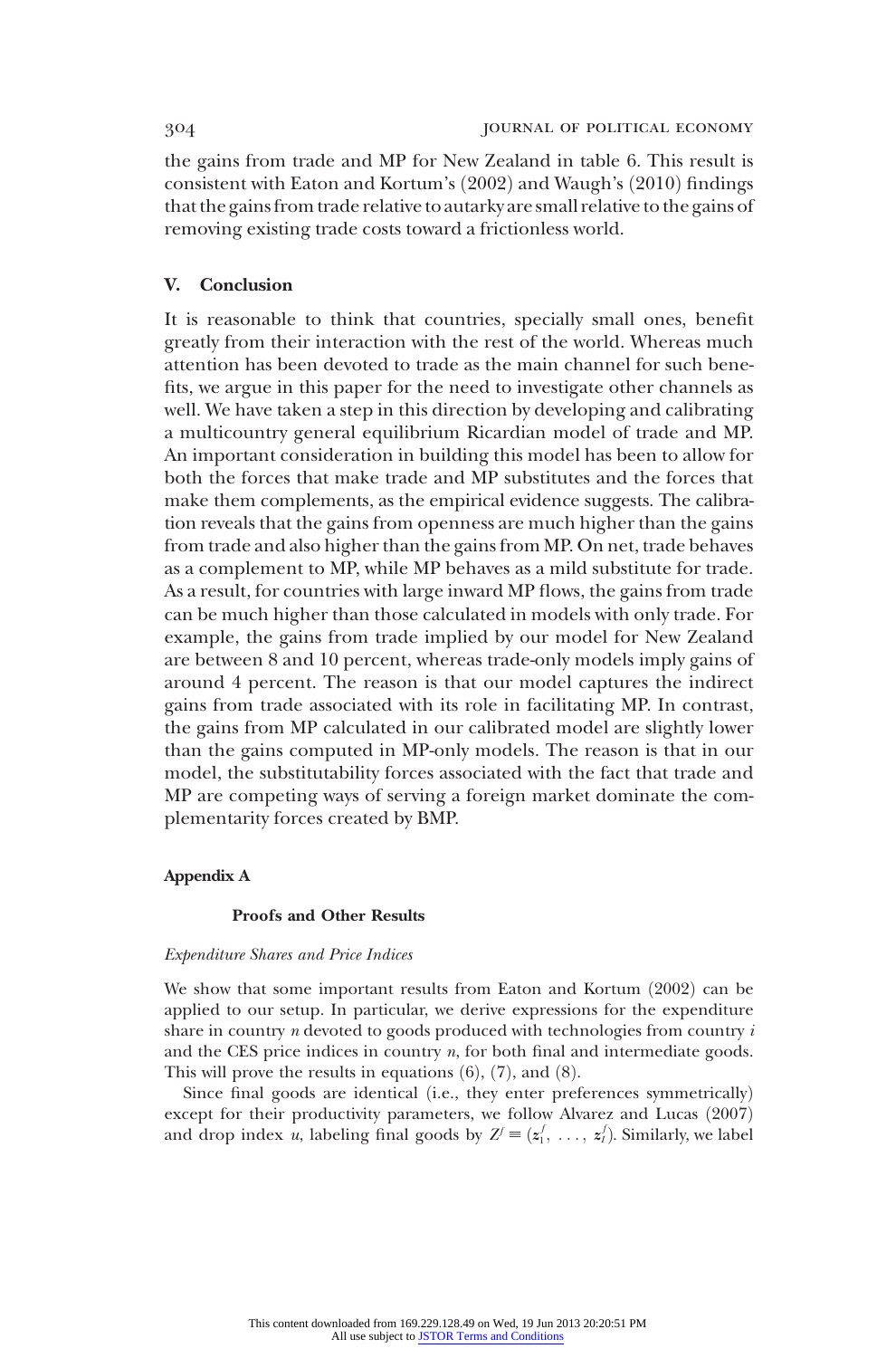intermediate goods by  $Z^g \equiv (z_1^g, \ldots, z_l^g)$ . In a competitive equilibrium, prices are  $\frac{f(z)}{g(z)} = \min_{z \in \mathcal{S}} \frac{f(z)}{g(z)} = \min_{z \in \mathcal{S}} \frac{f(z)}{g(z)}$  $p_n^f(Z) = \min_i c_{ni}^{f_i}/z_{ni}^f$  and  $p_n^g(Z^g) = \min_{i,l} c_{ni}^g d_{ni}/z_{ni}^g$ .<br>Consider first the case of intermediate good

Consider, first, the case of intermediate goods and let  $p_{ni}^g \equiv \min_l c_n^g d_{nl}/z_{li}^g$ . The probability that  $p_{ni}^g$  is lower than  $p$  is

$$
G_{ni}^g(p) = 1 - \Pr(z_{li}^g \leq c_{li}^g d_{nl}/p \text{ for all } l).
$$

Under the assumption that  $z_i^g$  are draws from the multivariate Fréchet distribution in equation  $(5)$ , we have

$$
G_{ni}^g(p) = 1 - \exp\left\{-T_i \left[\sum_l \left(c_{li}^g d_{nl}/p\right)^{-\theta/(1-\rho)}\right]^{1-\rho}\right\}
$$

$$
= 1 - \exp[-T_i(\tilde{c}_{ni}^g)^{-\theta}p^{\theta}],
$$

where  $\tilde{c}_{ni}^g \equiv \left[ \sum_l (c_{ii}^g d_{nl})^{-\theta/(1-\rho)} \right]^{-(1-\rho)/\theta}$ . Since  $p_{ni}^g$  is independent across *i*, the reason-<br>ing in Eaton and Kortum (2002) can be immediately applied to show that country ing in Eaton and Kortum (2002) can be immediately applied to show that country<br>n will buy goods produced with country is technologies for a measure of goods  $n$  will buy goods produced with country  $i$ 's technologies for a measure of goods equal to  $T_i(\tilde{c}_{ni}^g)^{-\theta}/\sum_j T_j(\tilde{c}_{nj}^g)^{-\theta}$ .<br>Of the goods purchased

Of the goods purchased by country *n* that are produced with country *i* tech-<br>Of the goods purchased by country *n* that are produced with country *i* technologies, what share is produced in country  $l$ ? This is equal to the probability that, for a specific good, country  $l$  is the cheapest location for  $i$  to serve market  $n$ . This is equivalent to  $c_6^{\frac{p}{2}}d_{nl}/z_6^{\frac{p}{2}} \leq c_6^{\frac{p}{2}}d_{nj}/z_6^{\frac{p}{2}}$ , or  $z_6^{\frac{p}{2}} \leq z_6^{\frac{p}{2}}(\epsilon_6^{\frac{p}{2}}d_{nj})/(\epsilon_6^{\frac{p}{2}}d_{nl})$  for all  $j \neq l$ . Without loss of generality assume that  $l = 1$ . The probabil loss of generality, assume that  $l = 1$ . The probability that  $z_j^g \le a_{nji} z_{1i}^g$  for all  $j \neq 1$ where  $a_{nji} \equiv (c_{ji}^g d_{nj})/(c_{1i}^g d_{n1})$  is given by  $\int_0^\infty F_1(z, a_{n2i}z, \ldots, a_{n1i}z; T_i) dz$ . But

$$
F_1(z, a_{n2i}z, \ldots, a_{n1i}z; T_i)
$$
  
= 
$$
[(c_{1i}^{\scriptscriptstyle B} d_{n1})^{\theta} (\tilde{c}_{ni}^{\scriptscriptstyle B})^{-\theta}]^{1-[1/(1-\rho)]} T_i \theta z^{-\theta-1} \exp[-(c_{1i}^{\scriptscriptstyle B} d_{n1})^{\theta} T_i (\tilde{c}_{ni}^{\scriptscriptstyle B})^{-\theta} z^{-\theta}]
$$

and

$$
\int_0^\infty \theta\big(c_{1i}^gd_{n1}\big)^{\theta}T_i\big(\tilde{c}_{ni}^g\big)^{-\theta}z^{-\theta-1}\exp\big[-\big(c_{1i}^gd_{n1}\big)^{\theta}T_i\big(\tilde{c}_{ni}^g\big)^{-\theta}z^{-\theta}\big]dz=1.
$$

This implies that

$$
\int_0^\infty F_1(z, a_{n2i}z, \dots, a_{n\bar{n}}z; T_i) dz = \frac{(c_{1i}^g d_{n1})^{-\theta/(1-\rho)}}{\sum_i (c_{i\bar{n}}^g d_{n1})^{-\theta/(1-\rho)}},
$$
(A1)

and, hence, of the goods that country  $n$  buys that are produced with country  $i$ technologies, the share that is produced in country  $l$  is given by the expression in  $(A1)$ .

Combining the two previous results, we conclude that the share of intermediate goods bought by country  $n$  that are produced in country  $l$  with country  $i$ technologies is given by the right-hand side of equation  $(7)$ . The corresponding result for final goods is derived simply by letting  $d_{nl} \rightarrow \infty$  for  $n \neq l$ .

The previous result relates to shares of goods, whereas we are interested in expenditure shares. Just as in Eaton and Kortum  $(2002)$ , however, the price distri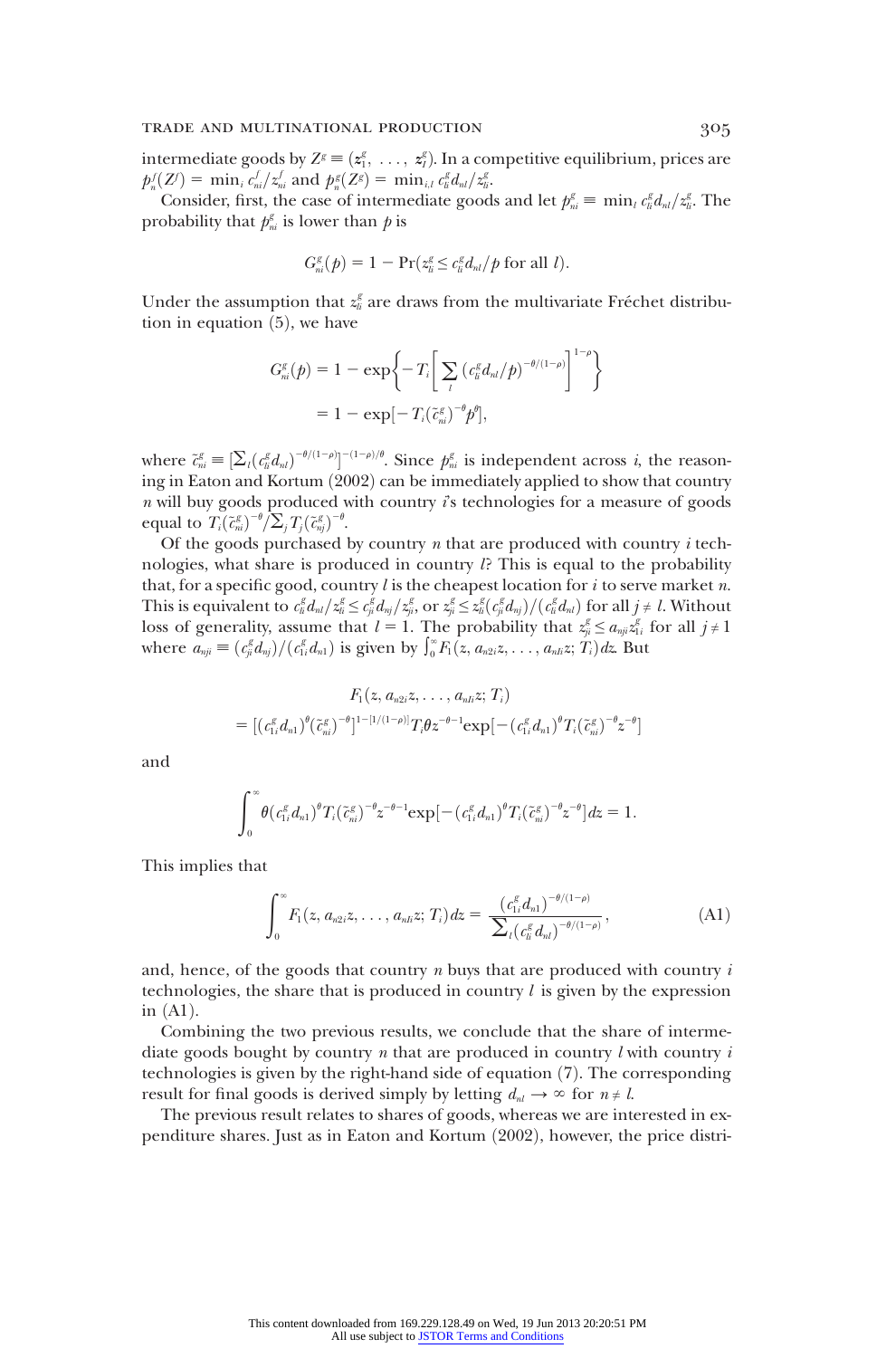bution of the goods that country  $n$  buys is independent of the production location and is also independent of the origin of the technology with which the good is produced. This implies that all the adjustment is on the "extensive margin" and that the share of goods that country  $n$  buys from country  $l$  that is produced with country  $i$  technologies is also the share of the total expenditures by country  $n$ that is allocated to those goods. To see this, focus on intermediate goods and condition on market *n* and technologies from country *i*. The probability that  $p_m^g \leq p_m^g$ and that  $l$  is the least-cost production location to reach  $n$  is the probability that  $d_{nl}c_n^g/z_n^g \le p$  and  $d_{nj}c_n^g/z_n^g \ge d_{nl}c_n^g/z_n^g$  for all j, or  $z_n^g \ge d_{nl}c_n^g/p$  and  $z_n^g \le z_n^g(d_{nj}c_n^g)/(d_{nl}c_n^g/c_n^g)$ liÞ for all j. Without loss of generality, assume that l 5 1 and again let anji ;  $(d_{nj}c_{ji}^g)/\dot(d_{n1}c_{1i}^g)$ . We want to compute  $\int_{d_{n}}^{\infty}$  $\frac{d_{n_1}S_{n_1}}{d_1}F_1(z, a_{n_2}; z, \ldots, a_{n_1}; z; T_i) dz$ . A procedure similar to the one used to get equation  $(A1)$  establishes that

$$
\int_{d_{n1}c_{1}^{g}/\rho}^{\infty} F_1(z, a_{n2}; z, \ldots, a_{n1}; z) dz
$$
  
= 
$$
\frac{(d_{n1}c_{1}^{g}/\rho^{-\theta/(1-\rho)}}{\sum_{l} (c_{li}^{g} d_{nl})^{-\theta/(1-\rho)}} \{1 - \exp[-T_i(\tilde{c}_{ni}^{g})^{-\theta} \rho^{\theta}]\}.
$$

To get the distribution of prices in market  $n$  conditional on the good produced in country 1 with technology *i*, we need to divide by  $(c_{1i}^{\mathcal{E}}d_{n1})^{-\theta/(1-\rho)}/\sum_{l}(c_{li}^{\mathcal{E}}d_{nl})^{-\theta/(1-\rho)}$ . This yields a probability equal to

$$
G_{ni}^g(p) = 1 - \exp[-T_i(\tilde{c}_{ni}^g)^{-\theta}p^{\theta}].
$$
 (A2)

Since this expression does not depend on country 1, it implies that for market  $n$ and conditioning on country  $i$  technologies, the distribution of  $p$  for goods that actually are produced in l is the same for  $l = 1, 2, \ldots, I$ . But independence of productivity draws across  $i$  allows us to apply the results from Eaton and Kortum  $(2002)$  to establish that the distribution of prices for goods that n actually buys from *i* is  $G_n^g(p) = 1 - \exp[-T_i(\tilde{c}_n^g)^{-\theta}p^{\theta}]$  for all *i*. This implies that the  $\alpha$  and  $\beta$  bays from  $\ell$  is  $\sigma_n(\gamma)$  in  $\exp[-i\pi(\sigma_n)]$  by an  $\ell$ . This implies that the average price of goods is the same, regardless of where they are produced and of the origin of the technology. As a consequence, expenditure shares for  $n$  across  $(l, i)$  combinations are the same as the shares of goods bought by n across  $(l, i)$ combinations. This finally establishes that expenditure shares for intermediates are given by the expressions in  $(7)$ . The result in equation  $(6)$  is simply obtained by letting  $d_{nl} \rightarrow \infty$  for  $n \neq l$ . This same reasoning establishes that the price index for final and intermediate goods is given by equation  $(8)$ .

# Expenditures on Intermediate Goods

Here, we establish that total expenditures on intermediate goods is just a constant fraction of total expenditures on final goods. First note that  $P_nQ_n$  is the total cost of the intermediate goods used in production in country  $n$ . We first calculate the total cost of the intermediate goods *produced* in country *n*. This is  $w_n L_n^g + P_n^g Q_n^g$ , plus the intrafirm imports of foreign multinationals located in  $n$ ,  $\sum_{i \neq n} \omega_{ni} Y_{ni}^g$ , minus the exports of the domestic input bundle for intermediates to country n's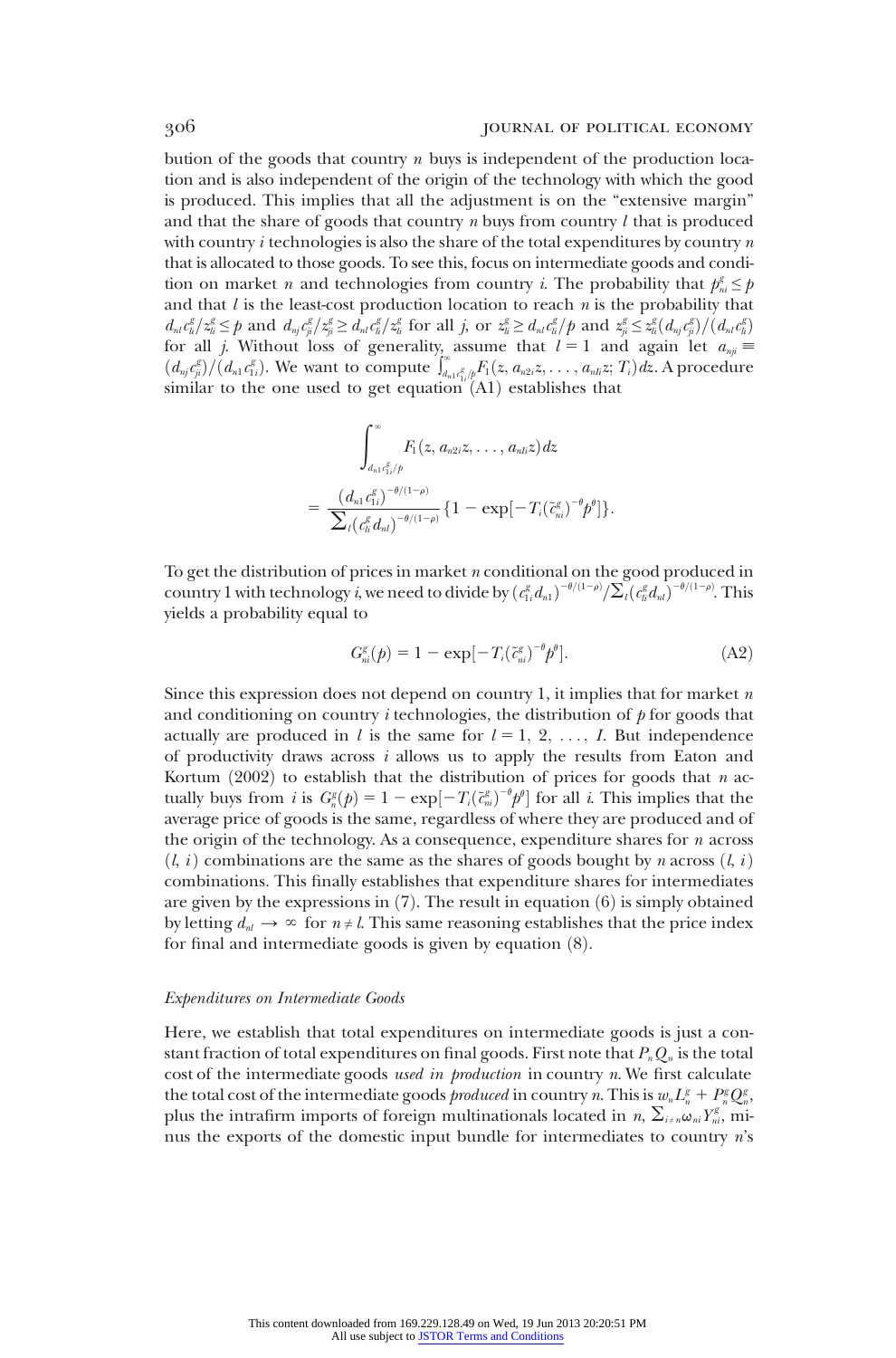subsidiaries abroad,  $\Sigma_{i\neq n}\omega_{in}Y_{in}^g.$  Hence, the total cost of intermediate goods produced in country  $n$  is

$$
w_n L_n^g + P_n^g Q_n^g + \sum_{i \neq n} \omega_{ni} Y_{ni}^g - \sum_{i \neq n} \omega_{in} Y_{in}^g.
$$

In equilibrium, this must be equal to the value of intermediate goods produced in country n. Hence,

$$
w_n L_n^g + P_n^g Q_n^g + \sum_{i \neq n} \omega_{ni} Y_n^g - \sum_{i \neq n} \omega_{in} Y_m^g = \sum_i Y_{ni}^g.
$$
 (A3)

 $\text{But } Y_{ni}^g = \sum_j \pi_{jn}^g P_j^g Q_j \text{ implies } \sum_i Y_{ni}^g = \sum_i \sum_j \pi_{jn}^g P_j^g Q_j. \text{ Together with } X_{jn} = \sum_i \pi_{jn}^g P_j^g Q_j$ +  $\omega_{jn} Y_{jn}^g$ , we have

$$
\sum_i Y_{ni}^g = \sum_i \pi_{nni}^g P_n^g Q_n + \sum_{j \neq n} (X_{jn} - \omega_{jn} Y_{jn}^g).
$$

Substituting into equation  $(A3)$  and simplifying, we get

$$
w_nL_n^g+P_n^gQ_n^g+\sum_{i\neq n}\omega_{ni}Y_{ni}^g=\sum_i\pi_{mi}^gP_n^gQ_n+\sum_{i\neq n}X_{in}.
$$

Using the trade balance condition (12) to substitute  $\sum_{i \neq n} X_{in}$  for  $\sum_{i \neq n} X_{ni}$ , using equation  $(11)$ , and simplifying, yields

$$
w_n L_n^g + P_n^g Q_n^g = P_n^g Q_n, \tag{A4}
$$

where we have used that  $\sum_i \sum_j \pi_{nij}^g = 1$ .

Now, we know that

$$
\frac{L_n'}{Q_n'} = \left(\frac{\alpha}{1-\alpha}\right) \frac{P_n^g}{w_n} \tag{A5}
$$

and

$$
\frac{L_n^g}{Q_n^g} = \left(\frac{\beta}{1-\beta}\right) \frac{P_n^g}{w_n}.
$$
\n(A6)

Equations (A4) and (A6) imply that  $Q_n^g = (1 - \beta)Q_n$ , and combining this with  $Q_n^f + Q_n^g = Q_n$  we have  $Q_n^f + Q_n^g = Q_n$ , we have

$$
Q_n^f = \beta Q_n. \tag{A7}
$$

Plugging  $Q_n^g = (1 - \beta)Q_n$  back into equation (A4), we get  $w_n L_n^g = \beta P_n^g Q_n$ , and using  $I^g = I$ , we have using  $L_n^g + L_n^f = L_n$ , we have

$$
w_n(L_n - L'_n) = \beta P_n^g Q_n.
$$
 (A8)

From equations (A5) and (A7), we get  $w_n L_{fn} = [\alpha/(1-\alpha)]\beta P_n^g Q_n$ . Using equation (A8), we then have  $L = [\alpha/(1-\alpha)](L-L)$  and hence  $L = \alpha L$ . Plum tion (A8), we then have  $L_n = [\alpha/(1-\alpha)](L_n - L_n)$ , and, hence,  $L_n = \alpha L_n$ . Plug-<br>ging into equation (A8), we finally get  $(1-\alpha)xL_n = \beta B_0^sQ$  or  $B_0^sQ = \eta xL_n^s$ . ging into equation (A8), we finally get  $(1 - \alpha)w_nL_n = \beta P_n^s Q_n$ , or  $P_n^s Q_n = \eta w_nL_n$ .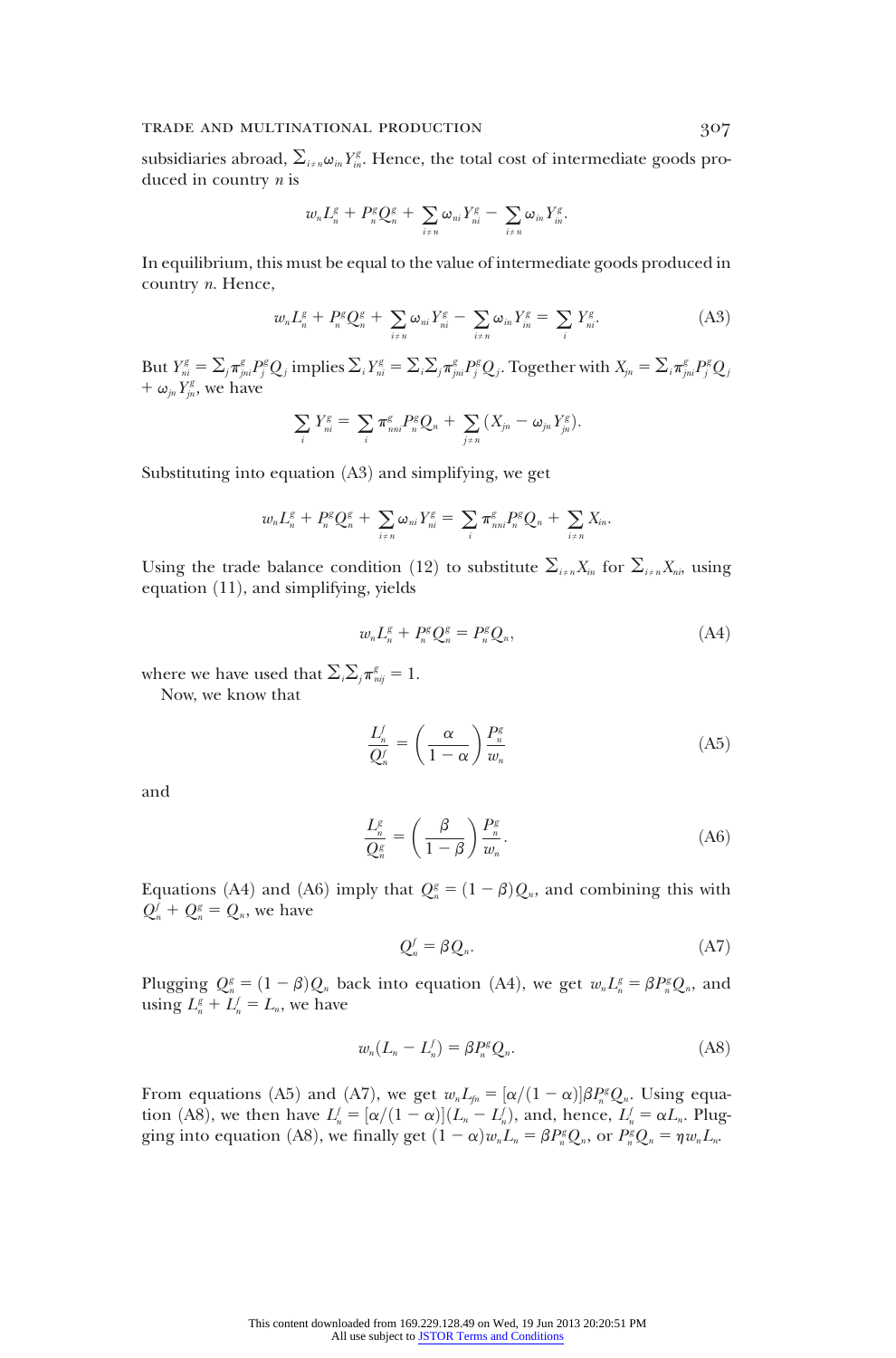#### MP Gravity

In the case with  $\rho = 0$ , MP flows also satisfy a gravity-like relationship. Using equation  $(10)$  and some manipulation, we have

$$
Y_{li}^g = \frac{T_i (c_{li}^g)^{-\theta}}{\sum_j \sum_k T_j (c_{kj}^g d_{lk})^{-\theta}} \Psi_l,
$$
\n(A9)

where

$$
\Psi_l \equiv \sum_n \left( \frac{d_{nl} P_l^g}{P_n^g} \right)^{-\theta} \eta w_n L_n.
$$

The first term on the right-hand side of equation  $(A9)$  captures the "relative" competitiveness" of country is technologies in country l, while  $\Psi_l$  can be interpreted as country  $l$ 's market potential.<sup>30</sup> We can then write

$$
\frac{Y_i^g / \Psi_l}{Y_{ii}^g / \Psi_i} = \left(\frac{\tilde{h}_{ii}^g P_i^g}{P_l^g}\right)^{-\theta},\tag{A10}
$$

where  $\tilde{h}^g_{\scriptscriptstyle \rm li}\equiv c^g_{\scriptscriptstyle \rm li}/c^g_{\scriptscriptstyle \rm ii}$  is an average relative cost of producing in country  $l$  rather than in country *i* with country *i*'s technologies. The term  $\tilde{h}_h^{\tilde{g}}$  in equation (A10) plays the analogous role of the term *d*, in equation (14) the analogous role of the term  $d_{nl}$  in equation (14).

# Proof of Lemma 1

A trade-only model is obtained from our model with  $h_{li}^f$ ,  $h_{li}^g \rightarrow \infty$  for all  $l \neq i$ . In this case, equation (11) implies that trade flows satisfy Eaton and Kortum's  $(2002)$  gravity equation,

$$
X_{nl} = \frac{T_l (c_l^g d_{nl})^{-\theta}}{\sum_k T_k (c_k^g d_{nk})^{-\theta}} \sum_j X_{nj}.
$$

If  $h_n^g \to \infty$  for all  $l \neq i$ , then equation (8) implies that  $\sum_k T_k (c_k^g d_{nk})^{-\theta} = \gamma^{\theta} (P_n^g)^{-\theta}$ ; hence, using

$$
c_n^g = B w_n^{\beta} (P_n^g)^{1-\beta}, \tag{A11}
$$

we have

$$
w_n/P_n^g = (\gamma B)^{-1/\beta} T_n^{1/\beta\theta} \bigg(X_{nn}/\sum_j X_{nj}\bigg)^{-1/\beta\theta}.
$$
 (A12)

If  $h'_n \to \infty$  for all  $l \neq i$ , then (8) implies that  $P'_n = \gamma T_n^{-1/\theta} c'_n$ , and together with

$$
c_n^f = A w_n^{\alpha} (P_n^g)^{1-\alpha},\tag{A13}
$$

<sup>30</sup> Rearranging eq. (14) and substituting into the expression for  $\Psi_b$ , we get  $\Psi_l =$  $(\hat{X}_n/\eta w_lL_l)^{-1}\sum_{n}\hat{X}_n$ . If there is no intrafirm trade, then trade balance implies  $\sum_{n}X_{ni}=\eta w_lL_l$ so  $\Psi_l = (X_l/\eta w_l L_l)^{-1} \eta w_l L_l$ : larger and more open countries have a higher market potential.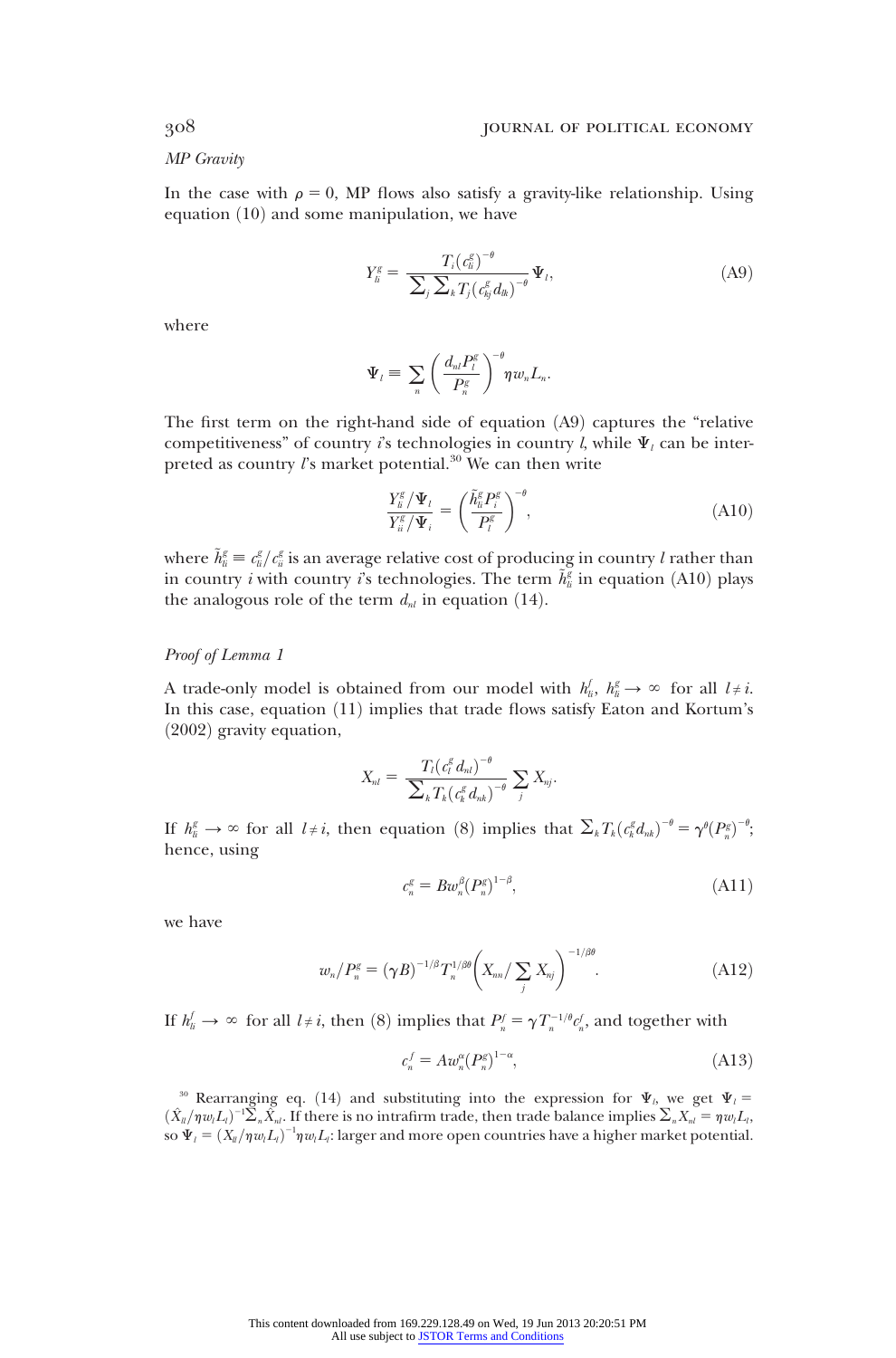this implies that  $w_n/P_n^f = (\gamma A)^{-1} T_n^{1/\theta} (w_n/P_n^g)^{1-\alpha}$ . Using equation (A12), we finally get

$$
w_n/P_n^f = \tilde{\gamma} T_n^{(1+\eta)/\theta} \bigg(X_{nn}/\sum_j X_{nj}\bigg)^{-\eta/\theta},
$$

where  $\tilde{\gamma} \equiv (\gamma A)^{-1} (\gamma B)^{-\eta}$ . This establishes the result for the real wage in the closed<br>economy in equation (3) and it also shows that the gains from trade in a tradeeconomy in equation  $(3)$ , and it also shows that the gains from trade in a tradeonly economy are given by equation  $(15)$ .

A similar procedure leads to the formula for the gains from MP in an MPonly model, which obtains from our model as  $d_{nl} \rightarrow \infty$  for all  $n \neq l$ . In particular, equations (7) and (10) imply that  $Y_a^g = [T_i(c_a^g)^{-\theta}/\sum T_j(c_a^g)^{-\theta}$  $\sum_j Y_{ij}$ . Together with equations  $(8)$  and  $(A11)$ , this implies that

$$
w_n/P_n^g = (\gamma B)^{-1/\beta} T_n^{1/\beta\theta} \left(Y_{nn}^g / \sum_j Y_{nj}^g\right)^{-1/\beta\theta}.
$$
 (A14)

But equation (8) implies  $P_n^f = \gamma(\tilde{T}_n^f)^{-1/\theta} c_n^f$ , where  $\tilde{T}_n^f \equiv \sum_i T_i (h_{ni}^f)^{-\theta}$ . Together with equations (A13) and (A14), we get But equation (b) implies  $\sum_{n=1}^{\infty} \binom{n}{n}$ <br>equations (A13) and (A14), we get

$$
w_n/P_n^f = \tilde{\gamma}(\tilde{T}_n^f)^{1/\theta} T_n^{\eta/\theta} \bigg(Y_{nn}^g / \sum_j Y_{nj}^g\bigg)^{-\eta/\theta}.
$$
 (A15)

Finally, from equation  $(6)$ , we see that

$$
\frac{Y_{nn}^f}{\sum_j Y_{nj}^f} = \frac{T_n (c_n^f)^{-\theta}}{\sum_i T_i (c_{ni}^f)^{-\theta}} = \frac{T_n}{\tilde{T}_n^f}.
$$
\n(A16)

Plugging  $(A16)$  into  $(A15)$ , we finally get

$$
w_n/P_n^f = \tilde{\gamma} T_n^{(1+\eta)/\theta} \bigg(Y_{nn}/\sum_j Y_{nj}^f\bigg)^{-1/\theta} \bigg(Y_{nn}^g/\sum_j Y_{nj}^g\bigg)^{-\eta/\theta}.
$$

From this equation, we get (16), (17), and  $\text{GMP}_{n}^{*} = \text{GMP}_{n}^{s*} \times \text{GMP}_{n}^{f*}$ . QED

# Proof of Proposition 1

Given  $\rho = 0$ , equations (10) and (8) imply that  $Y_{\scriptscriptstyle R}^{\scriptscriptstyle g} = \gamma^{-\theta} T_i (c_{\scriptscriptstyle R}^{\scriptscriptstyle g}/P_i^{\scriptscriptstyle g})^{-\theta} \Psi_i$ , where  $\Psi = \sum_{\alpha} (d_{\alpha} P_{\alpha}^{\scriptscriptstyle g}/P_{\alpha}^{\scriptscriptstyle g})^{-\theta} \Psi_{\alpha}$  and  $\Psi$  $\Psi_l \equiv \sum_n (d_{nl} P_l^g / P_n^g)^{-\theta} \eta w_n L_n$ . Hence,

$$
Y_{ll}^{g} = \gamma^{-\theta} \left( c_{l}^{g} / P_{l}^{g} \right)^{-\theta} T_{l} \Psi_{l}.
$$
\n(A17)

With equation  $(A11)$ , this implies that

$$
w_l/P_l^g = (\gamma B)^{-1/\beta} T_l^{1/\beta\theta} (Y_{ll}^g/\Psi_l)^{-1/\beta\theta}.
$$
 (A18)

Letting  $\tilde{T}_n^f \equiv \sum_i T_i (h_{ni}^f)^{-\theta}$  and using (A13), we get

$$
P_n^f = \gamma (\tilde{T}_n^f)^{-1/\theta} A w_n^{\alpha} (P_n^g)^{1-\alpha}.
$$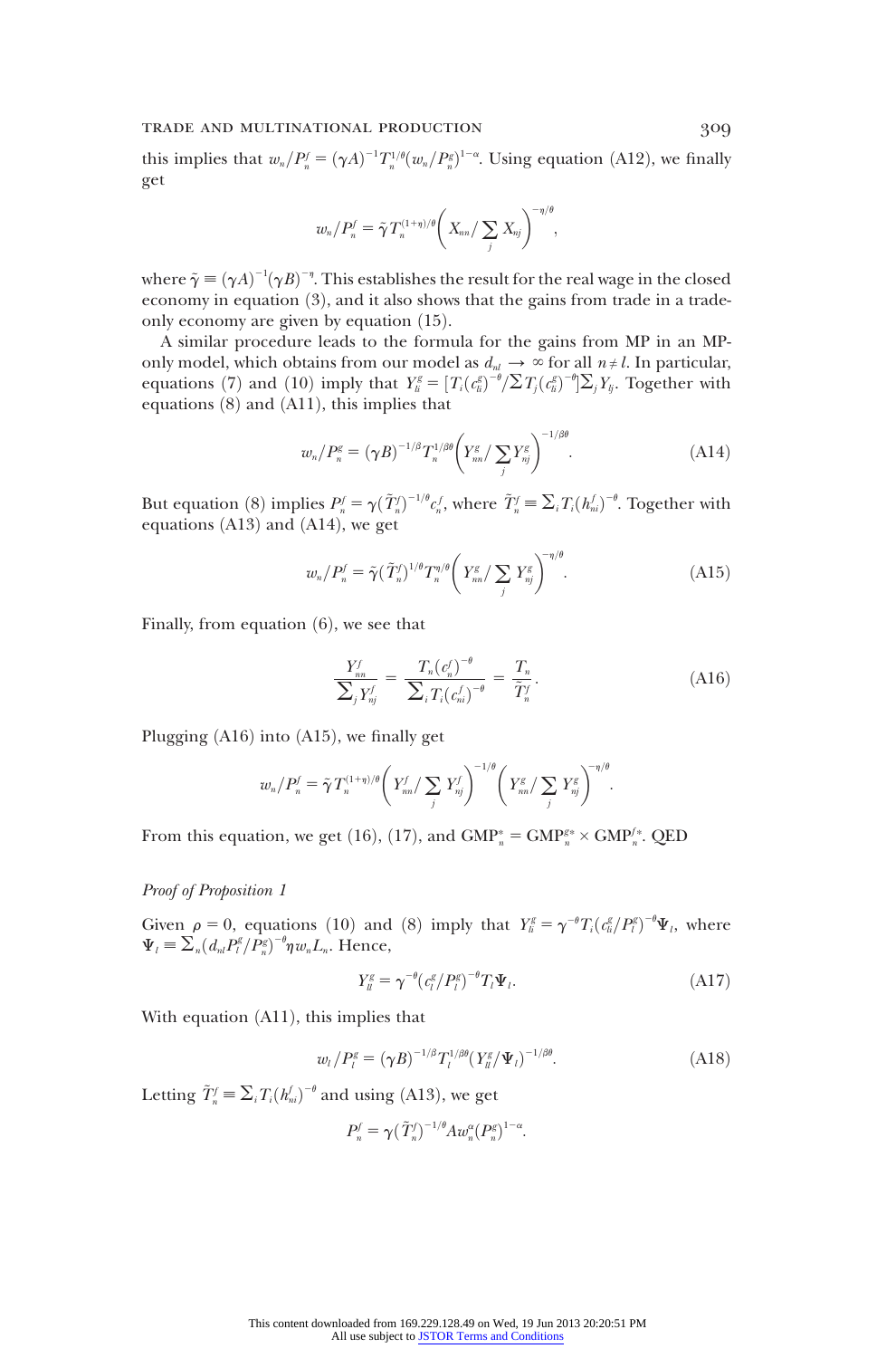# 310 journal of political economy

This implies that  $w_n/P_n^f = (\gamma A)^{-1} (\tilde{T}_n^f)^{1/\theta} (w_n/P_n^g)^{1-\alpha}$ . Using equation (A18), we get

$$
w_n/P_n^f = \tilde{\gamma} T_n^{\eta/\theta} (\tilde{T}_n^f)^{1/\theta} (Y_{nn}^g / \Psi_n)^{-\eta/\theta}.
$$
 (A19)

But from equation (14), given  $a = 0$ , and using balanced trade, we get

$$
\Psi_n = \left(\sum_j X_{nj}/X_{nn}\right) \eta w_n L_n. \tag{A20}
$$

When  $\eta w_n L_n = \sum_i Y_{ni}^g$  and we plug into equation (A19), the real wage is then

$$
w_n/P_i^f = \tilde{\gamma} T_n^{(1+\eta)/\theta} \left( Y_{nn}^f / \sum_j Y_{nj}^f \right)^{-1/\theta} \times \left( Y_{nn}^g / \sum_j Y_{nj}^g \right)^{-\eta/\theta}
$$
  
 
$$
\times \left( X_{nn} / \sum_j X_{nj} \right)^{-\eta/\theta}, \tag{A21}
$$

where we have used equation (A16) to substitute out  $\tilde{T}_n^f$  for actual MP flows in final goods (this equation is always valid not only when  $d_{\alpha} \to \infty$  for all  $n + l$ ) final goods (this equation is always valid, not only when  $d_{nl} \rightarrow \infty$  for all  $n \neq l$ ). This immediately implies that

$$
GO_n = \frac{w_n/P_n'}{\lim_{h_n^{\mathcal{E}}, h_n', d_{n l} \to \infty} w_n/P_n'}
$$
  
=  $\left(Y_{nn}^f / \sum_j Y_{nj}^f\right)^{-1/\theta} \times \left(Y_{nn}^{\mathcal{E}} / \sum_j Y_{nj}^{\mathcal{E}}\right)^{-\eta/\theta} \times \left(X_{nn} / \sum_j X_{nj}\right)^{-\eta/\theta}$   
=  $\text{GMP}_n^{f*} \times \text{GMP}_n^{\mathcal{E}*} \times \text{GT}_n^*.$ 

(Note that the limit  $h_{li}^g, h_{li}^f, d_{nl} \to \infty$  is taken for all  $l \neq i$  and  $n \neq l$ ; the same applies for all such limits below.) for all such limits below.)

To compute  $GT_n$ , we need to obtain  $w_n/P_n^f$  as  $d_{nl} \to \infty$ . Clearly, this implies that  $X_{nn}/\sum_j X_{nj} \to 1$ . But what happens to  $Y_{nn}^f/\sum_j Y_{nj}^f$  and  $Y_{nn}^g/\sum_j Y_{nj}^g$ ? First, we know that  $Y_{nn}^f / \sum_j Y_{nj}^f = T_n / T_n^f$ , so that MP shares for final goods are independent of trade costs. We now show that something very similar happens for MP shares for intermediate goods, and  $Y_{ll}^g/\sum_j Y_{lj}^g = T_l/\tilde{T}_l^g$ , where  $\tilde{T}_l^g \equiv \sum_i T_i (h_{li}^g)^{-\theta}$ . From equation (4.17) we have tion  $(A17)$  we have

$$
\frac{Y^g_u}{\sum_j Y^g_{\mathfrak{h}}} = \frac{\gamma^{-\theta}(\mathit{c}_l^g/P^g_l)^{-\theta}T_l\Psi_l}{\eta w_lL_l}.
$$

With equation (8) for  $s = g$  and  $a = \rho = 0$  and equation (A20), this implies that

$$
\frac{Y_{u}^{g}}{\sum_{j}Y_{ij}^{g}} = \frac{T_{l}}{\tilde{T}_{l}^{g}} \frac{\tilde{T}_{l}^{g}(c_{l}^{g})^{-\theta}}{\sum_{k} \tilde{T}_{k}^{g}(c_{k}^{g}d_{k})^{-\theta}} \frac{\sum_{j}X_{ij}}{X_{u}} = \frac{T_{l}}{\tilde{T}_{l}^{g}},
$$

where the last result comes from the fact that, with  $a = \rho = 0$ , equation (7) implies that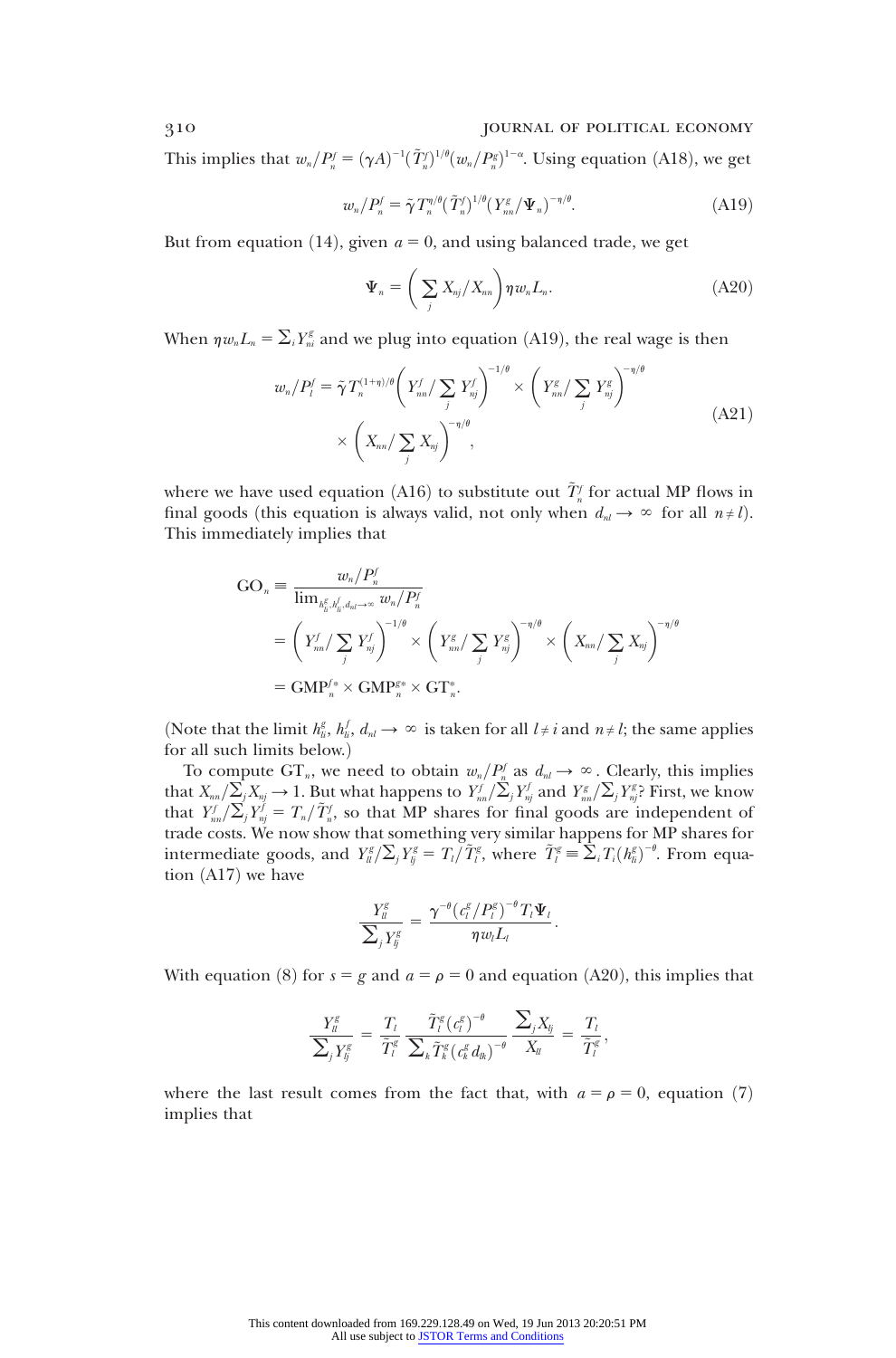$$
X_{ll} = \frac{\widetilde{T}_l^g (c_l^g)^{-\theta}}{\sum_k \widetilde{T}_k^g (c_k^g d_{nk})^{-\theta}} \sum_j X_{nj}.
$$

Since neither  $Y_{nn}^f/\sum_j Y_{nj}^f$  nor  $Y_{ll}^g/\sum_j Y_{ij}^g$  is dependent on trade costs, we conclude that

$$
GT_n \equiv \frac{w_n/P_n^f}{\lim_{d_{nl}\to\infty} w_n/P_n^f} = \left(X_{nn}/\sum_j X_{nj}\right)^{-\eta/\theta} = GT_n^*.
$$

QED

# Proof of Proposition 2

Here, we compare  $\text{GMP}_n$  with  $\text{GMP}_n^* \equiv \text{GMP}_n^{/*} \times \text{GMP}_n^{g*}$ . First, note that neither trade flows nor MP flows in intermediate goods depend on MP in final goods. Hence,

$$
GMP_n^f \equiv \frac{w_n/P_n^f}{\lim_{h_n^f \to \infty} w_n/P_n^f} = \left(\frac{T_n}{\tilde{T}_n}\right)^{-1/\theta}
$$

$$
= \left(\frac{Y_m^f}{\sum_j Y_m^f}\right)^{-1/\theta} = GMP_n^{f*}.
$$

Next, the gains from MP in intermediates,  $\text{GMP}_{n}^{g}$ , are determined by  $\text{GMP}_{n}^{g*}$  $(Y_{mn}^g/\Sigma_j Y_{nj}^g)^{-\eta/\theta}$  together with the way in which  $X_{mn}/\Sigma_j X_{nj}$  changes as we take  $h_{li}^g \to \infty$ . Let  $\lambda_{nn} \equiv X_{nn}/\sum_j X_{nj}$  and  $\overline{\lambda}_{nn}$  the domestic demand share for the counterfactual equilibrium with  $h^g_i \to \infty$ . Then

$$
GMP_n^g \equiv \frac{w_n/P_n^f}{\lim_{h_n^g \to \infty} w_n/P_n^f}
$$
  
=  $\left(Y_m^g / \sum_j Y_m^g\right)^{-\eta/\theta} \left(\frac{\lambda_{nn}}{\overline{\lambda}_{nn}}\right)^{-\eta/\theta}$   
=  $\text{GMP}_n^{g*} \left(\frac{\lambda_{nn}}{\overline{\lambda}_{nn}}\right)^{-\eta/\theta}$ .

Since the second term on the right-hand side is, in general, not equal to one, this implies that  $\text{GMP}_{n}^g \neq \text{GMP}_{n}^{*g}$ . Finally, we have  $\text{GMP}_{n} = \text{GMP}_{n}^f \times \text{GMP}_{n}^g$ . Hence,  $\text{GMP}_n \neq \text{GMP}_n^*$ . QED

# Characterization of the Symmetric Equilibrium

Under symmetry, we can explicitly solve for trade and MP shares, as well as for the real wage. Using the results for the expenditure shares in equation  $(6)$ , we have

$$
y^{f} \equiv \frac{Y_{ni}^{f}}{w_{n}L_{n}} = \frac{h^{-\theta}}{1 + (I - 1)h^{-\theta}}
$$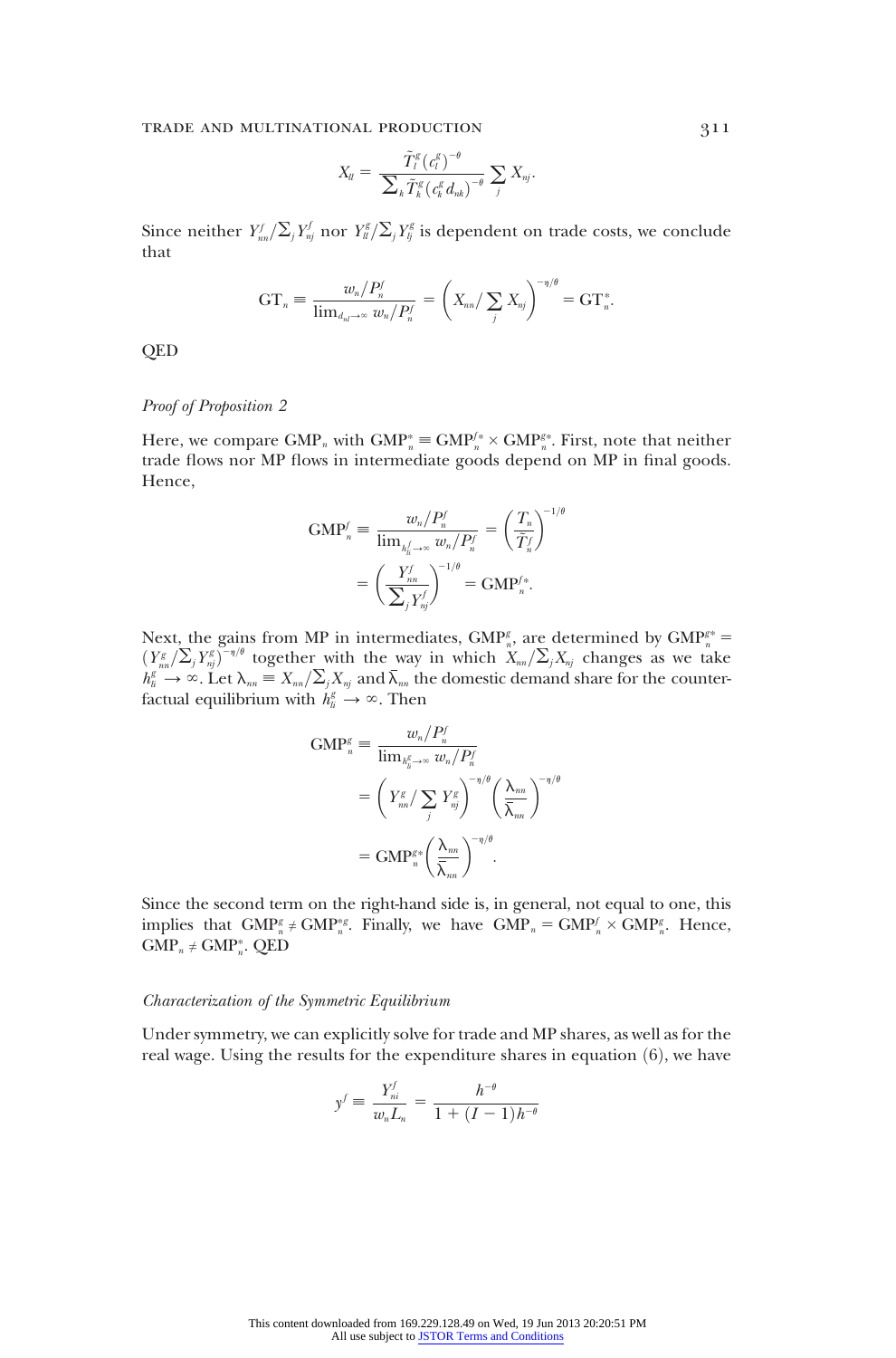# 312 **journal of political economy**

for  $i \neq n$ , while for  $i = n$ ,

$$
\frac{Y_{nn}'}{w_n L_n} = \frac{1}{1 + (I - 1)h^{-\theta}}.
$$
\n(A22)

Similarly, using equation  $(7)$ , we have

$$
y^g \equiv \frac{Y_{ni}^g}{\eta w_n L_n} = y_1^g + y_{B,0}^g + y_{B,1}^g
$$

for  $i \neq n$ . The term  $y_1^g$  captures MP for goods destined to stay in the domestic market,  $y_{B,0}^g$  is MP for goods that go back to the country where the technology originates, and  $y_{B,1}^g$  is MP for goods that go to a third market. Both  $y_{B,0}^g$  and  $y_{B,1}^g$ take place through BMP. The respective formulas are

$$
y_1^g = \frac{\Delta_1^{-\rho/(1-\rho)} m^{-\bar{\theta}}}{\Delta_0 + (I-1)\Delta_1},
$$
  

$$
y_{B,0}^g = \frac{\Delta_0^{-\rho/(1-\rho)} (md)^{-\bar{\theta}}}{\Delta_0 + (I-1)\Delta_1},
$$
  

$$
y_{B,1}^g = \frac{(I-2)\Delta_1^{-\rho/(1-\rho)} (md)^{-\bar{\theta}}}{\Delta_0 + (I-1)\Delta_1},
$$

where  $\Delta_0$ ,  $\Delta_1$ , and  $\tilde{\theta}$  are defined in the text. This implies that

$$
\frac{Y_{nn}^g}{\eta w_n L_n} = \frac{\Delta_0^{-\rho/(1-\rho)} + (I-1)\Delta_1^{-\rho/(1-\rho)} d^{-\tilde{\theta}}}{\Delta_0 + (I-1)\Delta_1}.
$$
 (A23)

The equilibrium trade share is given by

$$
x\equiv\frac{X_{nl}}{\eta\,w_nL_n}=x_{0,B}+x_1+x_{1,B}+\omega y^g
$$

for  $l \neq n$ . The term  $x_{0,B}$  captures the imports of goods produced abroad (in l) with the importer's (country *n*) own technologies through BMP; the term  $x_1$  is the standard component associated with imports from a country that used that country's technology for production (country luses its technologies to export to n); the term  $x_{1,B}$  captures imports of goods produced with country l technologies in countries other than  $l$  (BMP); and the term  $\omega y^g$  captures imports of the input bundle from  $l$  for domestic operations of country  $l$  multinationals. The formulas for  $x_{0,B}$  and  $x_{1,B}$  are the same as the formulas for  $y_{B,0}^g$  and  $y_{B,1}^g$ , respectively, while  $x_1 = y_1^g (d/m)^{-\tilde{\theta}}$ . This implies that

$$
\frac{X_{nn}}{\eta w_n L_n} = \frac{\Delta_0^{-\rho/(1-\rho)} + (I-1)\Delta_1^{-\rho/(1-\rho)}m^{-\bar{\theta}}}{\Delta_0 + (I-1)\Delta_1}.
$$
\n(A24)

It is easy to see from these results that the total value of BMP as a share of total MP is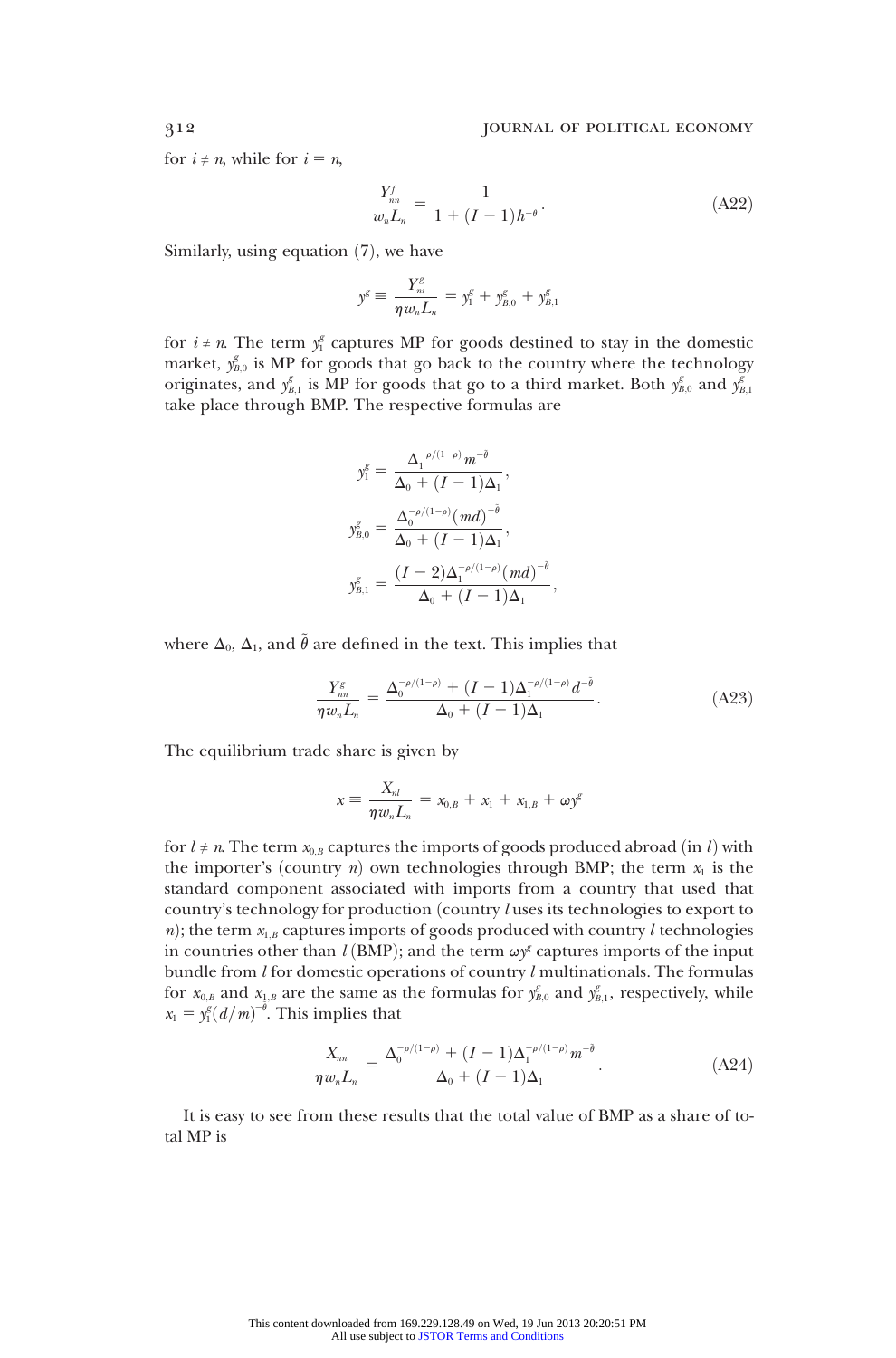$$
\kappa \equiv \frac{y_{B,0}^g + y_{B,1}^g}{y^f + y^g}.
$$

In the limit as  $\rho \rightarrow 1$ , technology draws become the same across production locations, and  $\kappa \rightarrow 0$ . Further, when  $h > d$ ,  $y^g \rightarrow 0$  and there is only trade,  $x =$  $\frac{d^{-\theta}}{1 + (I - 1)d^{-\theta}}$ . On the contrary, when  $h < d$ , trade is just associated with MP flows  $x = \omega m^{-\theta}/[1 + (I - 1) m^{-\theta}] = \omega m^{\theta}$ MP flows,  $x = \omega m^{-\theta}/[1 + (I - 1)m^{-\theta}] = \omega y^{\text{g}}$ .

# Proof of Proposition 3

We want to compute GO, GT, and GMP under symmetry. We start by computing the real wage when there is trade and MP and under isolation. We know that  $w_i = w$ , for all i, and that the price index for intermediate goods collapses to

$$
P^g = (\gamma B)^{1/\beta} [\Delta_0 + (I-1)\Delta_1]^{-1/\beta\theta} T^{-1/\beta\theta} w.
$$

The price index for final goods is

$$
P^f = \gamma [1 + (I - 1) h^{-\theta}]^{-1/\theta} T^{-1/\theta} A w^{\alpha} (P^g)^{1-\alpha}.
$$

With the result for  $P^g$  above, the real wage is then

$$
\frac{w}{P'} = \tilde{\gamma}^{-1} T^{(1+\eta)/\theta} [1 + (I-1)h^{-\theta}]^{1/\theta} [\Delta_0 + (I-1)\Delta_1]^{\eta/\theta}, \tag{A25}
$$

where  $\tilde{\gamma} \equiv (\gamma A)(\gamma B)^n$ . The real wage under isolation is obtained by letting  $d \to \infty$ <br>and  $h \to \infty$  in equation (A95). Hence and  $h \rightarrow \infty$  in equation (A25). Hence,

$$
GO = \frac{w/P^f}{\lim_{h,d\to\infty} w/P^f} = [1 + (I-1)h^{-\theta}]^{1/\theta}[\Delta_0 + (I-1)\Delta_1]^{\eta/\theta}.
$$

To calculate GT, we need to calculate the real wage when there is only MP. When we let  $d \rightarrow \infty$  in equation (A25), the real wage with only MP is

$$
\lim_{d\to\infty} w/P^f = \tilde{\gamma}^{-1} [1 + (I-1)h^{-\theta}]^{1/\theta} [1 + (I-1)\tilde{m}^{-\theta}]^{\eta/\theta} T^{(1+\eta)/\theta},
$$

where  $\tilde{m}$  is as defined in the text. Hence,

$$
GT \equiv \frac{w/P^f}{\lim_{d \to \infty} w/P^f} = \left[ \frac{\Delta_0 + (I-1)\Delta_1}{1 + (I-1)\tilde{m}^{-\theta}} \right]^{\eta/\theta}.
$$

Similarly, when we let  $h \rightarrow \infty$  in equation (A25), the real wage when there is only trade is

$$
\lim_{h\to\infty} w/P^f = \tilde{\gamma}^{-1} [1 + (I-1)d^{-\theta}]^{\eta/\theta} T^{(1+\eta)/\theta},
$$

and, hence,

$$
GMP = \frac{w/P^f}{\lim_{h \to \infty} w/P^f} = [1 + (I-1)h^{-\theta}]^{1/\theta} \left[ \frac{\Delta_0 + (I-1)\Delta_1}{1 + (I-1)d^{-\theta}} \right]^{1/\theta}.
$$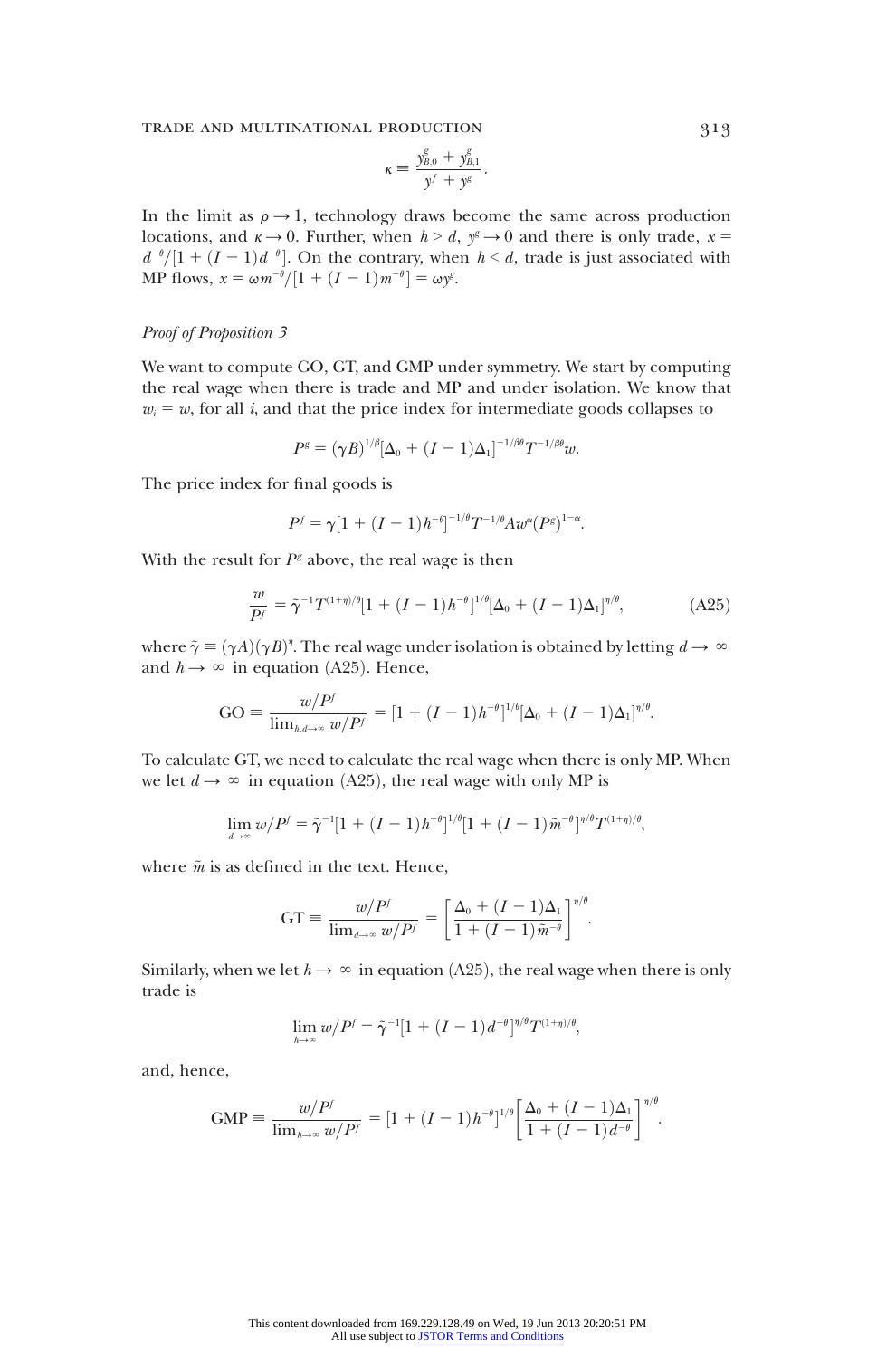It is easy to check that the first term on the right-hand side is  $\text{GMP}^f$  and the second term is GMP<sup>g</sup>. QED

#### Proof of Proposition 4

From proposition 3, lemma 1, and equation  $(A24)$ , we have  $GT/GT^* = (B/R^*)^{-\eta/\theta}$  where  $B^* = \Lambda^{-\rho/(1-\rho)} + (I-1)\Lambda^{-\rho/(1-\rho)}m^{-\theta}$  and  $B' = 1 + (I-1)m^{-\theta}$  $(B'/B^*)^{-\eta/\theta}$ , where  $B^* \equiv \Delta_0^{-\rho/(1-\rho)} + (I-1)\Delta_1^{-\rho/(1-\rho)}m^{-\theta}$  and  $B' \equiv 1 + (I-1)m^{-\theta}$ . Again,  $\Delta_0$ ,  $\Delta_1$ ,  $\tilde{\theta}$ , and  $\tilde{m}$  are defined as in the text.

Part a: For  $\rho = 0$ ,  $B^* = 1 + (I - 1)m^{-\theta}$ . But  $a > 0$  implies that  $\tilde{m} > m$  and,<br>nee  $\tilde{m}^{-\theta} \le m^{-\theta}$  so  $1 + (I - 1)\tilde{m}^{-\theta} \le 1 + (I - 1)m^{-\theta}$  and  $B^* > B'$ . Then  $CT \ge CT^*$ hence,  $\tilde{m}^{-\theta} \leq m^{-\theta}$ , so  $1 + (I - 1)\tilde{m}^{-\theta} \leq 1 + (I - 1)m^{-\theta}$  and  $B^* \geq B$ . Then,  $GT \geq GT^*$ <br>and trade is an MP complement. For  $\alpha \geq 0$  and  $a = 0$ , we have  $\tilde{m} = m$ . Hence and trade is an MP complement. For  $\rho > 0$  and  $a = 0$ , we have  $\tilde{m} = m$ . Hence, using the definitions for  $\Delta_0$  and  $\Delta_1$ , we get

$$
B^* - B = \Delta_0^{-\rho/(1-\rho)} + (I-1)\Delta_1^{-\rho/(1-\rho)}m^{-\tilde{\theta}} - 1 - (I-1)m^{-\theta}
$$
  
= 
$$
[1 + (I-1)(md)^{-\tilde{\theta}}]^{-\rho} - 1 + (I-1)m^{-\theta}
$$
  

$$
\times \{[(d/m)^{-\tilde{\theta}} + 1 + (I-2)d^{-\tilde{\theta}}]^{-\rho} - 1\}.
$$

This is negative if  $\rho > 0$ .

Part b: For  $a > 0$ ,  $\lim_{\xi \to 1} \tilde{m} \to \infty$ . Thus,  $\lim_{\xi \to 1} GT = [\Delta_0 + (I - 1)\Delta_1]^{\eta/\theta}$ . Thus, for trade to be an MP complement when  $\xi \rightarrow 1$ , we need to show that  $[\Delta_0 +$  $(I - 1)\Delta_1]^{1/\theta} > GT^*$ . But this is equivalent to  $B^* > 1$ . Using the definitions for  $\Delta_0$  and  $\Delta_1$ , we have

$$
B^* = [1 + (I - 1)(md)^{-\tilde{\theta}}]^{-\rho} + (I - 1)m^{-\tilde{\theta}}[d^{-\tilde{\theta}} + m^{-\tilde{\theta}} + (I - 2)(md)^{-\tilde{\theta}}]^{-\rho}.
$$

For  $\rho = 0$ ,  $B^* = 1 + (I - 1)m^{-\theta} > 1$ . For  $0 \le \rho \le 1$  and  $d = 1$ ,  $B^* = [1 + (I \frac{1}{N}$  $\frac{m^{-\tilde{\theta}}}{N}$  $1^{1-\rho} > 1$ . Since  $B^*$  is increasing in d, it follows that  $B^* > 1$  for all d.

Now, consider again the case with  $a > 0$  and let  $\xi \to \infty$ . We want to show that if  $h \leq d$ , then trade is an MP substitute, or GT  $\leq$  GT\*. We have  $\lim_{\epsilon \to \infty} \tilde{m} = h$ and  $\lim_{\xi \to \infty} m = \min[h, d] = h$ . Then GT < GT\* in the limit when  $\xi \to \infty$  is equivalent to

$$
1 + (I-1)h^{-\theta} > [1 + (I-1)(hd)^{-\tilde{\theta}}]^{-\rho}
$$
  
+  $(I-1)h^{-\tilde{\theta}}[d^{-\tilde{\theta}} + h^{-\tilde{\theta}} + (I-2)(hd)^{-\tilde{\theta}}]^{-\rho}$ .

The first term on the right-hand side of this inequality is smaller than one, so it is sufficient to show that

$$
h^{-\theta} > h^{-\tilde{\theta}} \big[ d^{-\tilde{\theta}} + h^{-\tilde{\theta}} + (I-2)(h d)^{-\tilde{\theta}} \big]^{-\rho}.
$$

If  $d \to \infty$ , then the right-hand side is  $h^{-\theta}$ . Since the right-hand side is increasing in d, then it must be lower than  $h^{-\theta}$  for any finite d. QED

#### Proof of Proposition 5

From proposition 3, lemma 1, and equation  $(A23)$ , we have

$$
\frac{\text{GMP}^g}{\text{GMP}^{g*}} = \left[ \frac{1 + (I - 1)d^{-\theta}}{\Delta_0^{-\rho/(1-\rho)} + (I - 1)\Delta_1^{-\rho/(1-\rho)}d^{-\tilde{\theta}}} \right]^{-\eta/\theta}.
$$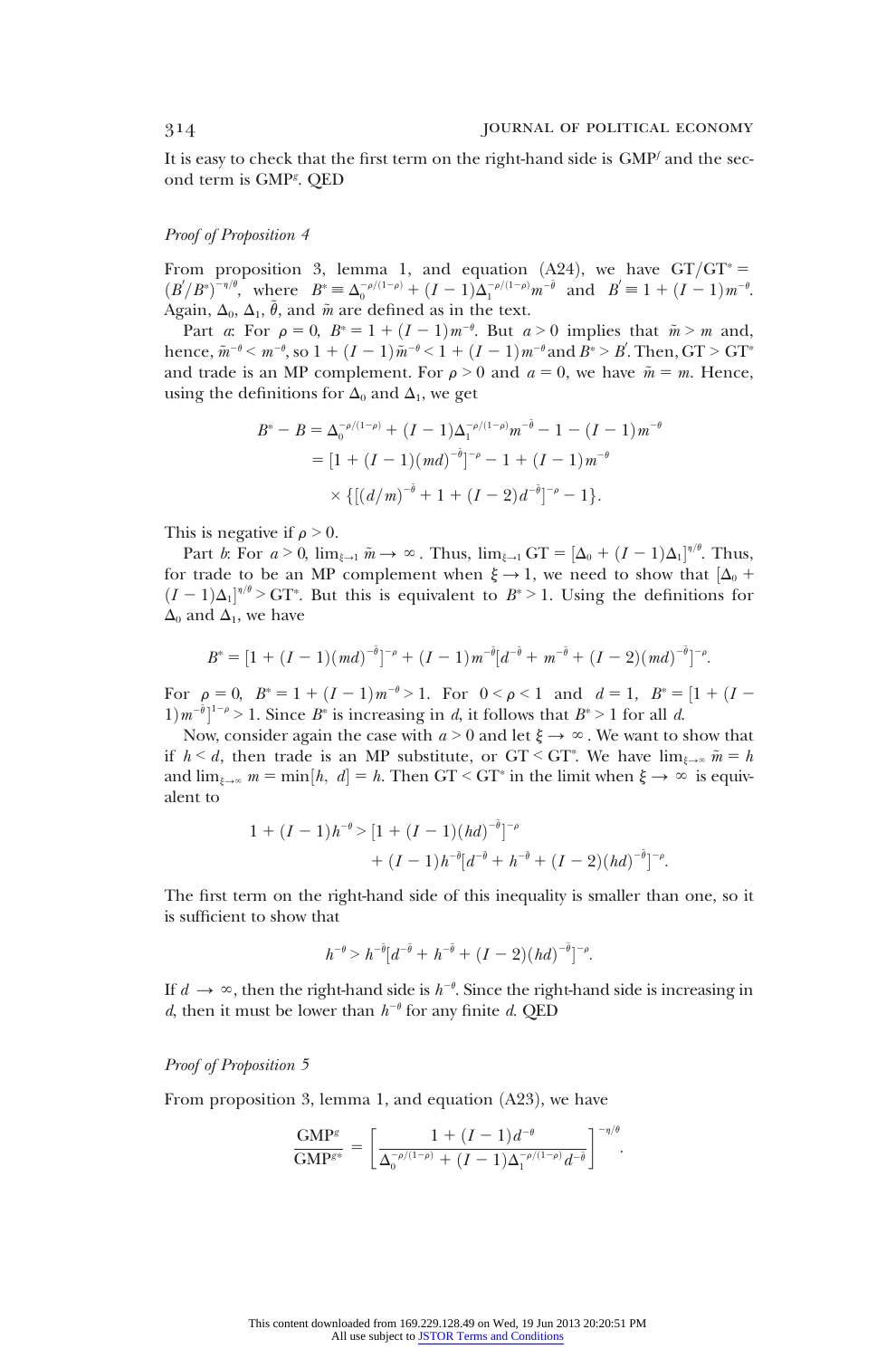It is obvious that  $\text{GMP}^{g*} = \text{GMP}^g$  for  $\rho = 0$ . We want to show that  $\text{GMP}^{g*} > \text{GMP}^g$ for  $0 \leq \rho \leq 1$ . From the definitions of  $\Delta_0$  and  $\Delta_1$  in the text,  $\text{GMP}^{g*} > \text{GMP}^g$  is equivalent to

$$
1 + (I - 1)d^{-\theta} > [1 + (I - 1)(md)^{-\tilde{\theta}}]^{-\rho}
$$
  
+  $(I - 1)[1 + (m/d)^{-\tilde{\theta}} + (I - 2)m^{-\tilde{\theta}}]^{-\rho}d^{-\theta}$ .

This is clearly true for  $0 < \rho < 1$ . QED

# Proof of Proposition 6

The formula for expenditure shares of intermediate goods in equation  $(7)$  implies that, under frictionless trade and with  $a = 0$ , we have

$$
\pi_{SSS}^g = \frac{T_S(\tilde{c}_S^g)^{-\theta}}{T_N(\tilde{c}_N^g)^{-\theta} + T_S(\tilde{c}_S^g)^{-\theta}} \cdot \frac{(c_S^g)^{-\tilde{\theta}}}{(\tilde{c}_S^g)^{-\tilde{\theta}}},
$$

$$
\pi_{SSN}^g = \frac{T_N(\tilde{c}_N^g)^{-\theta}}{T_N(\tilde{c}_N^g)^{-\theta} + T_S(\tilde{c}_S^g)^{-\theta}} \cdot \frac{(hc_S^g)^{-\tilde{\theta}}}{(\tilde{c}_N^g)^{-\tilde{\theta}}},
$$

where  $\tilde{c}_N^g \equiv [(\epsilon_0^g)^{-\hat{\theta}} + (h^g \epsilon_0^g)^{-\hat{\theta}}]^{-1/\hat{\theta}}$ ,  $\tilde{c}_S^g \equiv [(\hbar^g \epsilon_N^g)^{-\hat{\theta}} + (\epsilon_S^g)^{-\hat{\theta}}]^{-1/\hat{\theta}}$ , and  $\tilde{\theta} \equiv \theta/(1-\rho)$ .<br>Analogous expressions hold for  $\pi^g$  and  $\pi^g$ . The trade balance condition then Analogous expressions hold for  $\pi_{NNN}^g$  and  $\pi_{NNN}^g$ . The trade balance condition then entails

$$
(1-\pi_{SSS}^g-\pi_{SSN}^g)\eta w_S L_S = (1-\pi_{NNN}^g-\pi_{NNS}^g)\eta w_N L_N.
$$

No MP in intermediates  $(h^g \to \infty)$  implies that  $\pi_{SSN} = 0$ ,  $\tilde{c}_N^g = c_N^g$ , and  $\tilde{c}_S^g = c_S^g$ , so the trade balance condition implies that (just as in Alvarez and Lucas [9007]) the trade balance condition implies that (just as in Alvarez and Lucas  $[2007]$ )

$$
w_N/w_S = \nu^{1/(1+\theta\beta)},
$$

where  $\nu \equiv (T_N/L_N)/(T_S/L_s)$ . The real wage in North is then

$$
\lim_{h\to\infty}\frac{w_N}{P_N^f}=[T_N+T_S(h^f)^{-\theta}]^{1/\theta}(T_N+T_S\nu^{\xi})^{\eta/\theta},\tag{A26}
$$

where  $\zeta = \frac{\theta \beta}{1 + \theta \beta}$ . As one would expect, this does not depend on  $\rho$  (since there is no MP).

Now, consider the case with frictionless MP in intermediates  $(h^g = 1)$ . The trade balance condition now implies that

$$
w_N/w_S=\delta\equiv (L_S/L_N)^{1/(1+\tilde{\theta}\beta)},
$$

while the final-goods price index in North is

$$
P_N^f = [T_N + T_S(h^f)^{-\theta}]^{-1/\theta} (T_N + T_S)^{-\eta/\theta} (1 + \delta^{\bar{\theta}\beta})^{-\eta/\bar{\theta}} w_N.
$$

Hence,

$$
\lim_{h \to -1} w_N / P_N^f = [T_N + T_S(h)^{-\theta}]^{1/\theta} (T_N + T_S)^{\eta/\theta} (1 + \delta^{\tilde{\theta}\beta})^{\eta/\tilde{\theta}}.
$$
 (A27)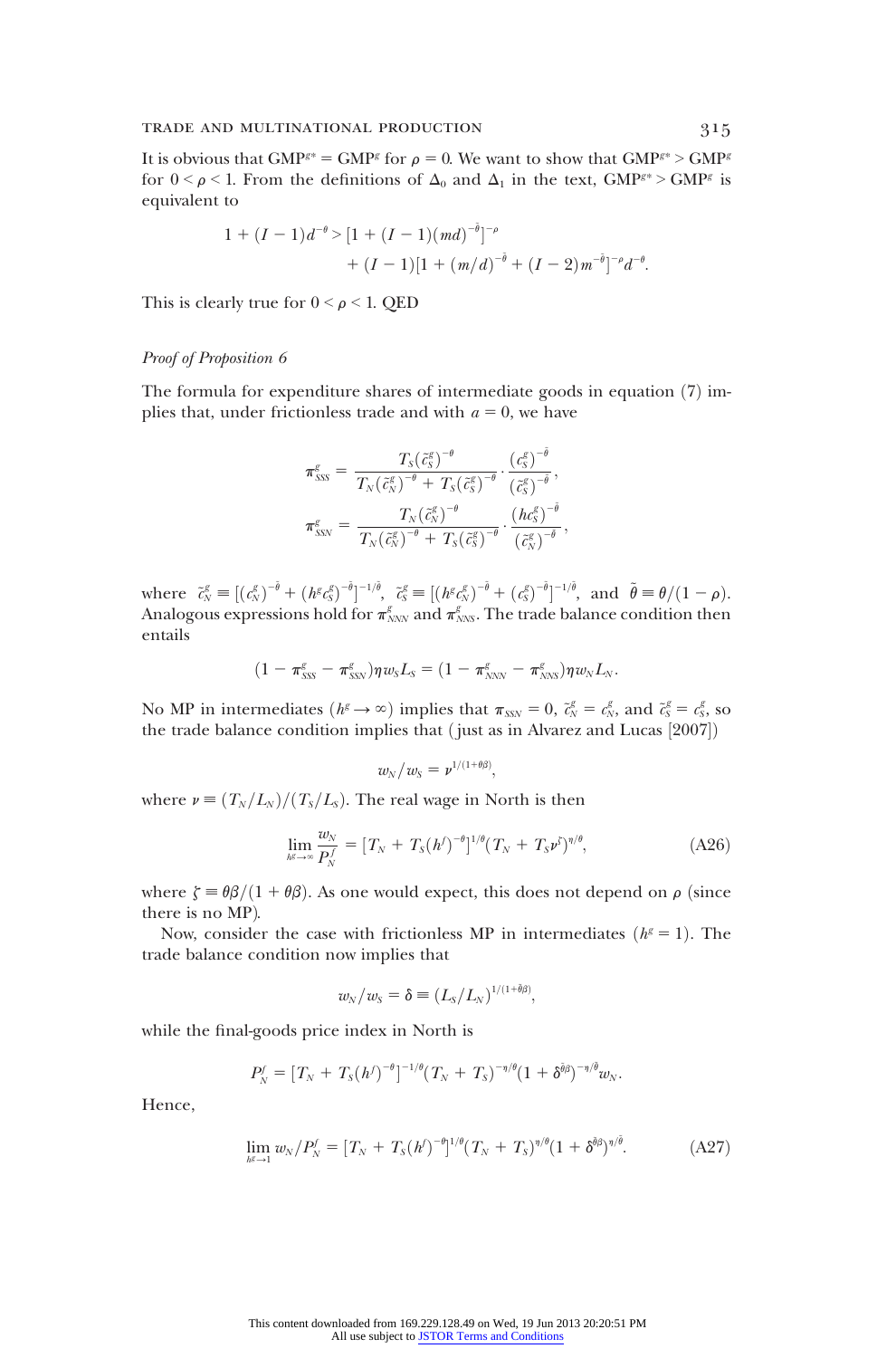The results in equations (A26) and (A27) imply that  $GMP_N^g \ge 1$  is equivalent to

$$
(T_N+T_S)^{\eta/\theta}(1+\delta^{\tilde{\theta}\beta})^{\eta/\tilde{\theta}}\gtrless (T_N+T_S\nu^{\zeta})^{\eta/\theta}.
$$

This is equivalent to

$$
f(\rho) \equiv [1 + l^{\theta\beta/(1-\rho+\theta\beta)}]^{1-\rho}(\nu + l) - \nu - l\nu^{\xi} \geq 0,
$$

where  $l = L_s/L_s$ . But

$$
f(0) = l^{1+\xi} [l^{-\zeta} + \nu/l + 1 - (\nu/l)^{\zeta}].
$$

On the one hand, since  $0 \le \zeta \le 1$ ,  $\nu/l + 1 \ge (\nu/l)^{\zeta}$ , for any  $\nu/l$ , implying that  $f(0) > 0$ . On the other hand  $f(0) > 0$ . On the other hand,

$$
\lim_{\rho \to 1} f(\rho) = l - l \nu^{\zeta} = l(1 - \nu^{\zeta}).
$$

Since  $v > 1$ , this expression is negative. It is easy to show that  $f(\rho) < 0$  for  $\rho \in [0, 1)$  implying that there is  $\partial_{\rho} e^* = [0, 1]$  such that  $f(\rho^*) = 0$ . Hence we  $\rho \in [0, 1)$ , implying that there is a  $\rho^* \in [0, 1)$  such that  $f(\rho^*) = 0$ . Hence, we conclude that  $\text{GMP}_N^g > 1$  for  $\rho \leq \rho^*$  and  $\text{GMP}_N^g \leq 1$  for  $\rho \geq \rho^*$ . QED

# Appendix B

# Data

The UNCTAD measure of MP includes both local sales in  $n$  and exports to any other country, including the home country  $i$ . Of the 342 country pairs, the number of observations for which we have available data drops to 216. For a detailed description of the UNCTAD MP data, see Ramondo  $(2012)$ . The data are averages over the period 1996–2001.

Total expenditures on intermediate goods in the model are given by  $\eta w_n L_n$ , while in the data, we compute a measure of total expenditures on manufacturing from all the countries in our sample. This measure is computed as gross production in manufacturing in country  $n$ , plus total imports of manufacturing goods into country  $n$  from the remaining countries in the sample, minus total manufacturing exports from country  $n$  to the rest of the world. Data on these three variables for each country are from the STAN database (an average over the period 1996–2001). Total expenditures on final goods in the model are  $w_nL_n$ , while in the data, we use GDP for country  $n$  plus total imports into country  $n$ from the remaining 18 OECD countries in the sample, minus total exports from country n to the rest of the world. Data on GDP are from the World Development Indicators, in current dollars, and total exports and imports are from 2005 United Nations trade date by Robert Feenstra and Robert Lipsey (available from the National Bureau of Economic Research).

We use intrafirm imports by multinationals' foreign affiliates from their home country as the empirical counterpart for imports of the national input bundle from the home country for MP, normalized by gross production of affiliates from i in n,  $\omega_{ni} Y_{ni}^g/(Y_{ni}^g + Y_{ni}^f)$ . We combine data on intrafirm exports from US parent<br>companies to their affiliates abroad with data on imports done by foreign afcompanies to their affiliates abroad with data on imports done by foreign affiliates located in the United States from their parent firms, an average over the period 1999–2003.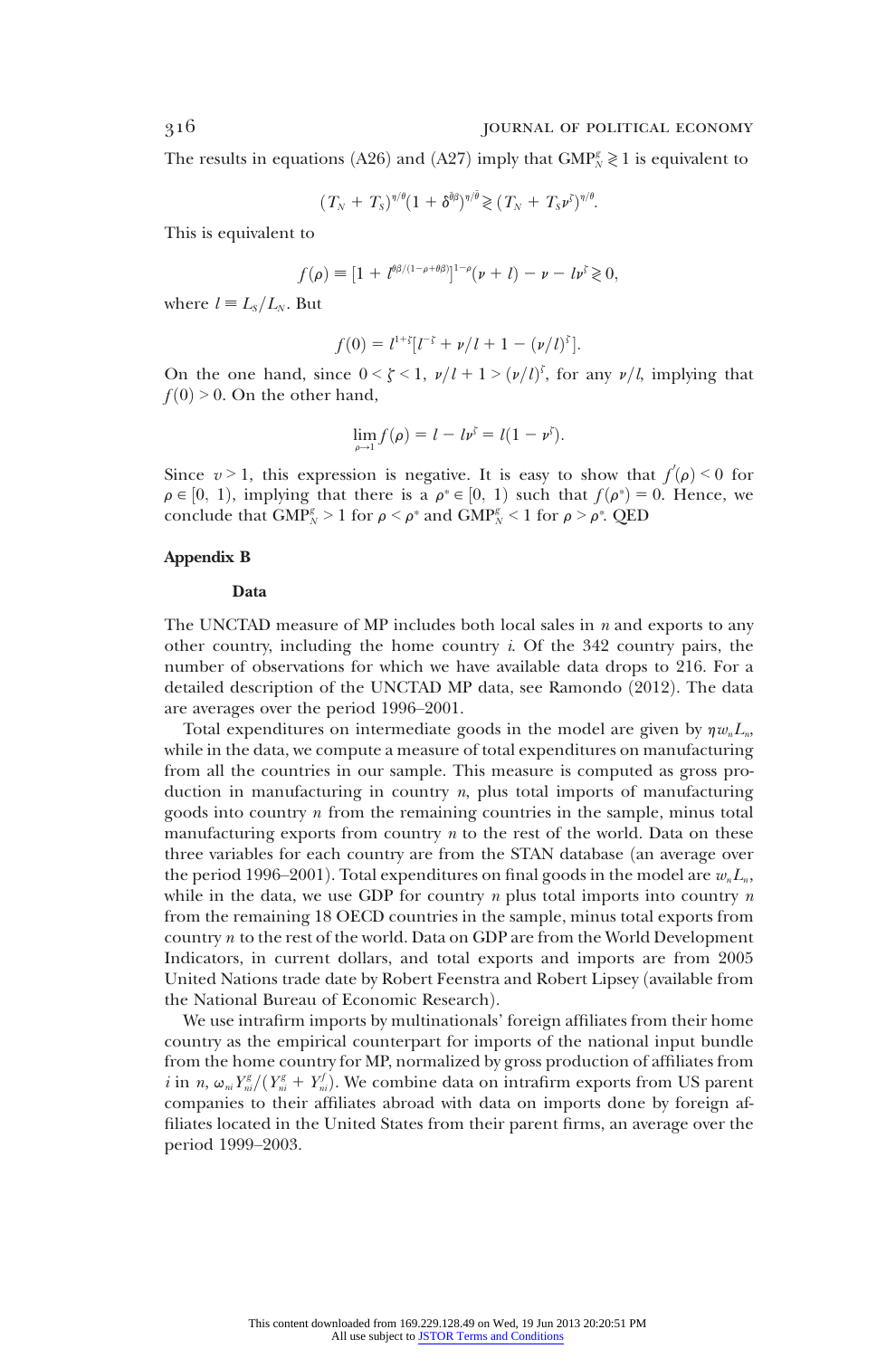For the empirical counterpart of the bilateral share of MP in intermediate goods,  $Y_{ni}^{g}/(Y_{ni}^{g} + Y_{ni}^{f})$ , we use data on gross production of affiliates from country<br>i in n in the manufacturing sector as the share of total gross production for  $i$  in n in the manufacturing sector as the share of total gross production for affiliates of multinational firms from  $i$  in  $n$ . The relevant data on bilateral MP in manufacturing are also for  $i = US$  or  $n = US$ , an average over the period 1999–2003.

We are able to compute BMP in manufacturing when the United States is the source country, again as an average over the period 1999–2003. The BEA divides total sales of American affiliates produced in country l into sales to the local market, to the United States, and to other foreign markets. This is the empirical counterpart for  $\sum_{n\neq l}\pi_{nl}^g X_n^g/Y_n^g$  from  $i = US$  in a country l belonging to the  $OECD(19)$ . We average out across l's and obtain an average bilateral BMP share for the US affiliates in the  $OECD(19)$ . A similar procedure yields the average bilateral BMP share for US affiliates of foreign multinationals. The caveat is that the data for affiliates of foreign multinationals in the United States for the manufacturing sector are available for only seven countries in our sample. Hence, we also compute and present the BMP share for all sectors.

Bilateral distance is the distance in kilometers between the largest cities in the two countries. Common language is a dummy equal to one if both countries have the same official language or if more than 20 percent of the population share the same language (even if it is not the official one). Common border is equal to one if two countries share a border. The source for these data is the Centre d'Etudes Prospectives et Informations Internationales.

# Appendix C

#### Additional Tables

SUMMARY STATISTICS: DATA Mean Standard Deviation Observations Distance (in thousands of kilometers)  $6.006$   $6.009$   $342$ <br>Common language  $.110$   $.310$   $342$ Common language **.110** .310 .342<br>
Common border .090 .280 .342 Common border .090 .280 342 Bilateral trade share .021 .038 342 Bilateral MP share ...  $0.029$  ...  $0.063$  ...  $0.063$  ...  $0.072$  ...  $0.072$  ...  $0.072$  ...  $0.072$  ...  $0.072$ Bilateral intrafirm share\* .072 .072 34 Bilateral MP share in manufacturing\*

TABLE C1

\* Flows from/to the United States.

| <b>TABLE C2</b> |                            |
|-----------------|----------------------------|
|                 | DATA AND MODEL'S VARIABLES |

|           | R&D<br>Employment | Real GDP<br>per Worker |     | $n_{n}$ |
|-----------|-------------------|------------------------|-----|---------|
| Australia | .007              | .81                    | .12 | .09     |
| Austria   | .005              | .79                    | .05 | .03     |
| Belgium   | .007              | .88                    | .06 | .04     |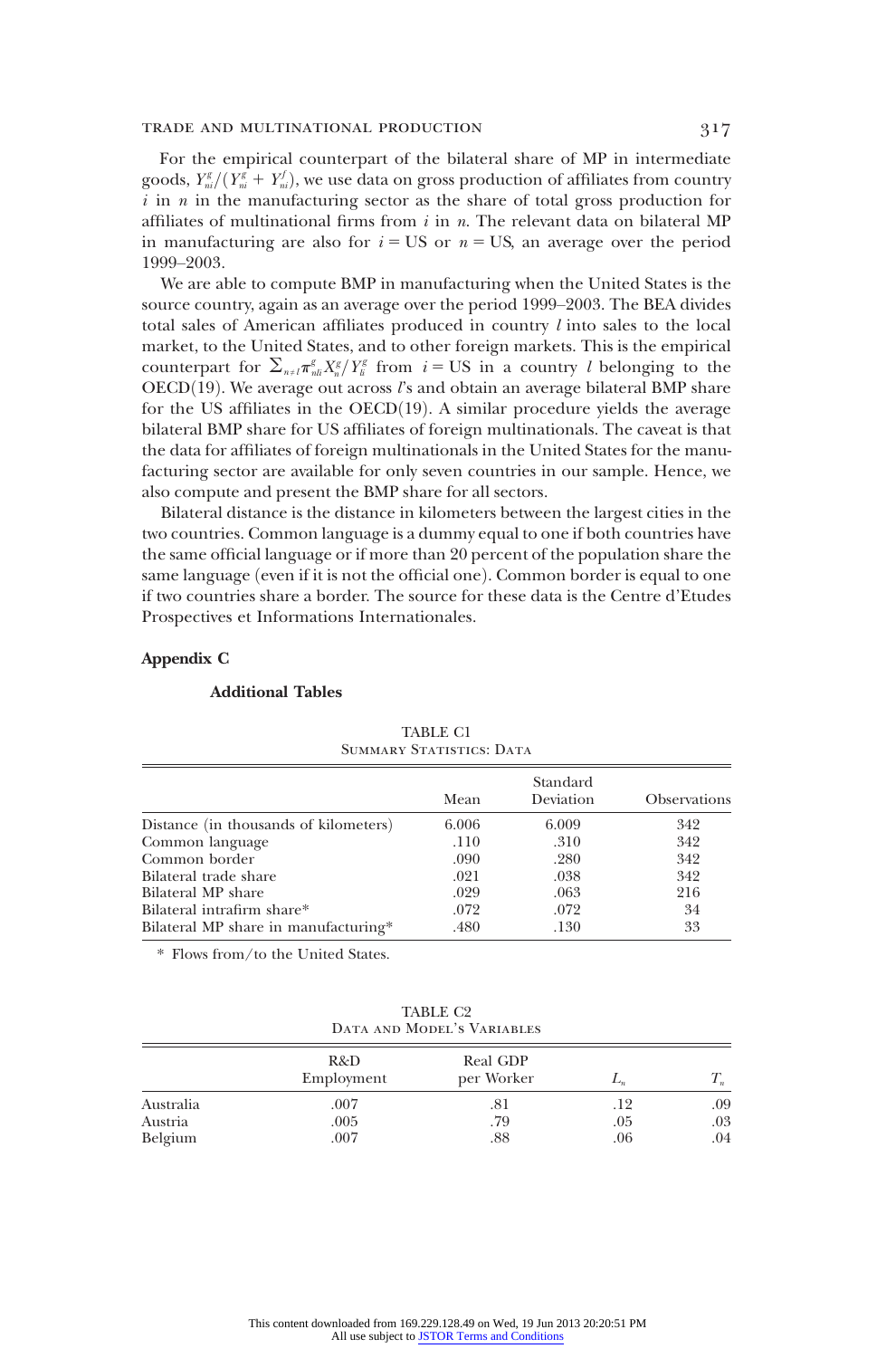|                      | R&D        | Real GDP<br>per Worker |       |       |
|----------------------|------------|------------------------|-------|-------|
|                      | Employment |                        | $L_n$ | $T_n$ |
| Canada               | .006       | .80                    | .15   | .11   |
| Denmark              | .006       | .79                    | .04   | .03   |
| Spain                | .004       | .69                    | .16   | .07   |
| Finland              | .012       | .73                    | .03   | .05   |
| France               | .006       | .77                    | .25   | .18   |
| Great Britain        | .005       | .70                    | .24   | .15   |
| Germany              | .006       | .73                    | .32   | .23   |
| Greece               | .003       | .55                    | .05   | .02   |
| Italy                | .003       | .87                    | .28   | .09   |
| Japan                | .010       | .63                    | .46   | .52   |
| Netherlands          | .005       | .81                    | .09   | .06   |
| Norway               | .008       | .87                    | .04   | .03   |
| New Zealand          | .005       | .63                    | .03   | .01   |
| Portugal             | .003       | .54                    | .05   | .02   |
| Sweden               | .008       | .70                    | .05   | .05   |
| <b>United States</b> | .009       | 1.00                   | 1.00  | 1.00  |

TABLE C2 (Continued)

NOTE.—R&D employment is calculated as a share of total employment. Real GDP per worker,  $L_n$ , and  $T_n$  are calculated relative to the United States;  $L_n$  and  $T_n$  are from the calibrated model with  $\rho = 0$ . R&D employment and real GDP per worker are from the data.

|                      |               | MODEL WITH $\rho = 0$<br>MODEL WITH $\rho = 0.5$<br>DATA |               |              |               |              |
|----------------------|---------------|----------------------------------------------------------|---------------|--------------|---------------|--------------|
|                      | Outward<br>MP | Inward<br>MP                                             | Outward<br>MP | Inward<br>MP | Outward<br>MP | Inward<br>MP |
| Australia            | .15           | .29                                                      | .08           | .09          | .08           | .12          |
| Austria              | .06           | .36                                                      | .23           | .61          | .23           | .58          |
| Belgium              | .66           | .56                                                      | .42           | .67          | .42           | .63          |
| Canada               | .28           | .51                                                      | .17           | .46          | .18           | .45          |
| Denmark              | .19           | .14                                                      | .20           | .39          | .23           | .42          |
| Spain                | .03           | .27                                                      | .08           | .16          | $.10\,$       | .23          |
| Finland              | .51           | .25                                                      | .31           | .28          | .39           | .29          |
| France               | .16           | .21                                                      | .17           | $.10\,$      | .20           | .12          |
| Great Britain        | .10           | .45                                                      | .21           | .33          | .22           | .32          |
| Germany              | .40           | .28                                                      | .16           | .07          | .20           | .09          |
| Greece               | .01           | .08                                                      | .09           | .48          | .10           | .56          |
| Italy                | .04           | .14                                                      | .07           | .12          | .08           | .18          |
| Japan                | .17           | .06                                                      | .01           | .003         | .02           | .01          |
| Netherlands          | 1.11          | .62                                                      | .19           | .28          | .22           | .33          |
| Norway               | .19           | .10                                                      | .22           | .37          | .26           | .39          |
| New Zealand          | .03           | .73                                                      | .11           | .70          | $.10\,$       | .64          |
| Portugal             | .04           | .60                                                      | .08           | .51          | .09           | .58          |
| Sweden               | .35           | .40                                                      | .24           | .27          | .28           | .30          |
| <b>United States</b> | .17           | .14                                                      | .09           | .02          | .11           | .02          |
| Average              | .24           | .33                                                      | .17           | .31          | .18           | .33          |

TABLE C3 Multinational Production Shares: Data and Model

NOTE.--Outward MP is the total gross value of production for foreign affiliates from country i. Inward MP is the total gross value of production for foreign affiliates in country l. Flows are normalized by a country's GDP.

318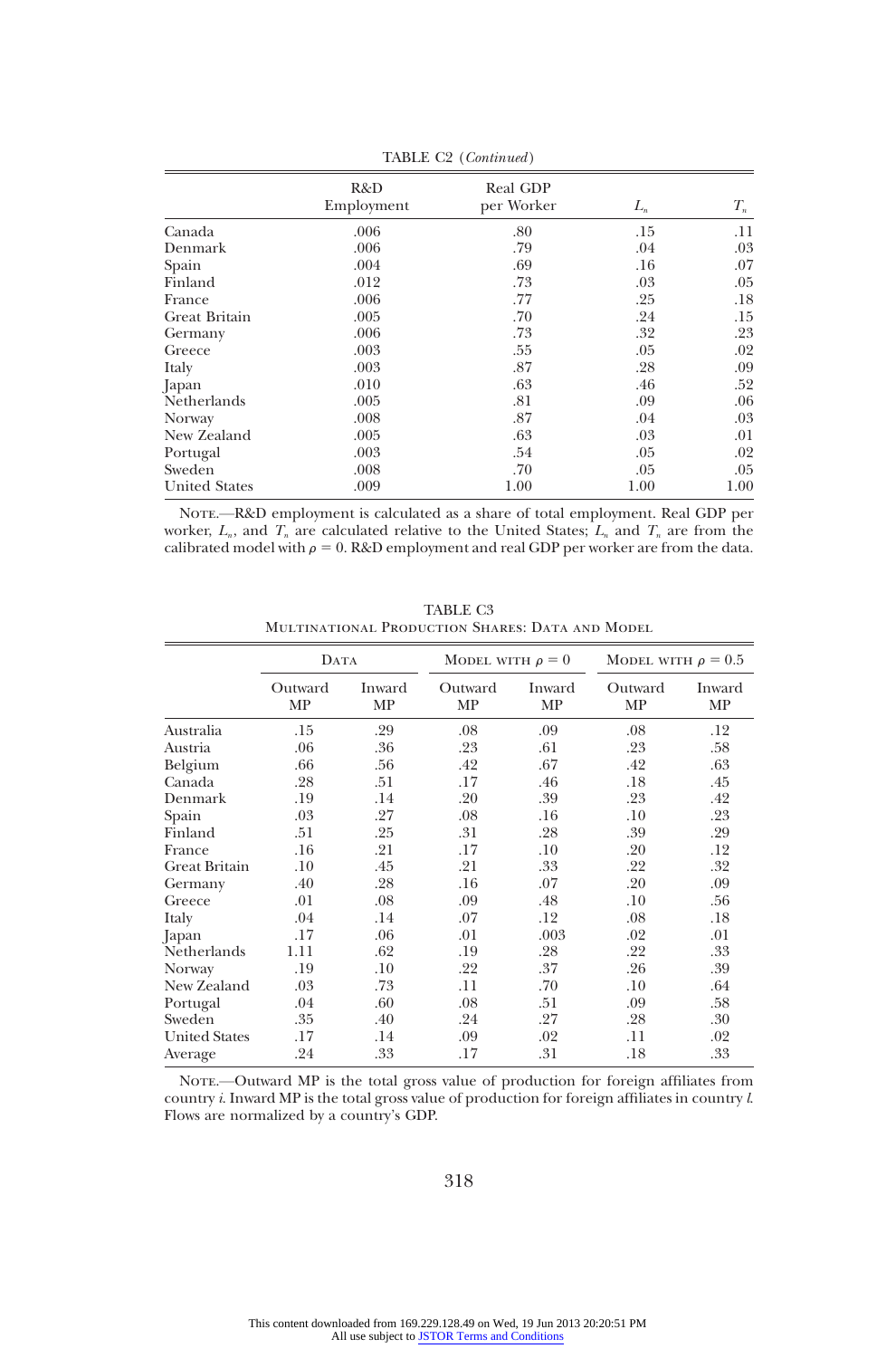|                      | DATA    |                |                                                |                                                  |  |  |
|----------------------|---------|----------------|------------------------------------------------|--------------------------------------------------|--|--|
|                      | Imports | <b>Exports</b> | MODEL WITH $\rho = 0$ :<br>$Imports = Exports$ | MODEL WITH $\rho = 0.5$ :<br>$Imports = Exports$ |  |  |
| Australia            | .24     | .11            | .09                                            | .10                                              |  |  |
| Austria              | .53     | .38            | .64                                            | .60                                              |  |  |
| Belgium              | .92     | .82            | .72                                            | .72                                              |  |  |
| Canada               | .48     | .54            | .48                                            | .48                                              |  |  |
| Denmark              | .54     | .48            | .56                                            | .55                                              |  |  |
| Spain                | .27     | .20            | .31                                            | .35                                              |  |  |
| Finland              | .30     | .39            | .52                                            | .54                                              |  |  |
| France               | .30     | .30            | .32                                            | .36                                              |  |  |
| Great Britain        | .34     | .27            | .26                                            | .30                                              |  |  |
| Germany              | .26     | .34            | .27                                            | .31                                              |  |  |
| Greece               | .32     | .08            | .44                                            | .39                                              |  |  |
| Italy                | .21     | .22            | .25                                            | .29                                              |  |  |
| Japan                | .05     | .10            | .03                                            | .04                                              |  |  |
| Netherlands          | .62     | .76            | .47                                            | .49                                              |  |  |
| Norway               | .42     | .28            | .53                                            | .53                                              |  |  |
| New Zealand          | .35     | .28            | .28                                            | .24                                              |  |  |
| Portugal             | .40     | .28            | .51                                            | .44                                              |  |  |
| Sweden               | .40     | .49            | .45                                            | .48                                              |  |  |
| <b>United States</b> | .12     | .09            | .07                                            | .08                                              |  |  |
| Average              | .37     | .34            | .38                                            | .38                                              |  |  |

TABLE C4 Trade Shares: Data and Model

NOTE.—Trade shares are for manufacturing. Trade flows are normalized by the country's total manufacturing expenditures (gross value of production minus total exports plus imports from the countries in the sample, in manufacturing).

|                      | $GO_n^*$ | $GT_n^*$ | $GMP_n^*$ | $L_n$ |
|----------------------|----------|----------|-----------|-------|
| Australia            | 1.118    | 1.033    | 1.082     | 3.3   |
| Austria              | 1.209    | 1.093    | 1.106     | 1.5   |
| Belgium              | 1.599    | 1.343    | 1.191     | 1.6   |
| Canada               | 1.261    | 1.081    | 1.166     | 4.4   |
| Denmark              | 1.137    | 1.096    | 1.037     | 1.2   |
| Spain                | 1.116    | 1.039    | 1.074     | 4.7   |
| Finland              | 1.116    | 1.044    | 1.069     | 1.0   |
| France               | 1.103    | 1.044    | 1.056     | 7.1   |
| Great Britain        | 1.197    | 1.051    | 1.139     | 7.0   |
| Germany              | 1.119    | 1.037    | 1.079     | 9.3   |
| Greece               | 1.069    | 1.048    | 1.020     | 1.4   |
| Italy                | 1.064    | 1.028    | 1.035     | 7.9   |
| Japan                | 1.022    | 1.006    | 1.015     | 13.4  |
| Netherlands          | 1.368    | 1.122    | 1.220     | 2.7   |
| Norway               | 1.091    | 1.066    | 1.024     | 1.1   |
| New Zealand          | 1.365    | 1.053    | 1.296     | .7    |
| Portugal             | 1.290    | 1.064    | 1.213     | 1.4   |
| Sweden               | 1.190    | 1.062    | 1.121     | 1.6   |
| <b>United States</b> | 1.053    | 1.015    | 1.037     | 28.7  |

TABLE C5 Gains from Openness, Trade, and Multinational Production: Independence

NOTE.—The variables  $GO^*_{n}$ ,  $GT^*_{n}$ , and  $GMP^*_{n}$  refer, respectively, to the gains from open-<br>ness, trade, and multinational production, for country *n*, under independence. The variable  $L_n$  refers to number of units of equipped labor in country n, as a percentage of  $OECD(19)$ 's total.

319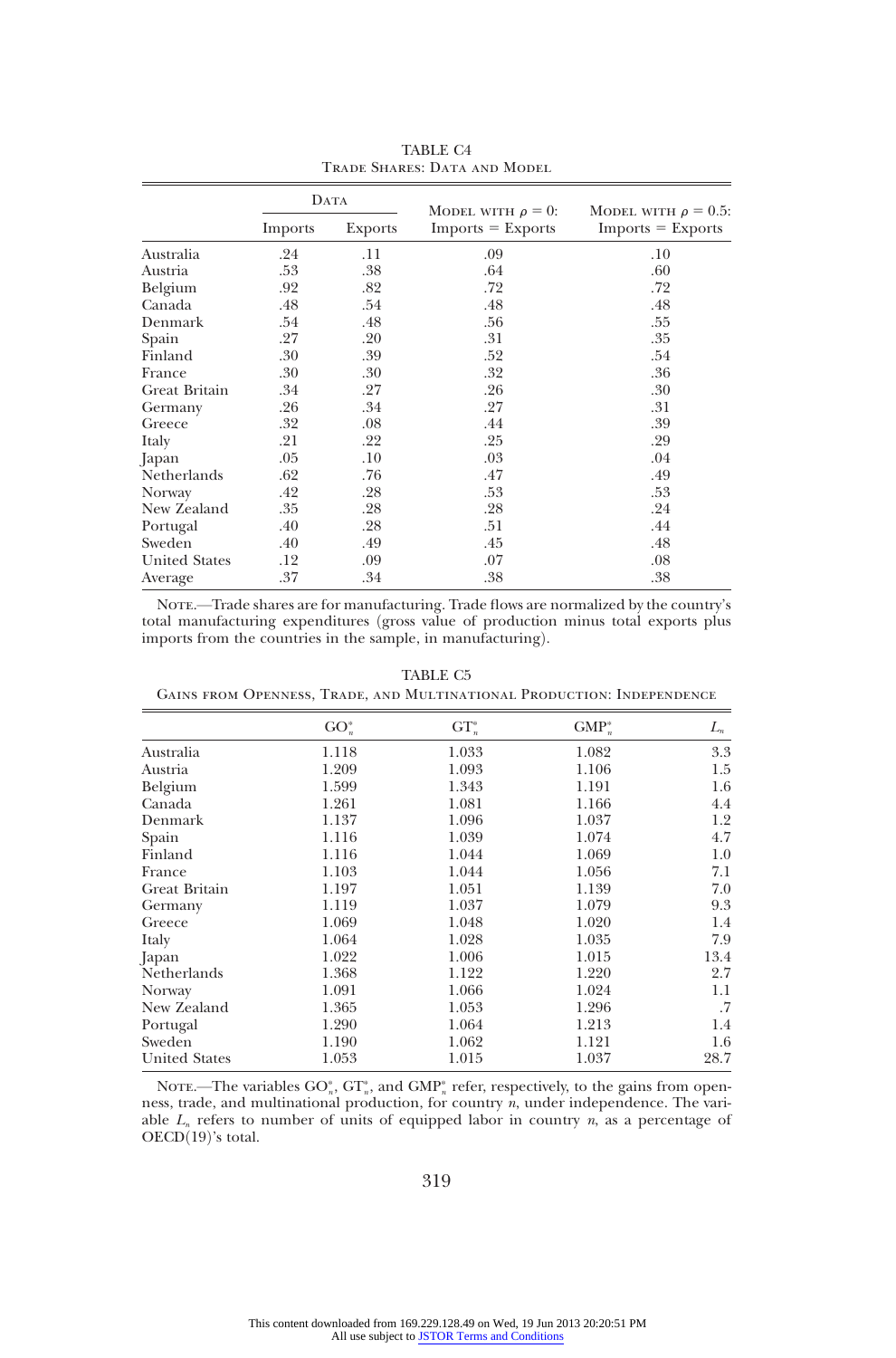|                      | $GO_n$ | $GT_n$ | $GT_n^*$ | $GMP_n$ | $\text{GMP}_n^*$ | $\text{GMP}_n^g$ | $L_n$   |
|----------------------|--------|--------|----------|---------|------------------|------------------|---------|
| Australia            | 1.032  | 1.016  | 1.011    | 1.022   | 1.022            | 1.010            | 3.3     |
| Austria              | 1.310  | 1.157  | 1.123    | 1.179   | 1.197            | 1.067            | 1.5     |
| Belgium              | 1.363  | 1.189  | 1.154    | 1.200   | 1.224            | 1.075            | 1.6     |
| Canada               | 1.202  | 1.104  | 1.075    | 1.123   | 1.132            | 1.048            | 4.4     |
| Denmark              | 1.199  | 1.119  | 1.097    | 1.102   | 1.109            | 1.042            | 1.2     |
| Spain                | 1.080  | 1.053  | 1.043    | 1.040   | 1.039            | 1.018            | 4.7     |
| Finland              | 1.154  | 1.103  | 1.087    | 1.072   | 1.074            | 1.033            | 1.0     |
| France               | 1.066  | 1.050  | 1.044    | 1.025   | 1.023            | 1.013            | 7.1     |
| Great Britain        | 1.118  | 1.054  | 1.034    | 1.086   | 1.087            | 1.034            | 7.0     |
| Germany              | 1.051  | 1.040  | 1.036    | 1.019   | 1.016            | 1.010            | 9.3     |
| Greece               | 1.204  | 1.098  | 1.068    | 1.133   | 1.141            | 1.052            | 1.4     |
| Italy                | 1.060  | 1.040  | 1.033    | 1.030   | 1.029            | 1.014            | 7.9     |
| Japan                | 1.004  | 1.004  | 1.003    | 1.001   | 1.001            | 1.001            | 13.4    |
| Netherlands          | 1.143  | 1.090  | 1.073    | 1.073   | 1.073            | 1.032            | 2.7     |
| Norway               | 1.184  | 1.111  | 1.089    | 1.096   | 1.101            | 1.040            | $1.1\,$ |
| New Zealand          | 1.265  | 1.080  | 1.038    | 1.223   | 1.238            | 1.077            | .7      |
| Portugal             | 1.230  | 1.115  | 1.084    | 1.141   | 1.152            | 1.054            | 1.4     |
| Sweden               | 1.136  | 1.087  | 1.070    | 1.069   | 1.070            | 1.031            | 1.6     |
| <b>United States</b> | 1.012  | 1.010  | 1.008    | 1.005   | 1.004            | 1.003            | 28.8    |

TABLE C6 GAINS FROM OPENNESS, TRADE, AND MULTINATIONAL PRODUCTION:  $\rho = 0$ 

NOTE.—The variables  $\text{GO}_n$ ,  $\text{GT}_n$ ,  $\text{GMP}_n$ , and  $\text{GMP}_n^g$  refer, respectively, to the gains from openness, trade, multinational production, and multinational production in the intermediategood sector, for country  $n$ ;  $\mathrm{GT}_n^*$  and  $\mathrm{GMP}_n^*$  refer to the gains from trade and multinational production, respectively, from trade-only and MP-only models. The variable  $L_n$  refers to the number of units of equipped labor in country n, as a percentage of  $OECD(19)$ 's total.

|                      | $GO_n$ | $GT_n$ | $GT_n^*$ | $GMP_n$ | $GMP_n^*$ | $\mbox{GMP}_n^g$ | $L_n$ |
|----------------------|--------|--------|----------|---------|-----------|------------------|-------|
| Australia            | 1.048  | 1.025  | 1.014    | 1.028   | 1.035     | 1.015            | 3.5   |
| Austria              | 1.427  | 1.172  | 1.129    | 1.179   | 1.216     | 1.049            | 1.6   |
| Belgium              | 1.478  | 1.202  | 1.185    | 1.184   | 1.250     | 1.047            | 1.7   |
| Canada               | 1.282  | 1.127  | 1.090    | 1.128   | 1.157     | 1.046            | 4.4   |
| Denmark              | 1.320  | 1.150  | 1.112    | 1.120   | 1.141     | 1.032            | 1.3   |
| Spain                | 1.141  | 1.079  | 1.059    | 1.056   | 1.068     | 1.023            | 4.8   |
| Finland              | 1.236  | 1.131  | 1.110    | 1.071   | 1.091     | 1.017            | 1.0   |
| France               | 1.102  | 1.070  | 1.062    | 1.026   | 1.035     | 1.009            | 7.2   |
| Great Britain        | 1.162  | 1.078  | 1.048    | 1.083   | 1.105     | 1.036            | 7.0   |
| Germany              | 1.079  | 1.056  | 1.051    | 1.018   | 1.026     | 1.005            | 9.4   |
| Greece               | 1.346  | 1.125  | 1.067    | 1.184   | 1.210     | 1.065            | 1.5   |
| Italy                | 1.107  | 1.062  | 1.046    | 1.043   | 1.053     | 1.019            | 8.1   |
| Japan                | 1.007  | 1.005  | 1.005    | 1.001   | 1.002     | 1.000            | 13.4  |
| Netherlands          | 1.234  | 1.122  | 1.095    | 1.087   | 1.104     | 1.028            | 2.8   |
| Norway               | 1.295  | 1.141  | 1.106    | 1.108   | 1.129     | 1.029            | 1.1   |
| New Zealand          | 1.320  | 1.100  | 1.037    | 1.221   | 1.262     | 1.096            | .8    |
| Portugal             | 1.384  | 1.140  | 1.082    | 1.192   | 1.219     | 1.063            | 1.5   |
| Sweden               | 1.214  | 1.114  | 1.090    | 1.075   | 1.095     | 1.023            | 1.7   |
| <b>United States</b> | 1.016  | 1.012  | 1.011    | 1.002   | 1.005     | 1.000            | 27.5  |

TABLE C7 GAINS FROM OPENNESS, TRADE, AND MULTINATIONAL PRODUCTION:  $\rho = 0.5$ 

NOTE.—The variables  $GO_n$ ,  $GT_n$ ,  $GMP_n$ , and  $GMP_n^g$  refer, respectively, to the gains from openness, trade, multinational production, and multinational production in the intermediategood sector, for country  $n$ ;  $GT^\ast_n$  and  $GMP^\ast_n$  refer to the gains from trade and multinational production, respectively, from trade-only and MP-only models.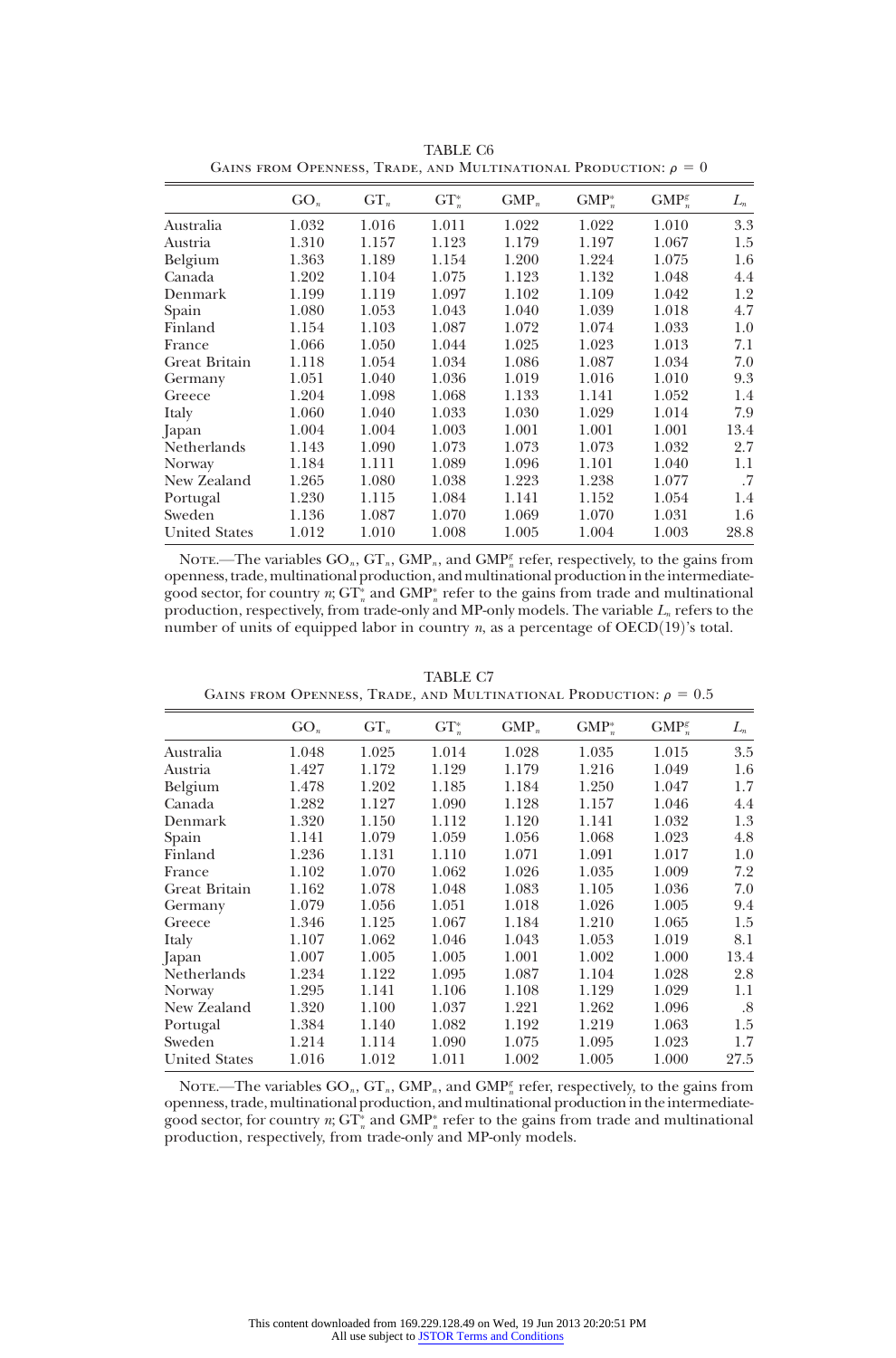#### References

- Alfaro, Laura, and Andrew Charlton. 2009. "Intra-industry Foreign Direct Investment." A.E.R. 99 (5): 2096–2119.
- vestment." A.E.R. 99 (5): 2096–2119.<br>Alvarez, Fernando, and Robert E. Lucas. 2007. "General Equilibrium Analysis of the Eaton-Kortum Model of International Trade." *J. Monetary Econ.* 54 (6): 1726–68.
	- Anderson, James, and Eric van Wincoop. 2003. "Gravity and Gravitas: A Solution to the Border Puzzle."  $A.E.R. 93 (1): 170-92$ .
	- Arkolakis, Costas, Arnaud Costinot, and Andrés Rodríguez-Clare. 2012. "New Trade Models, Same Old Gains?"  $A.E.R.$  102 (1): 94–130.
	- Arkolakis, Costas, Natalia Ramondo, Andrés Rodríguez-Clare, and Stephen Yeaple. 2012. "Innovation and Production in the Global Economy." Manuscript, Dept. Econ., Yale Univ.
	- Barba Navaretti, Giorgio, and Anthony Venables. 2004. Multinational Firms in the World Economy. Princeton, NJ: Princeton Univ. Press.
	- Becker, Sascha, and Marc-Andreas Muendler. 2010. "Margins of Multinational Labor Substitution." A.E.R. 100 (5): 1999–2030.
- Belderbos, R., and L. Sleuwaegen. 1998. "Tariff Jumping DFI and Export Substitution: Japanese Electronics Firms in Europe." *Internat. J. Indus. Org.* 16 $(5)$ : 601–38.
	- Bernard, Andrew, Jonathan Eaton, J. Bradford Jensen, and Samuel Kortum. 2003. "Plants and Productivity in International Trade." A.E.R. 93 (4): 1268-90.
	- Bernard, Andrew, J. Bradford Jensen, and Peter Schott. 2005. "Importers, Exporters, and Multinationals: A Portrait of Firms in the US That Trade Goods." Working Paper no. 11404, NBER, Cambridge, MA.
- Blonigen, Bruce A. 2001. "In Search of Substitution between Foreign Production and Exports." *J. Internat. Econ.* 53 (February): 81-104.
	- -. 2005. "A Review of the Empirical Literature on FDI Determinants." Atlantic Econ. J. 33:383–403.
	- Brainard, Lael. 1997. "An Empirical Assessment of the Proximity-Concentration Trade-off between Multinational Sales and Trade." A.E.R. 87 (4): 520–44.
- Burstein, Ariel, and Alexander Monge-Naranjo. 2009. "Foreign Know-How, Firm Control, and the Income of Developing Countries."  $Q.E.$  124 (1): 149–95.
	- Burstein, Ariel, and Jonathan Vogel. 2012. "International Trade, Technology, and the Skill Premium." Manuscript, Dept. Econ., Univ. California, Los Angeles. Donaldson, David. 2010. "Railroads of the Raj: Estimating the Economic Impact of Transportation Infrastructure." Manuscript, Massachusetts Inst. Tech.
- Eaton, Jonathan, and Samuel Kortum. 2002. "Technology, Geography and Trade." Econometrica 70 (5): 1741-79.
	- Eaton, Jonathan, Samuel Kortum, and Francis Kramarz. 2011. "An Anatomy of International Trade: Evidence from French Firms." Econometrica 79 (5): 1453–98. Fieler, Ana Cecilia. 2011. "Non-homotheticity and Bilateral Trade: Evidence and a Quantitative Explanation." Econometrica 79 (4): 1069-1101.
	- Garetto, Stefania. Forthcoming. "Input Sourcing and Multinational Production." American Econ. J.: Macroeconomics.
- Hanson, Gordon, Raymond Mataloni, and Matthew Slaughter. 2005. "Vertical Production Networks in Multinational Firms." Rev. Econ. and Statis. 87 (4): 664–78.
- → Harrison, Ann, and Margaret McMilan. 2011. "Off-Shoring Jobs? Multinationals and US Manufacturing Employment." Rev. Econ. and Statis. 93 (3): 857-75.
- $\rightarrow$  Head, Keith, and John Ries. 2001. "Overseas Investment and Firm Exports." Rev. *Internat. Econ.*  $9(1)$ :  $108-22$ .
- -. 2004. "Exporting and FDI as Alternative Strategies." Oxford Rev. Econ. Policy 20 $(3)$ : 409–23.